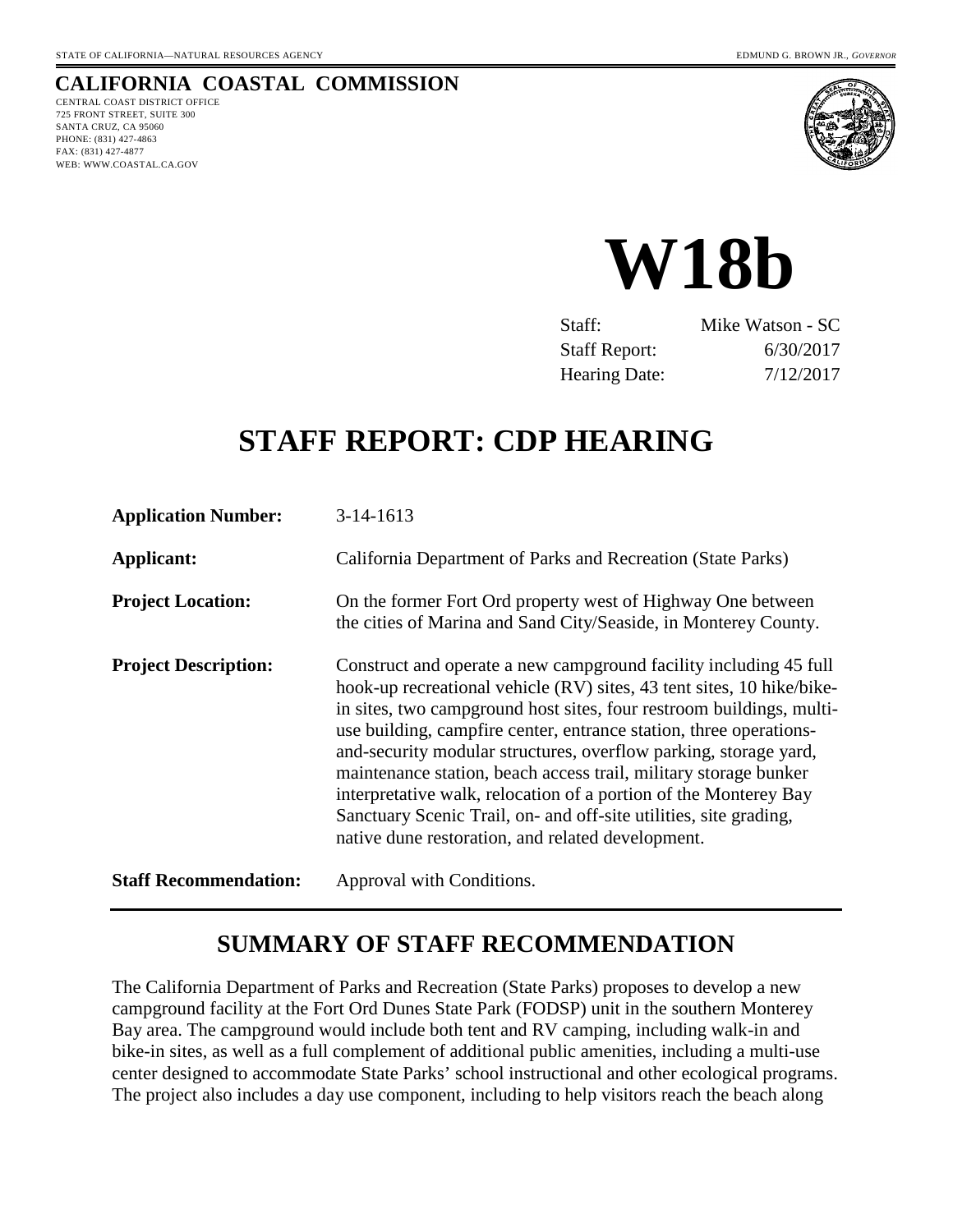the roughly four miles of shoreline associated with the Park unit. State Parks indicates that this would be the first full campground of this size developed in the coastal zone since the 1980s.

Staff is supportive of a campground of this sort for this location, and has worked closely with State Parks staff on this project for many years. Prior to that, the Commission conceptually supported a campground at this location when the land was transferred to State Parks as part of the federal Consistency Determination for the Army's Fort Ord reuse program back in 1994. The campground will serve an acute need for recreational overnight facilities, including lower-cost tent camping facilities, on oceanfront land suitable for recreational uses in this area, and will be the only campground between State Parks' Sunset Beach unit in Santa Cruz County (located 26 miles to the north) and the Andrew Molera State Park campground in Big Sur (located 36 miles to the south). The campground and its associated programs and day use facilities will also enhance public access into FODSP, which currently provides only limited facilities and accessibility over its nearly 1,000 acres located seaward of Highway 1.

At the same time, the campground project is not without issues relating to adverse impacts to coastal resources, primarily because almost all of FODSP is sand dunes that are considered environmentally sensitive habitat area (ESHA). To address these concerns, State Parks proposes to site the campground in the portion of the Park that is most occupied by former Army development (namely roads and remnant asphalt areas that were part of former Army activities) and which has undergone lead contamination remediation (i.e., certain areas of the Park have had lead contamination issues from old Army munitions). State Parks estimates that new project sand dune coverage would be about the same as, but slightly less than, the existing coverage that would be removed as part of the project (8.1 acres of new coverage compared to 8.6 currently covered acres that would be restored). Even so, the completed campground and roads would occupy almost 17 acres of the sand dunes, and the project overall would impact some 50 acres of dunes as part of the construction. State Parks proposes to restore areas around the campground (around six acres) and the remainder of the area affected by construction that does not contribute to coverage (27 acres) as part of the project, but does not propose offsetting mitigation for other ESHA impacts. In other words, State Parks proposes to restore 33 acres of the 50 acres of dune that will be disturbed in order to build out the proposed project, but does not propose as part of the project description compensatory mitigation for the remaining 17 acres of dune habitat lost due to permanent coverage of the proposed development.

Fundamentally, although portions of the proposed project might be considered interpretive (e.g., interpretive pathways etc.) and potentially allowable in ESHA, the proposed campground overall is not a resource-dependent use and it is not allowed in ESHA under the Coastal Act. In addition, the campground would occupy 17 acres of dunes once complete, and it would result in indirect impacts to surrounding dune ESHA from increased activity in the area. These ESHA inconsistencies would normally require that the project be denied. However, denial would mean that other Coastal Act objectives related to public recreational access would not be realized, as compelled by the Coastal Act's public access policies. In other words, the project presents a conflict between Coastal Act policies that protect ESHA and those that seek to achieve maximum public recreational access, including lower-cost facilities on oceanfront land suitable for recreational uses. In this type of case, the Coastal Act provides that this conflict be resolved in the way that is, on balance, the most protective of significant coastal resources. Staff believes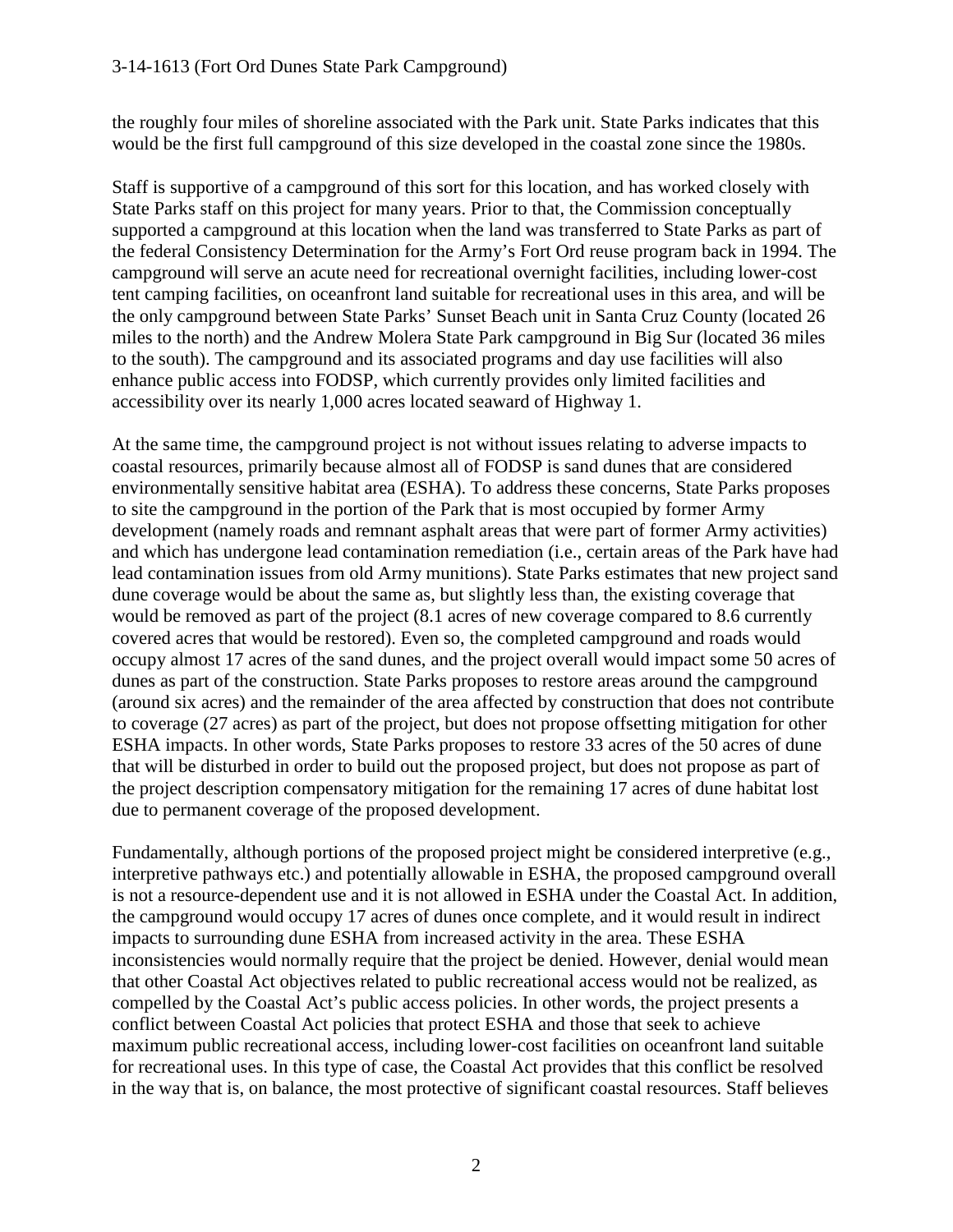that approval in this case would be the most protective of the various resources at issue in this proposed project, provided that inconsistencies are resolved to the maximum extent feasible to maximize the project's public recreational access benefits and to minimize/mitigate for impacts to ESHA and other coastal resources.

State Parks' objectives for the campground and for FODSP overall provide a good starting point baseline for conditions that can address ESHA and public access and other coastal resource issues appropriately. Thus, Commission staff has worked closely with State Parks staff on a mitigation program that will provide for increased dune restoration (adding some 56 acres of dune restoration in critical locations near the campground site to mitigate for the 17 acres of dune acreage lost due to coverage from the proposed development at an approximately 3:1 mitigation ratio) as well as other measures to address ESHA impacts (e.g., minimizing grading, minimizing roads and coverage, managing public access, and providing educational and interpretive signage). The program will also help facilitate maximum public access use and enjoyment of the new facility, including through providing for day use parking to help visitors to get to the day use trails and ultimately the beach, and it will help to avoid other coastal resource impact concerns (e.g., protecting the Highway 1 view). In this way, the campground can be developed to facilitate the public access policies set forth in the Coastal Act, and a large and contiguous restoration can be achieved to provide habitat improvement and connectivity to mitigate the project's inconsistencies with Coastal Act ESHA policies. As such, and on balance, staff believes that the approved project will serve to provide important public recreational improvements as well as dune restoration in a location where both are critically needed.

Thus, staff recommends that the Commission conditionally approve a CDP for the campground project as further discussed in this report. The approval motion and resolution are located on page 5 below.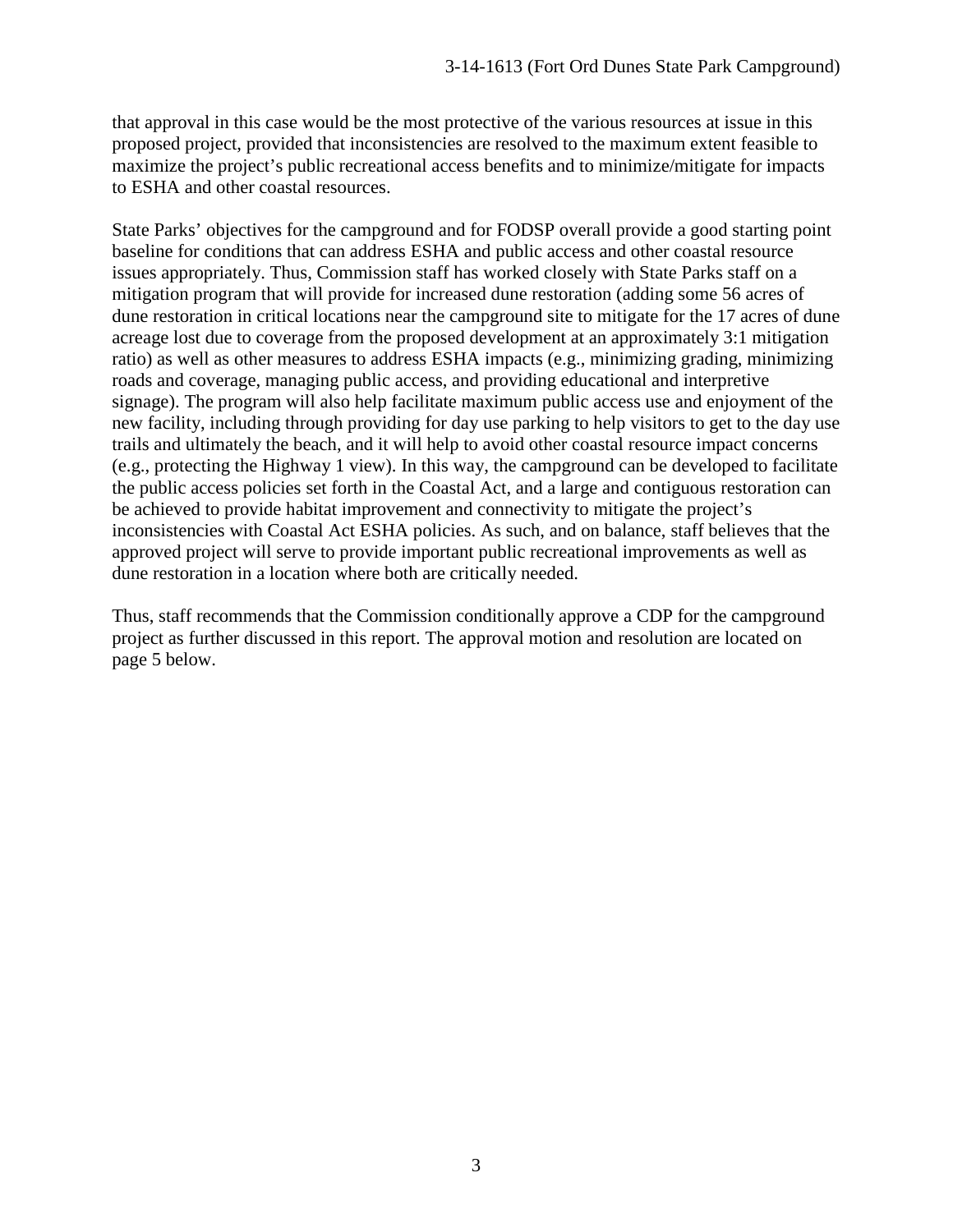# **TABLE OF CONTENTS**

| E.                                                                         |  |
|----------------------------------------------------------------------------|--|
| F. PUBLIC ACCESS, RECREATION, AND LOWER-COST VISITOR SERVING FACILITIES 35 |  |
|                                                                            |  |
|                                                                            |  |
|                                                                            |  |
|                                                                            |  |
|                                                                            |  |
|                                                                            |  |

# **APPENDICES**

Appendix A – Substantive File Documents

Appendix B – Staff Contact with Agencies and Groups

# **EXHIBITS**

- Exhibit 1: Vicinity and Project Location Maps
- Exhibit 2: Photographs of Project Site
- Exhibit 3: Project Plans
- Exhibit 4: Dune Restoration Areas

[Exhibit 5: Mitigation, Monitoring, and Reporting Program](https://documents.coastal.ca.gov/reports/2017/7/w18b/w18b-7-2017-exhibits.pdf) 

Exhibit 6: Restoration, Monitoring, and Reporting Plan

Exhibit 7: Grading Plan Excerpts

# **[CORRESPONDENCE](https://documents.coastal.ca.gov/reports/2017/7/w18b/w18b-7-2017-corresp.pdf)**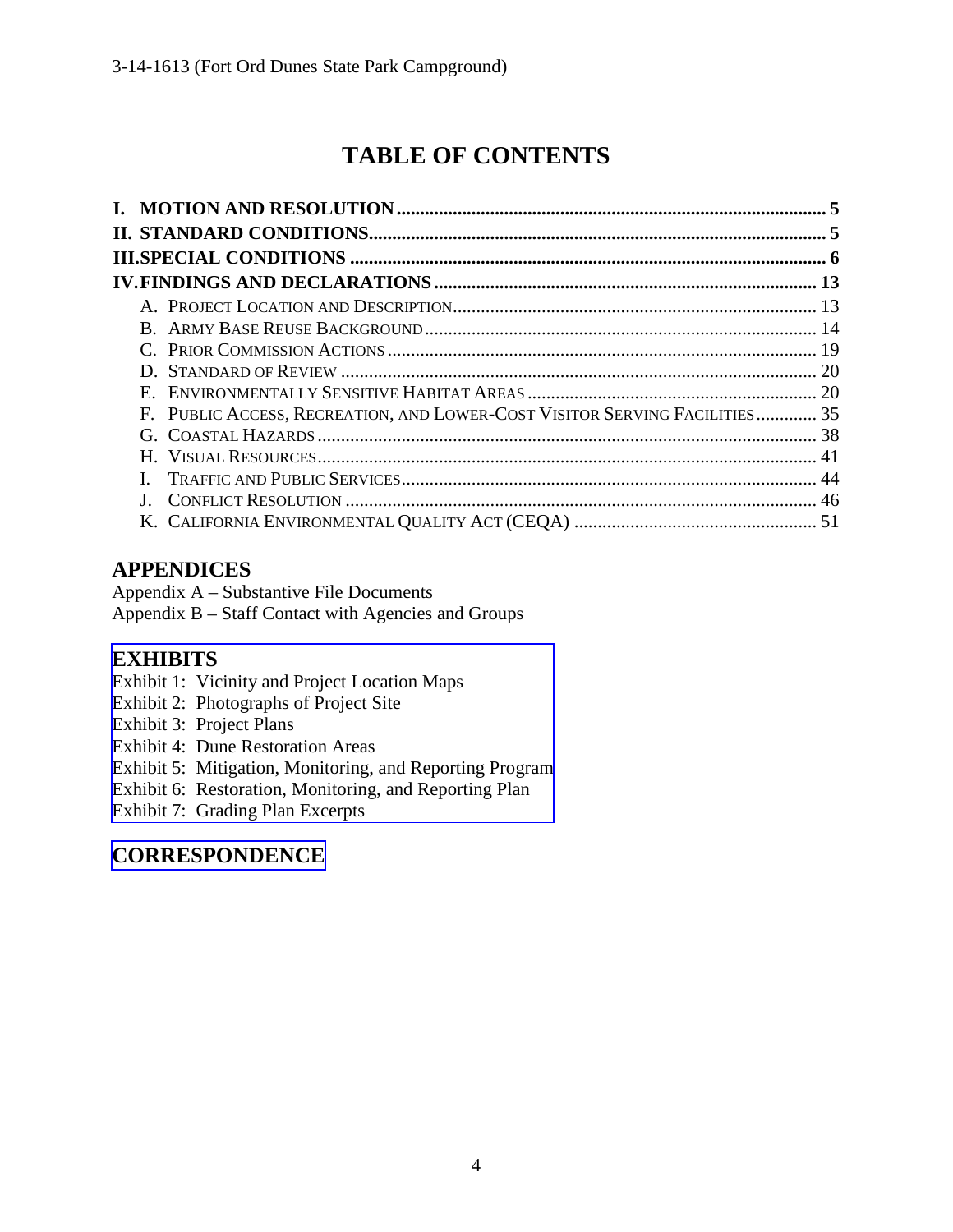# **I. MOTION AND RESOLUTION**

Staff recommends that the Commission, after public hearing, **approve** a coastal development permit for the proposed development. To implement this recommendation, staff recommends a **YES** vote on the following motion. Passage of this motion will result in approval of the CDP as conditioned and adoption of the following resolution and findings. The motion passes only by affirmative vote of a majority of the Commissioners present.

*Motion: I move that the Commission approve Coastal Development Permit Number 3- 14-1613 pursuant to the staff recommendation, and I recommend a yes vote.* 

*Resolution to Approve CDP: The Commission hereby approves Coastal Development Permit Number 3-14-1613 and adopts the findings set forth below on grounds that the development as conditioned will be in conformity with the policies of Chapter 3 of the Coastal Act. Approval of the permit complies with the California Environmental Quality Act because either 1) feasible mitigation measures and/or alternatives have been incorporated to substantially lessen any significant adverse effects of the development on the environment, or 2) there are no further feasible mitigation measures or alternatives that would substantially lessen any significant adverse impacts of the development on the environment.* 

# **II. STANDARD CONDITIONS**

This permit is granted subject to the following standard conditions:

- 1. **Notice of Receipt and Acknowledgment**. The permit is not valid and development shall not commence until a copy of the permit, signed by the Permittee or authorized agent, acknowledging receipt of the permit and acceptance of the terms and conditions, is returned to the Commission office.
- 2. **Expiration.** If development has not commenced, the permit will expire two years from the date on which the Commission voted on the application. Development shall be pursued in a diligent manner and completed in a reasonable period of time. Application for extension of the permit must be made prior to the expiration date.
- 3. **Interpretation.** Any questions of intent of interpretation of any condition will be resolved by the Executive Director or the Commission.
- 4. **Assignment.** The permit may be assigned to any qualified person, provided assignee files with the Commission an affidavit accepting all terms and conditions of the permit.
- 5. **Terms and Conditions Run with the Land.** These terms and conditions shall be perpetual, and it is the intention of the Commission and the Permittee to bind all future owners and possessors of the subject property to the terms and conditions.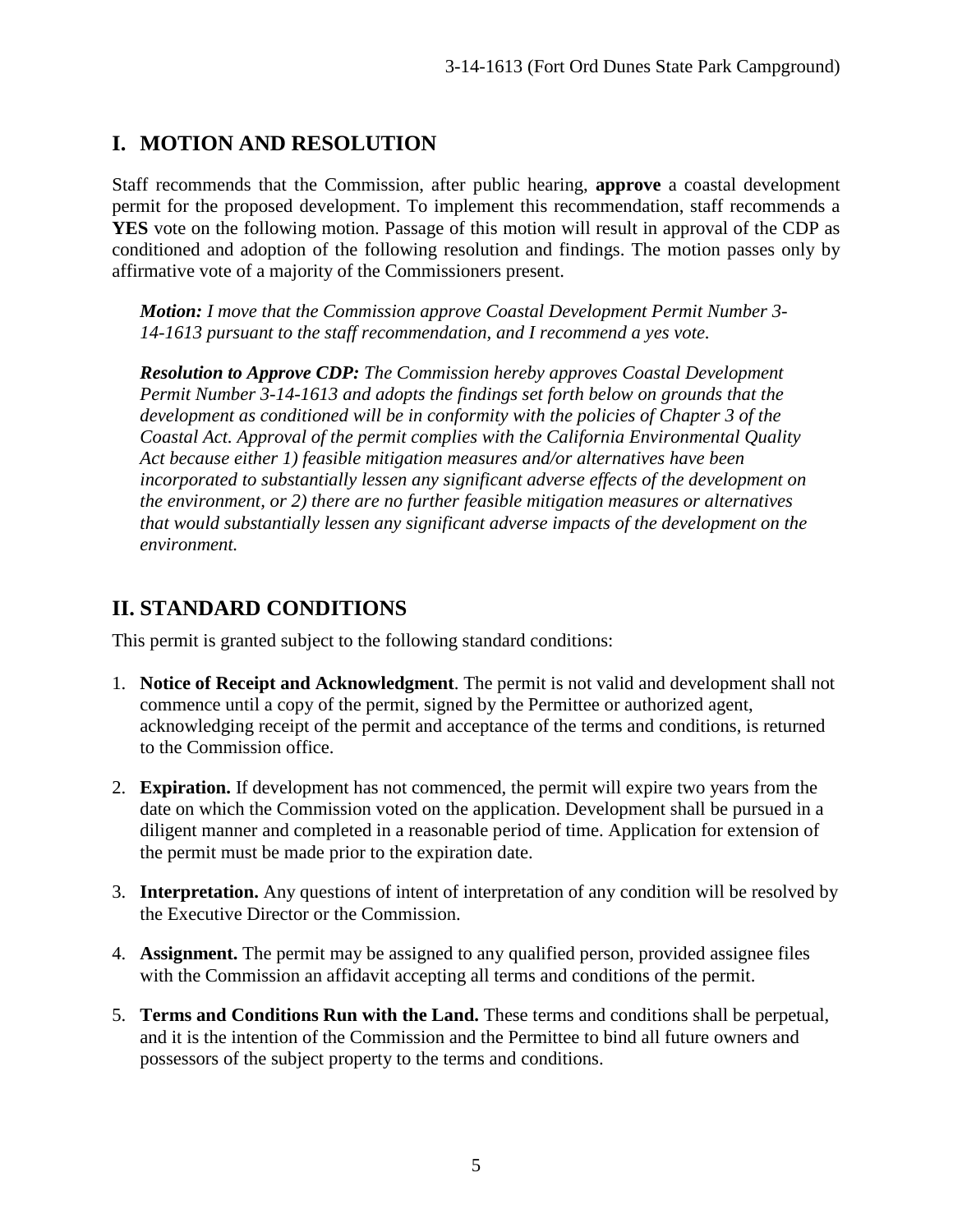# **III. SPECIAL CONDITIONS**

- **1. Revised Plans.** PRIOR TO ISSUANCE OF THE CDP, the Permittee shall submit two full size sets of Revised Plans with graphic scale to the Executive Director for review and approval. The Revised Plans shall be substantially in conformance with the plans prepared by the California Department of Parks and Recreation dated July 30, 2014, and dated received in the Coastal Commission's Central Coast District Office on September 12, 2014, but shall be modified to achieve compliance with this condition, including that the Revised Plans shall show the following required changes and clarifications to the project:
	- **(a) Road Development Minimized.** All road development providing access to the campgrounds, including the primary travel lanes as well as secondary roads to the south of the tent-site campground loop, shall be the minimum necessary to provide access to the campgrounds, including in terms of road width and length. The existing asphalt pavement that extends between the former military storage bunkers shall be removed where feasible, and any asphalt to remain shall be reduced to a maximum 12-foot width and adjacent areas restored in accordance with the approved Final Dune Restoration Plan (see Special Condition 7).
	- **(b) Dune Grading Minimized.** Though the project includes grading and re-contouring of the sand dunes to facilitate construction of the campground and related facilities, all such dune manipulation shall be minimized to the maximum extent feasible.
	- **(c) Pathways.** All pathways for pedestrian/ADA use shall be sited and designed to blend into the dune aesthetic (including through use of materials, colorization, non-linear and curvilinear contouring, and surface roughness) to the maximum extent feasible.

The Permittee shall construct, develop, and operate all project components shown on the approved Revised Plans.

**2. Public Access Sign Plan.** PRIOR TO OCCUPANCY OF THE CAMPGROUND, the Permittee shall submit two copies of a Public Access Sign Plan (Sign Plan) to the Executive Director for review and approval, and shall implement the Executive Director-approved plan. The Sign Plan shall identify all signs and any other project elements that will be used to facilitate, manage, and improve public access for both the campground and other related access (e.g., day use of paths, multi-use building, day-use parking spaces, etc.) in Fort Ord Dunes State Park associated with the approved project, including identification of all public education/interpretation features that will be provided on the site (i.e., educational displays, interpretive signage, etc.). Sign details showing the location, materials, design, and text of all public access signs shall be provided. The signs shall be sited and designed so as to provide clear information without significantly impacting public views and site character. At least one interpretive panel/installation that provides interpretation of the site, dunes, erosion and coastal hazards, the Monterey Bay, or other related and/or similar subjects shall be provided at the beach overlook, and appropriate signage (e.g., interpretive panels, main entrance signs, etc.) shall include the California Coastal Trail and California Coastal Commission emblems and recognition of the Coastal Commission's role in providing public access at this location.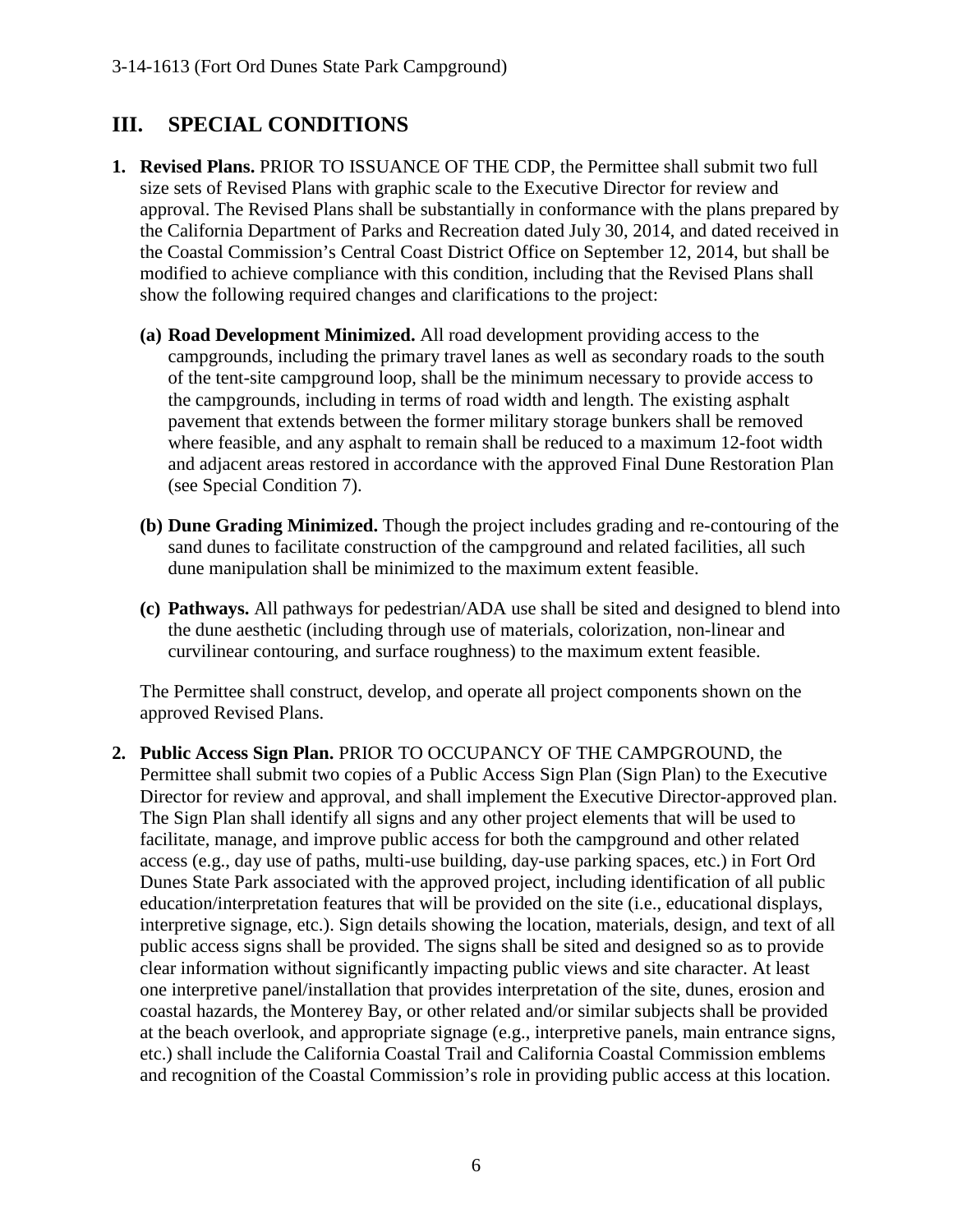- **3. Public Access Use Hours.** All elements of the project open and available for day use to noncampground users (including but not limited to the day use pathway system and the beach accessway) shall be open and available to the general public during at least daylight hours (i.e., from sunrise to one hour after sunset) seven days a week, except that the beach area shall be available to the public 24 hours a day. Limited closures for protection of sensitive habitats may be allowed subject to Executive Director approval and with concurrence from the U.S. Fish and Wildlife Service.
- **4. Campground Tent and RV Sites.** By acceptance of the CDP, the Permittee acknowledges and agrees, on behalf of itself and all successors and assigns, that:
	- **(a) Campground Fees.** The Fort Ord Dunes State Park campground fees shall be in accordance with the published fee schedule for nearby area State Park units (i.e., in the Central Coast Region).
	- **(b) Campground Length of Stay Provisions.** All campground sites (including tent and RV sites) shall be open and available to the general public. Sites shall not be rented to any individual, family, or group for more than seven consecutive days or more than 30 days total per calendar year.
	- **(c) Conversion.** The conversion of any of the 50 non-RV camping sites (i.e., the 40 tent camping and 10 hike/bike-in camping sites) to any other use shall be prohibited. Conversion of any of the 45 approved RV sites to tent or cabin use is allowed subject to Executive Director review and approval unless the Executive Director determines that an amendment to this CDP or a separate CDP is legally required.
- **5. Circulation and Access Plan.** PRIOR TO OCCUPANCY OF THE CAMPGROUND, the Permittee shall submit two copies of a Circulation and Access Plan to the Executive Director for review and approval. The intent of the Circulation and Access Plan is to describe how public access to the project site shall be provided and managed, including with respect to campground/RV users, general day-use users, bicycle/pedestrian access, special events and programs, and how these different user groups will be managed so as to ensure both maximum general public access and efficient campground operations. The Circulation and Access Plan shall clearly describe the manner in which both vehicular and non-motorized (bicycle, pedestrian, and wheelchair) access associated with the approved project (both general public day use access and campground-specific access) is to be provided and managed, with the objective of maximizing public access and recreational use of all public access areas associated with the approved project (including, but not limited to, entrance stations, day use parking, educational opportunities, beach access, Monterey Bay Sanctuary Scenic Trail/California Coastal Trail connections, dune paths, interpretive areas and facilities). At least 20 free day-use parking spaces shall be identified in a location that maximizes their utility to users (e.g., at the multi-use building parking lot, at the drumstick parcel, or elsewhere at a location that minimizes any impacts associated with parking there), and appropriate signage and wayfinding shall be provided.
- **6. Public Access Reconstruction/Relocation Required.** In the event that the approved public access amenities (including but not limited to the pathway system, overlook, and beach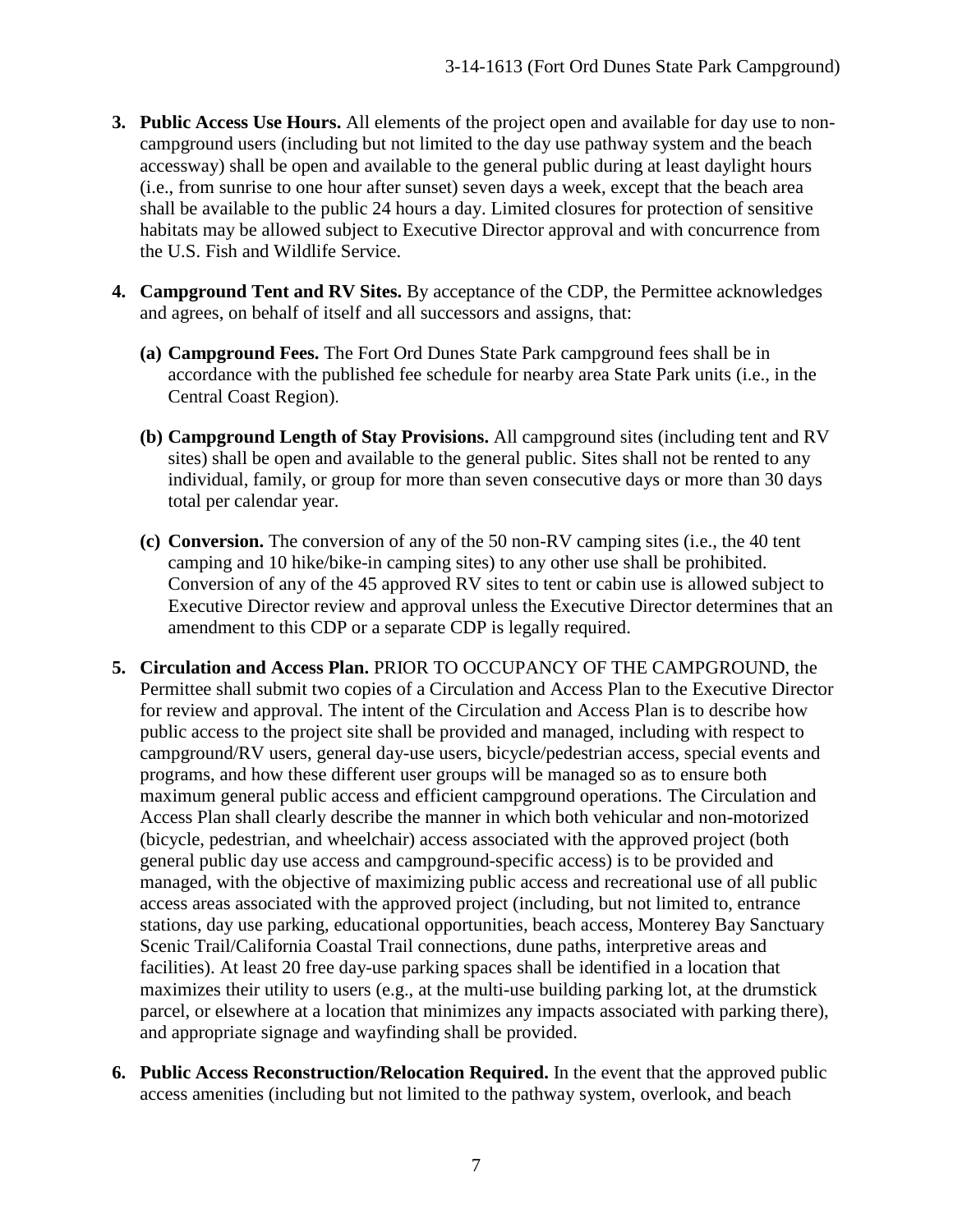stairway) are threatened to a degree that they are in danger of being damaged or destroyed, or are damaged or destroyed by coastal erosion, such amenities shall be reconstructed with due diligence and speed, and with minimum disruption to continued public use (and relocated inland as necessary to provide long-term stability). Prior to reconstruction, the Permittee shall submit two copies of a Reconstruction Plan to the Executive Director for review and approval. If the Executive Director determines that an amendment to this CDP or a separate CDP is legally required, the Permittee shall immediately submit and complete the required application. The Reconstruction Plan shall clearly describe the manner in which such amenities are to be reconstructed (and relocated as applicable), and shall be implemented immediately upon Executive Director approval or approval of the CDP or CDP amendment application, unless such approval, CDP, or CDP amendment identifies a different timeframe for implementation.

- **7. Final Dune Restoration Plan.** PRIOR TO ISSUANCE OF THE CDP, the Permittee shall submit two copies of a Final Dune Restoration Plan to the Executive Director for review and approval. The Final Dune Restoration Plan shall be prepared by a qualified resource specialist approved by the Executive Director; shall be in substantial conformance with the restoration, monitoring and reporting plan (including its appendices) submitted with the application (prepared by Denise Duffy and Associates and dated May 2015 and received in the Central Coast District Office on May 8, 2015) except to the extent as revised by this condition; and shall provide for dune habitat restoration and monitoring of all dune restoration areas (see Exhibit 4), including as necessary to achieve compliance with this condition, including providing for, at a minimum, the following components:
	- **(a) Restoration Areas, Sequence, and Timing.** The Plan shall include a program and timeline for restoration (with appropriate native dune plants) of at least the following dune habitat areas. Dune restoration activities, including non-native and invasive plant removal and initial site planting of Restoration Areas 1, 2, and 3, and Landscape Area 4 shall begin as soon as possible, and shall be initiated for Restoration Areas 1 and 2 and Landscape Area 4 prior to occupancy of the approved campground. Restoration activities for Restoration Area 3 shall be completed as soon as possible, and all restoration areas and the landscape area shall be restored no later than ten years from the date of the opening of the campground to the public. All other Fort Ord Dunes State Park restoration other than within these areas should be prioritized in a manner that maximizes habitat continuity and minimizes habitat fragmentation. Subsequent restoration efforts should progress in a manner designed to best establish a continuum of habitat throughout the Park. The Restoration and Landscape Areas are described below.
		- **1. Restoration Area 1.** Approximately 27 acres of coastal dune habitat surrounding the perimeter of the campground facilities, roads, parking lots, trails, and related development (shown in green on Figure 2 of the May 2015 plan – see Exhibit 4). The Restoration Area 1 plant palette shall include a mix of woody vegetation and herbaceous species that provide habitat value. Restoration Area 1 is a transition zone to the more full-fledged coastal dune scrub restorations in Restoration Areas 2 and 3.
		- **2. Restoration Area 2.** Approximately 22 acres of coastal dune habitat in the storage bunker area. The entire dune and bluff area surrounding the former Army storage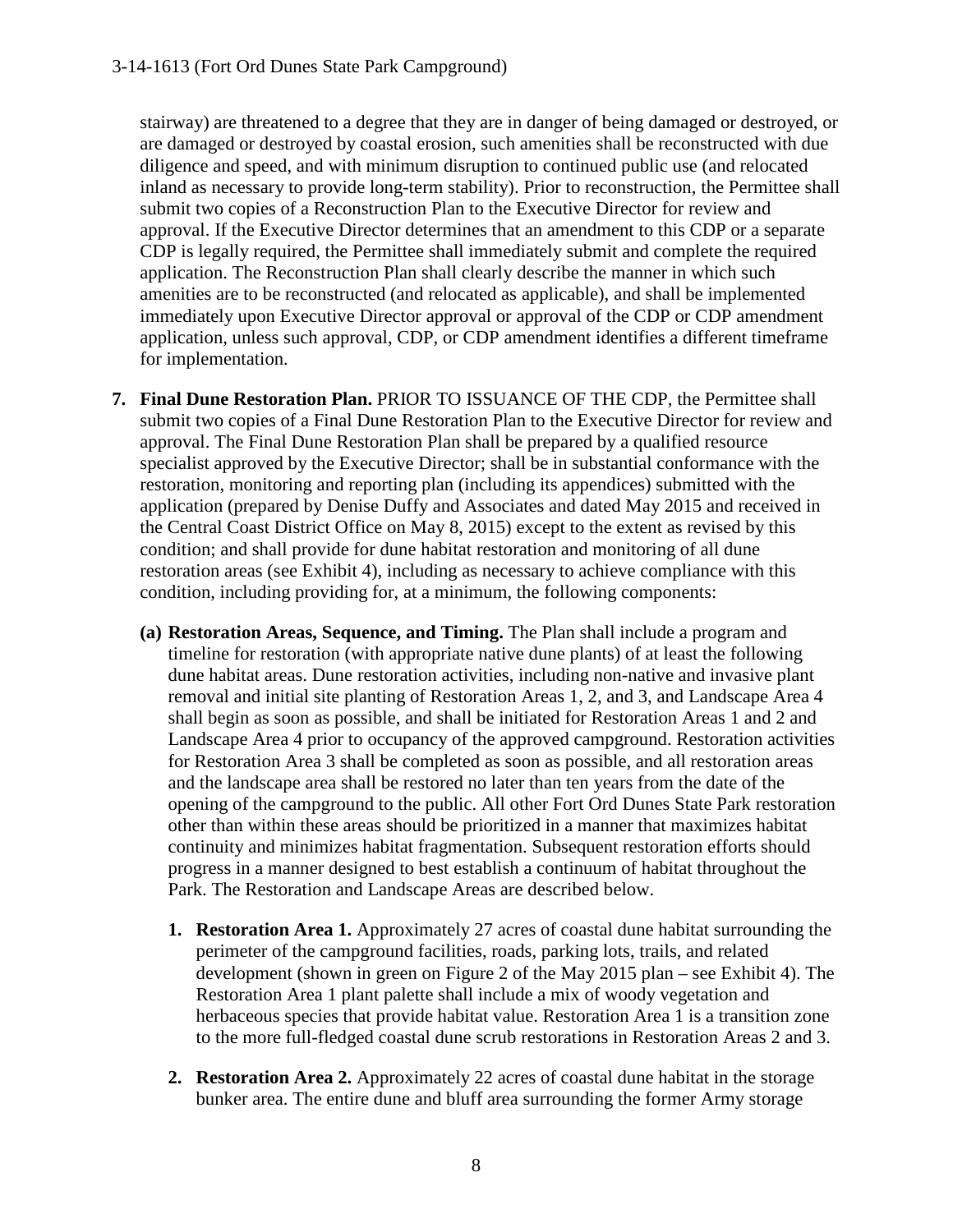bunkers fronting the tent and RV campground areas, and bounded to the north by the beach access pathway up to the staircase, shall be included in the Plan as Restoration Area 2 (see Exhibit 4). Restoration Area 2 shall undergo complete restoration of the sand dunes and bluffs to self-functioning and thriving habitat for both plant and animal species, including to help enhance habitat continuity and vegetation dispersal, as well as to serve as a habitat corridor.

- **3. Restoration Area 3.** Approximately 34 acres of coastal dune scrub habitat consisting of the area extending as fragments from the bunker portion of the campground east to Beach Range Road (as shown in blue on Figure 2 of the May 2015 plan – see Exhibit 4). Restoration Area 3 includes complete restoration of the sand dunes to selffunctioning and thriving dune habitat for both the animal and plant species known to occur at Fort Ord Dunes State Park, including special-status dune plant and animal species.
- **4. Landscape Area 4.** Approximately six acres of dunes shall be planted with native dune plants in the immediate vicinity of all tent camping and RV parking sites (shown in yellow on Figure 2 of the May 2015 plan – see Exhibit 4). The Landscape Area 4 plant palette shall consist primarily of woody shrub species that can provide some separation and screening of camp sites in a manner that enhances habitat values as well as providing more resistance to foot traffic and continuous disturbance.
- **(b) Dune Grading Plans.** Final contours within Restoration Area 1 and Landscape Area 4 shall be designed to replicate natural dune landforms and integrate into the surrounding dunes to the maximum extent feasible. No grading shall be allowed in Restoration Areas 2 or 3.
- **(c) Monitoring.** Detailed description of the monitoring methods, a clear rationale for method selection, and the analytical framework intended to be used for assessments shall be provided. Power analyses should inform design of the sampling scheme, in order to ensure that there will be adequate statistical power to detect differences between success criteria and on-the-ground conditions within the restoration areas (or sub-areas).
- **(d) Success Criteria.** For each of the four areas (Restoration Areas 1, 2, and 3 and Landscape Area 4), final success criteria based upon either reference sites or literature review shall be provided, and shall include native species cover, non-native species thresholds, species diversity, and specifics for all sensitive species including salvaged specimens. Statistical thresholds shall be established as assessment rules.
- **(e) Reporting.** As initial restoration activities (i.e., non-native and invasive plant removal and initial native plantings) are completed through each of the four identified areas above (or as sub-areas approved within the Final Dune Restoration Plan), the Permittee shall submit annual restoration monitoring reports covering each of such areas to the Executive Director for review and approval for at least five years and if necessary, until final success criteria have been achieved. This will allow for the phased restoration to be addressed progressively through the relevant areas rather than all at once for the project in whole. Annual reports shall identify restoration implementation and progress (including a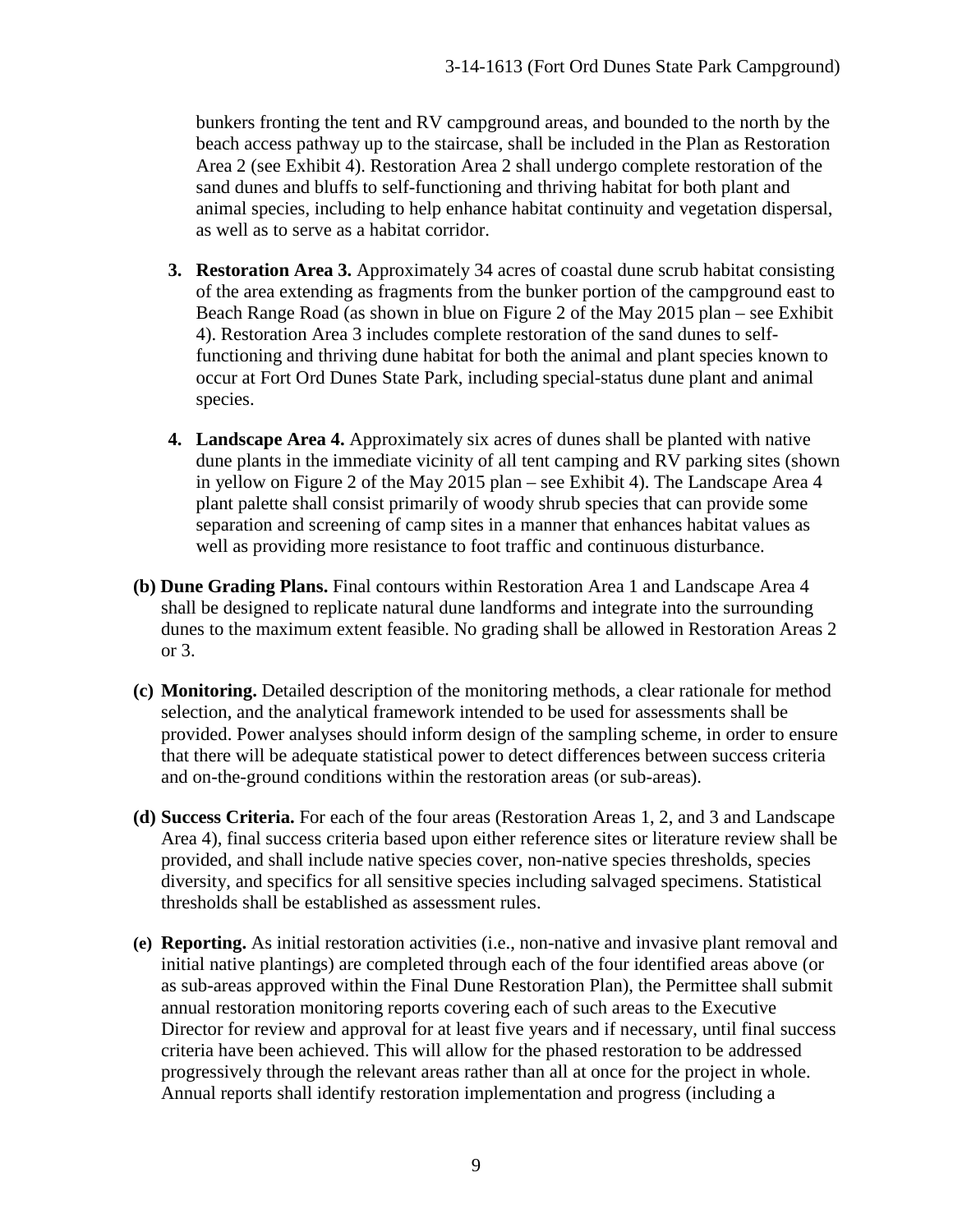presentation of monitoring results, assessment of progress toward meeting final success criteria, and any adaptive management recommendations). Raw data and associated metadata shall be provided with the reports. The Permittee shall implement any changes identified in the approved annual restoration monitoring reports.

Following achievement of final success criteria for any given area, reporting for that area may shift to a five-year period until all of Restoration Areas 1, 2, and 3, and Landscape Area 4 have achieved final success criteria. Once all four areas have achieved final success criteria, a cumulative restoration monitoring report prepared by a qualified resource specialist shall summarize the prior annual reports by area (or sub-area), provide a detailed timeline of the overall project's progress and success, and include sufficient detail to demonstrate restoration compliance as well as photos of plant species and plant coverage. The cumulative restoration monitoring report shall certify conformance with completion of the approved Final Dune Restoration Plan, and be submitted for the review and written approval of the Executive Director.

If the certified cumulative report or Commission biologist's inspections indicate that the restoration is not in conformance with or has failed to meet the success criteria specified in the approved Final Dune Restoration Plan, the Permittee shall submit a revised or supplemental restoration plan to the Executive Director for review and approval. The revised or supplemental restoration plan shall be prepared by a qualified specialist approved by the Executive Director, and shall specify measures to remediate those portions of the original approved plan that have failed or have not been implemented in conformance with the original approved plan. These measures, and any subsequent measures necessary to carry out the approved plan, shall be carried out in coordination with the direction of the Executive Director until the approved plans are established to the Executive Director's satisfaction.

- **(f) Dune Restoration Maintained.** All dune restoration activities pursuant to the approved Final Dune Restoration Plan shall be the Permittee's responsibility for as long as any portion of the approved development exists at this site.
- **8. Pre-Construction Biological Surveys and Monitoring During Construction.** The Permittee shall enlist a qualified biologist acceptable to the Executive Director to conduct sensitive species pre-construction surveys and to monitor the project site during all construction activities per the following:
	- **(a) Pre-Construction Biological Surveys**. Project areas to be developed and out to 100 feet surrounding shall be surveyed to determine the presence and behavior of any sensitive species prior to commencement of any construction activities. In the event that the biologist reports finding any sensitive wildlife (within 30 days or less of intended construction) or plant species (within the preceding bloom season, in order to salvage seeds for restoration) during the pre-construction surveys, the Permittee shall delay work, implement any pre-approved mitigation measures, and promptly notify the Executive Director as well as CDFW and USFWS. Project activities may commence upon approval from the Executive Director, following consultation with CDFW and USFWS.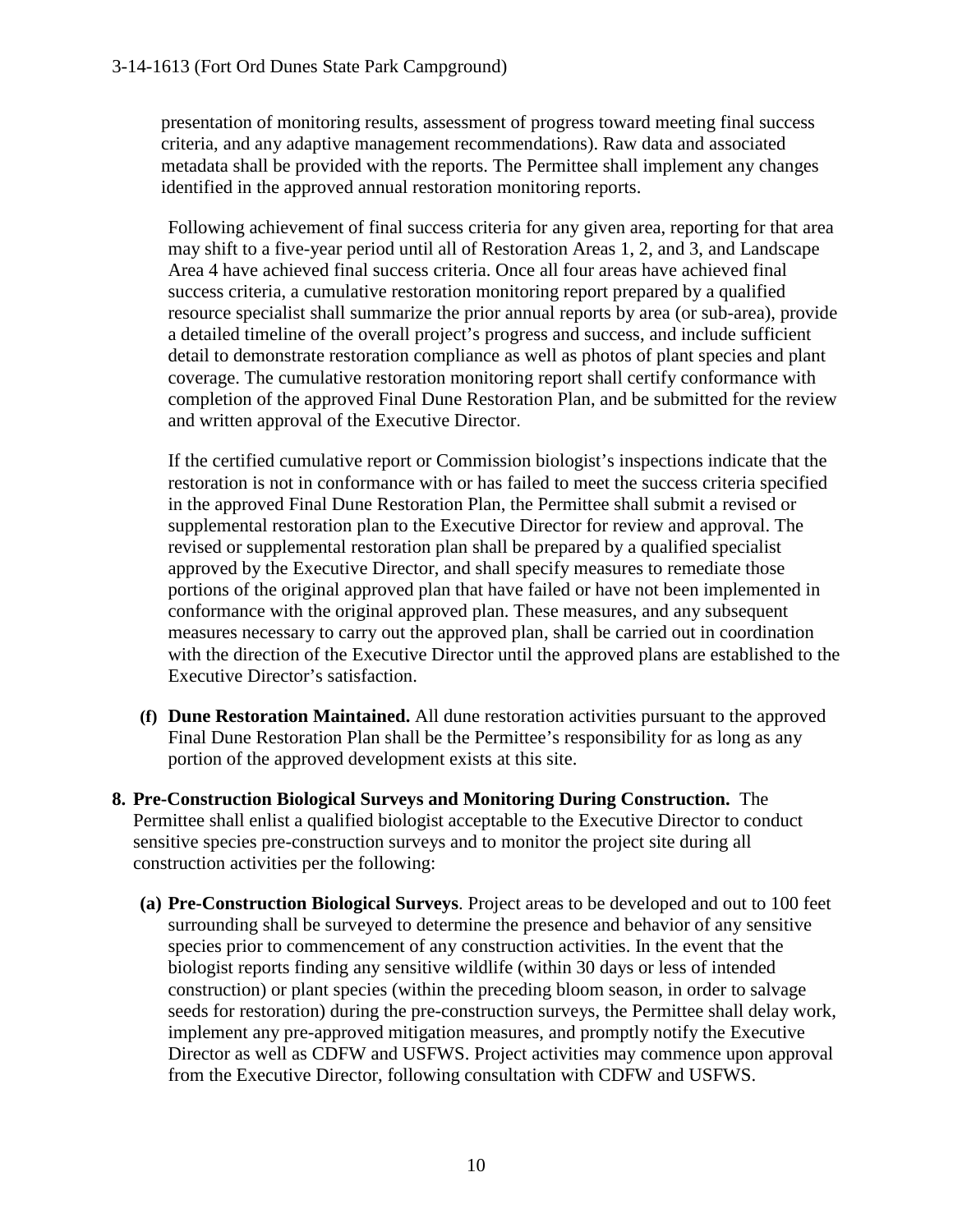- **(b) Biological Monitoring During Construction**. Prior to commencement of construction each day, the biologist shall inspect the active project areas to ensure that the day's activities will not result in impacts to sensitive species. Construction activities may not occur until any sensitive wildlife species have left the project area and its vicinity and/or any sensitive plant species have been sufficiently protected or salvaged in accordance with the approved Final Dune Restoration Plan. In the event that the biologist determines that any sensitive species exhibit reproductive or nesting behavior, the Permittee shall cease work and promptly notify the Executive Director as well as CDFW and USFWS; construction activities may resume upon approval from the Executive Director. If impacts or injury occur to sensitive species, the Permittee shall promptly notify the Executive Director as well as CDFW and USFWS, and will be advised of the appropriate action or mitigation to be taken. The biologist shall document the results of each daily preconstruction survey and the Permittee shall retain and make these available upon request.
- **9. Fencing.** PRIOR TO OCCUPANCY OF THE CAMPGROUND, the Permittee shall submit two copies of a Fencing Plan to the Executive Director for review and approval, and shall implement the Executive Director-approved plan. All proposed site fencing shall be the minimum amount of fencing necessary to meet project objectives (including in terms of sensitive habitat protection, wayfinding and public access, etc.), and where such fencing is sited and designed to be compatible with the dune landscape (e.g., rough-hewn wooden split rail, low rope and pole barriers for restoration areas as needed), to facilitate wildlife passage, and to minimize public view impacts to the maximum extent feasible. 'No-Climb' fencing of any kind shall be prohibited unless specifically required by the U.S. Fish and Wildlife Service in accordance with an approved Habitat Conservation Plan. Minor adjustments to the fencing parameters (i.e., types and configurations) may be authorized by the Executive Director to allow for adaptation in response to habitat changes and/or campground use patterns. All changes are subject to Executive Director review and approval unless the Executive Director determines that an amendment to this CDP or a separate CDP is legally required.
- **10. Coastal Hazards Risk**. By acceptance of this CDP, the Permittee acknowledges and agrees, on behalf of itself and all successors and assigns:
	- **(a) Coastal Hazards.** That the site is subject to coastal hazards including but not limited to episodic and long-term shoreline retreat and coastal erosion, high seas, ocean waves, storms, sea level rise, tsunami, tidal scour, coastal flooding, liquefaction and the interaction of same;
	- **(b) Assume Risks.** To assume the risks to the Permittee and the property that is the subject of this CDP of injury and damage from such coastal hazards in connection with this permitted development;
	- **(c) Waive Liability.** To unconditionally waive any claim of damage or liability against the Commission, its officers, agents, and employees for injury or damage from such coastal hazards;
	- **(d) Indemnification.** To indemnify and hold harmless the Coastal Commission, its officers, agents, and employees with respect to the Commission's approval of the development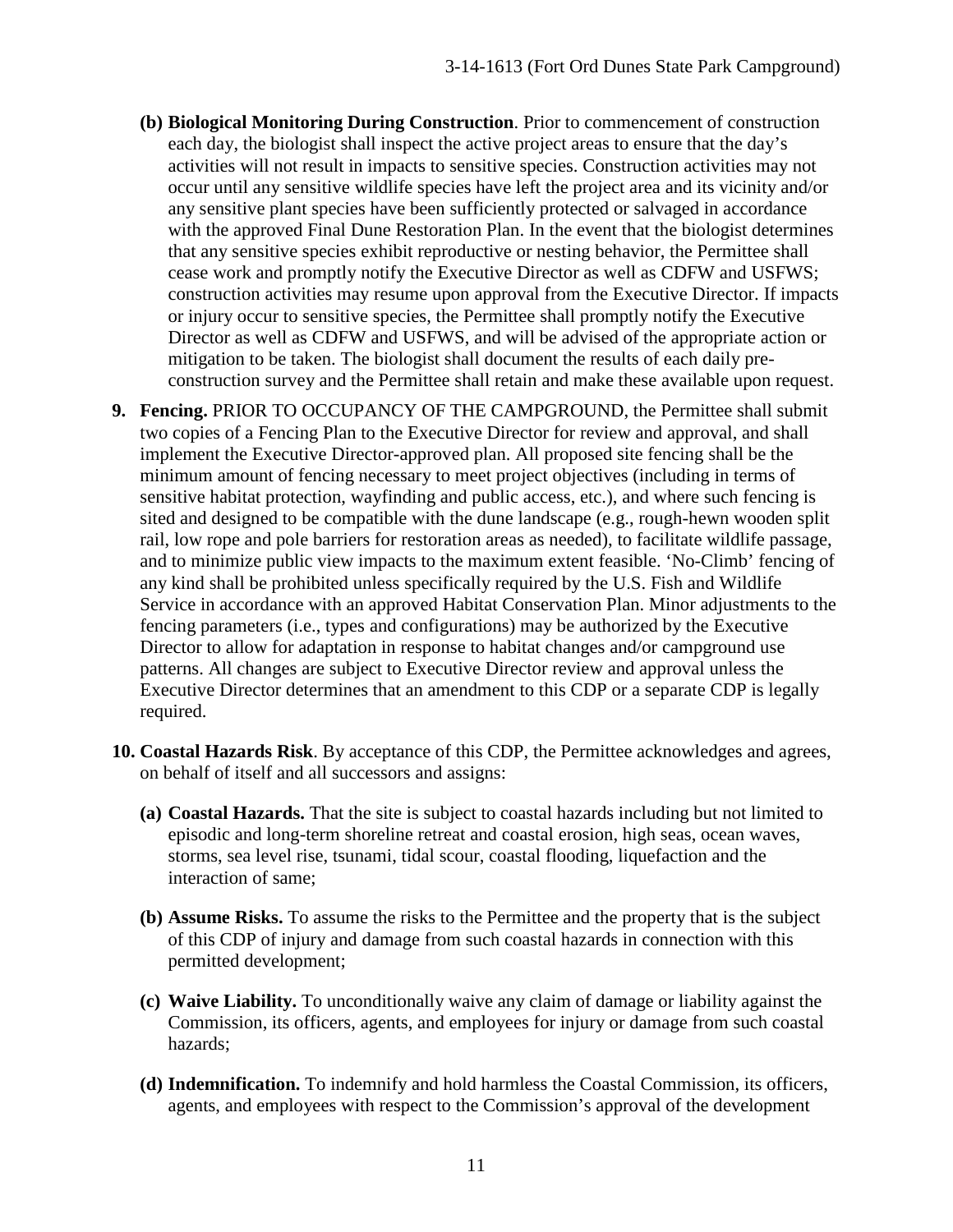against any and all liability, claims, demands, damages, costs (including costs and fees incurred in defense of such claims), expenses, and amounts paid in settlement arising from any injury or damage due to such coastal hazards; and

- **(e) Property Owner Responsible.** That any adverse effects to property caused by the permitted development shall be fully the responsibility of the property owner.
- **11. Coastal Hazards Response.** By acceptance of this CDP, the Permittee acknowledges and agrees, on behalf of itself and all successors and assigns, that:
	- **(a) Permit Intent.** The intent of this CDP is to allow for the approved development to be constructed and used consistent with the terms and conditions of this CDP for only as long as it remains safe for occupancy and use without additional measures beyond ordinary repair and/or maintenance to protect it from coastal hazards (see also Special Condition 10 above).
	- **(b) Shoreline Protective Devices Prohibited**. No future shoreline protective devices (including, but not limited to, seawalls, revetments, retaining walls, elevation of structures, groins, etc.) shall ever be constructed to protect the development approved pursuant to this CDP (including, but not limited to, the campgrounds and their associated facilities, restrooms, roads, parking areas, campfire center, public access trails, beach stairway, overlook decks, former storage bunkers, etc.), including in the event that the development is threatened with damage or destruction from such coastal hazards in the future, including as may be exacerbated by sea level rise.
	- **(c) Section 30235 Waiver.** By acceptance of this CDP, the Permittee hereby waives, on behalf of itself and all successors and assigns, any rights to construct such shoreline protective devices that may exist under Public Resources Code Section 30235.
	- **(d) Development Removal.** The Permittee shall remove the development authorized by the CDP (including, but not limited to, the campgrounds and their associated facilities, restrooms, roads, parking areas, campfire center, public access trails, beach stairway, overlook decks, existing former storage bunkers, etc.) if any government agency has ordered that the structures are not to be occupied due to any of the coastal hazards identified above, or if any portion of the development has fallen onto or encroaches on the public beach or the public trust, or if any public agency requires the structures to be removed to protect public safety, whichever occurs first.
	- **(e) Removal and Relocation Plan.** Prior to removal or relocation of any approved development, the Permittee shall submit two copies of a Removal and Relocation Plan to the Executive Director for review and approval. The Removal and Relocation Plan shall clearly describe the manner in which such development is to be removed and/or relocated, and the location of any relocated development. With respect to the former storage bunkers, the Removal and Relocation Plan shall require and, to any extent required by law, be subject to State Historic Preservation Officer consultation requirements. All areas (i.e., the beach, dunes, and bluffs) where development has been removed shall be restored with appropriate native plant species. In the event that portions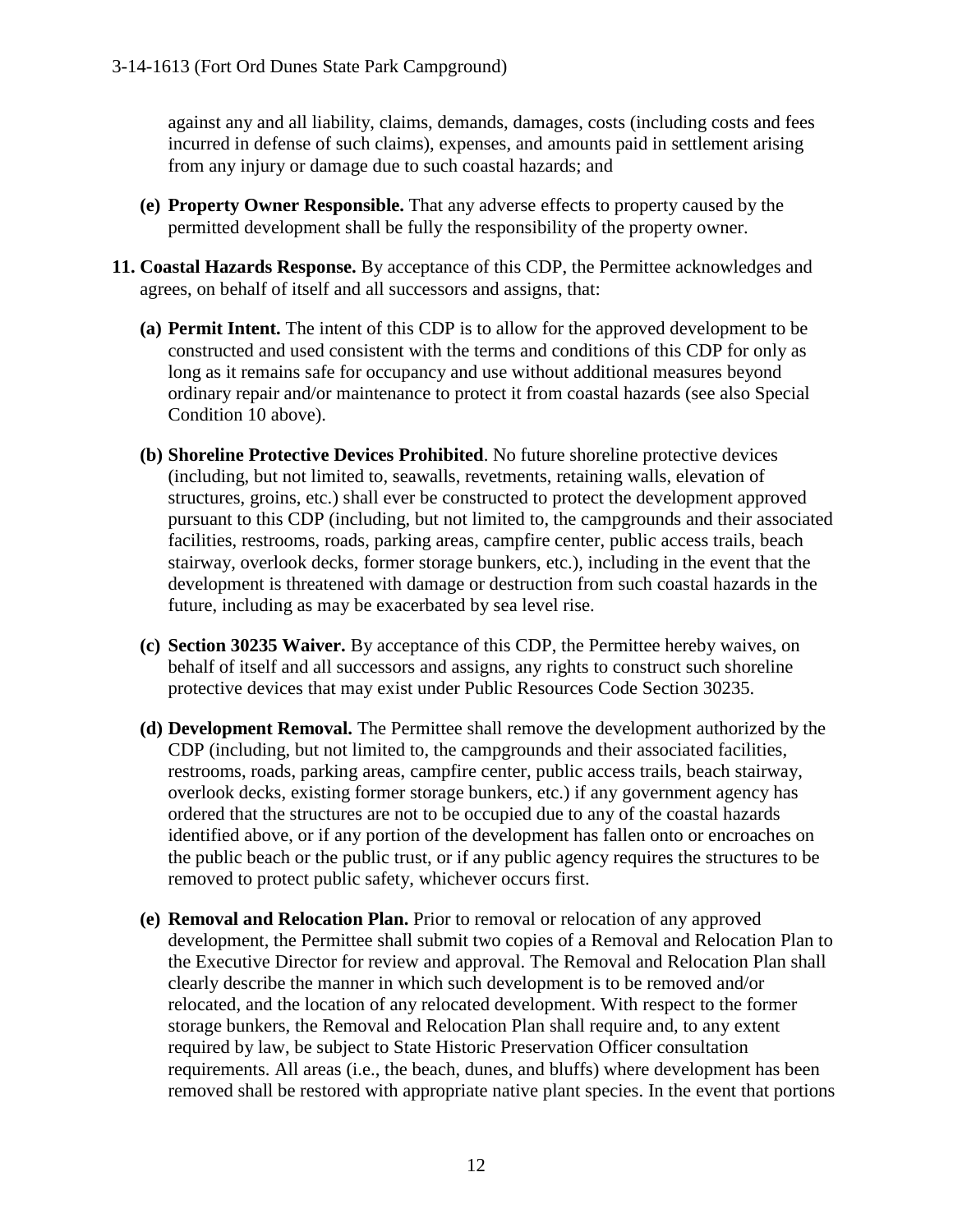or all of any approved or existing (i.e., military storage bunkers) development thereof, fall to the beach or onto the bluff or the bluff face before they are removed and/or relocated, the Permittee shall remove all recoverable debris and lawfully dispose of the material in an approved disposal site. Any removal or relocation contemplated under the Plan shall require an amendment to this CDP except that the Executive Director may waive the requirement for a CDP amendment if it is determined that an amendment is not necessary.

**12. Minor Changes.** The Permittee shall undertake development in conformance with the terms and conditions of this CDP, including with respect to all Executive Director-approved plans and other materials, which shall also be enforceable components of this CDP. Any proposed project changes shall require a CDP amendment or, if the Executive Director determines that no amendment is legally required for such project changes, such changes may be allowed by the Executive Director if such adjustments: (1) are deemed reasonable and necessary; and (2) do not adversely impact coastal resources.

# **IV. FINDINGS AND DECLARATIONS**

# **A. PROJECT LOCATION AND DESCRIPTION**

Situated seaward of Highway1 between the cities of Marina and Sand City, the project site is located within Fort Ord Dunes State Park (FODSP), which occupies a portion of the former Fort Ord military base. The former Fort Ord military base was comprised of approximately 27,830 acres of land historically used by the U.S. Army for military training, storage of munitions in bunkers, and open space. The military base was closed in 1994 and the land was divided and transferred to adjacent local jurisdictions (e.g., the cities of Marina and Seaside, unincorporated Monterey County, the California State University system, and the California Department of Parks and Recreation). The project site is located in the coastal zone on the seaward side of Highway 1 within FODSP in the unincorporated area of Monterey County. A roughly mile-long section of the Monterey Bay Sanctuary Scenic Trail, which is a segment of the California Coastal Trail, is present at the project site.

FODSP includes approximately 990 acres of parkland characterized mainly by sand dunes and native and non-native dune vegetation, and includes four miles of shoreline and beach. The project site's boundaries comprise roughly 130 acres of the 990-acre Park, although the proposed Park improvements, which include campsites, buildings, roads, and related infrastructure, cover roughly 17 acres of this 130-acre area. Grading for the campground facilities will impact roughly 50 acres of dunes, of which 33 acres will be restored with native dune plantings after construction in accordance with an approved campground restoration, monitoring, and reporting plan. The remaining 17 acres will be developed with the proposed Park improvements.

The project site is surrounded primarily by undeveloped coastal sand dune formations within FODSP but also includes remnants of former military uses, including the former Fort Ord ammunition storage area, existing railroad loading docks, and other military structures. Much of the area within the project site's boundaries (i.e. more than 90 acres) consists of disturbed dune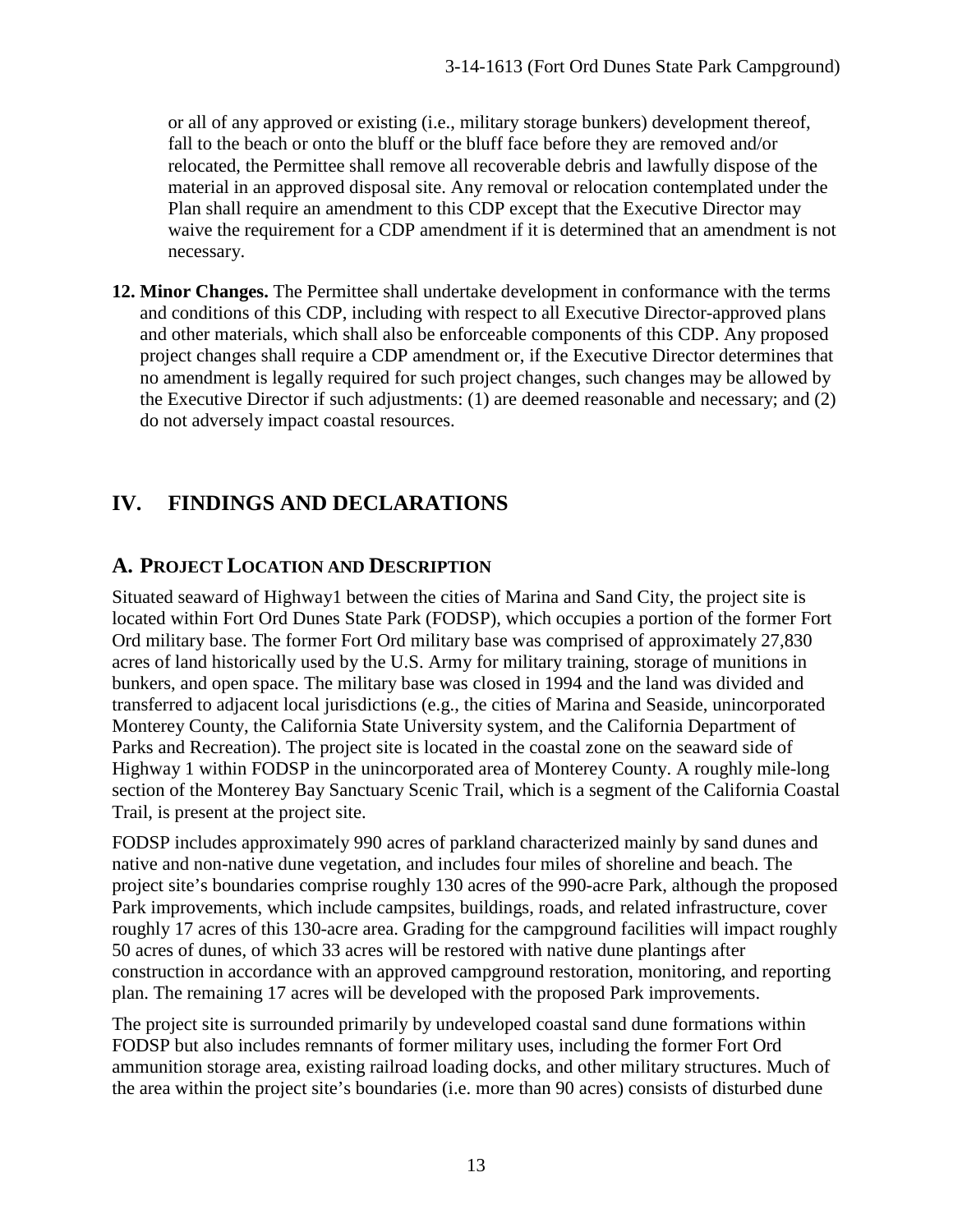habitat where native vegetation has been mostly replaced by ice plant that was brought in by the Army to stabilize the highly erodible dunes. These ice plant mats are most notable in the vicinity of the proposed campground spurs and storage bunkers. Other invasive species, such as nonnative grasses, are also present. There is also evidence of dune degradation due to previous extensive human use and dune manipulation; however, the site nevertheless remains an important and productive component of the Monterey Bay dune system.

The project consists of the construction and operation of a campground facility and associated infrastructure within FODSP, as well as the restoration of surrounding native dune habitat. The project also includes shoreline access improvements and redesign/re-siting of a portion of the Monterey Bay Sanctuary Scenic Trail bike and pedestrian path. Specifically, the project includes:

- 45 full hook-up RV sites, including two host sites
- 43 traditional tent sites;
- 10 hike-in/bike-in sites:
- Two campground host sites with wood storage structures;
- New campground entrance road;
- Paved parking for 40 vehicles;
- Unpaved parking for an additional 40 vehicles;
- Four combination restroom/shower buildings with outside rinse station;
- An 1,800-square-foot multi-use building;
- Outdoor facilities (campfire center, interpretation areas, and two viewpoints/overlooks);
- RV dump station and turn-around;
- Service utilities (e.g., water, wastewater, electrical, lighting, etc.);
- Renovation of two existing ammunition bunkers for interpretive purposes and storage;
- Construction of an historic ammunition bunker interpretive walk;
- Construction of an approximately 525-square-foot entrance station;
- Approximately 50 acres of grading;
- Three modular operations-and-security structures (each approximately 1,400 square feet);
- Storage yard and maintenance shop (including office, restroom, 996 square foot support structure);
- New beach access trail with stairway access to the beach;
- Realigning of a portion of the Monterey Bay Sanctuary Scenic Trail;
- Native dune restoration, interpretive signing, and symbolic fencing;

See **Exhibit 1** for project vicinity and location maps; **Exhibit 2** for photographs of the project site; and **Exhibit 3** for project plans.

# **B. ARMY BASE REUSE BACKGROUND**

Fort Ord was established by the War Department in 1917 as a military post, and was utilized by the U.S. Army as such until it was designated for closure in 1991 pursuant to the Defense Base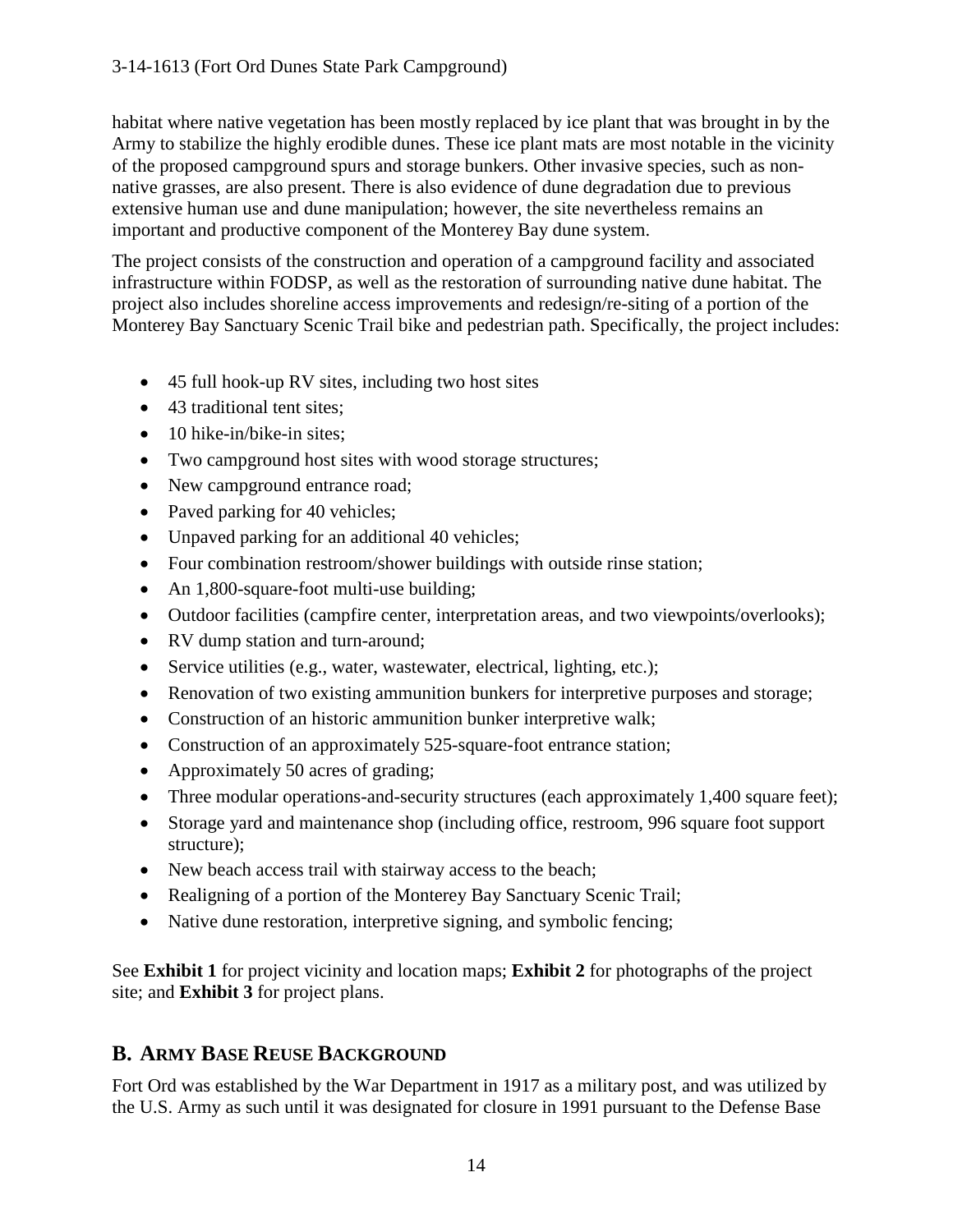Closure and Realignment Act of 1990. In 1994, the State Legislature established the Fort Ord Reuse Authority (FORA) to oversee the civilian reuse and redevelopment of Fort Ord. FORA is charged with implementing the adopted 1997 Base Reuse Plan, and is comprised of members from neighboring cities, Monterey County, special districts, and state and federal legislatures. The Base Reuse Plan identified all areas of Fort Ord within the coastal zone for transfer to the California Department of Parks and Recreation (State Parks), and in July 1992, State Parks applied to the Department of the Interior (National Park Service) $<sup>1</sup>$  $<sup>1</sup>$  $<sup>1</sup>$  for the conveyance of coastal</sup> Fort Ord property for parks and recreation purposes. The application was approved in 1994, and in January 1995, Fort Ord Dunes State Park was named and classified by the State Park and Recreation Commission. At that time, FODSP was added to the Monterey Bay State Seashore, which was established in 1994 by the State Legislature, and is composed of 13 state park units between Natural Bridges in Santa Cruz and Point Joe in Pebble Beach, which encompass 23 miles of shoreline and over 2,500 acres. FODSP will be the largest component of this State Seashore.

In April 1997, the U.S. Army Corps of Engineers prepared an Installation-Wide Multi-Species Habitat Management Plan (HMP) as a mitigation measure for the impacts on vegetation and wildlife resources resulting from pre-disposal, disposal, and reuse actions, such as hazardous materials remediation, at Fort Ord. The Army and U.S. Fish and Wildlife Service (USFWS) signed the HMP in April 1997, and in 2000, FORA prepared a supplement to the HMP to enable it to qualify as a Habitat Conservation Plan (HCP) in compliance with the federal Endangered Species Act. The Draft HCP supplement together with the HMP will serve as a programmatic HCP and a Natural Communities Conservation Plan (NCCP) to address a group of actions at the former Fort Ord military reservation as a whole, rather than require individual HCPs for each non-federal entity. The Draft HCP and NCCP will support the issuance of take authorizations from the California Department of Fish and Wildlife (CDFW) under Section 2835 of the California Fish and Game Code, and from the USFWS under Section 10(a)(2)(B) of the federal Endangered Species Act. As such, the Draft HCP and NCCP will allow for incidental take of listed species and provide assurances to local jurisdictions that no further mitigation for impacts to those species or their habitats would be required except as provided in applicable federal and state laws and regulations. FODSP will be included in the base-wide incidental take authorization under the HCP.

In 1996, State Parks began the process of preparing a General Plan for FODSP, and in 2004, the FODSP General Plan and EIR were approved by the State Park and Recreation Commission. The General Plan is a program-level document that is intended to guide future development in a manner that conforms to all other applicable plans and regulations, including the HCP, the Coastal Act, the Monterey County General Plan, and the National Marine Sanctuary Act. Specific development proposals contemplated by the plan will be subject to subsequent projectspecific environmental analysis and permit reviews.

<span id="page-14-0"></span> $\overline{a}$  $1$  The National Park Service is the agency responsible for transfer of surplus Federal real property for public park and recreational use, or for use of historic real property, under the Authorization of the Federal Property and Administrative Services Act of 1949, Section 203(k), 63 Stat. 385 as amended, 40 U.S.C. 484, Public Law 91-485; Federal Lands for Parks and Recreation, 16 U.S.C. 4601-5.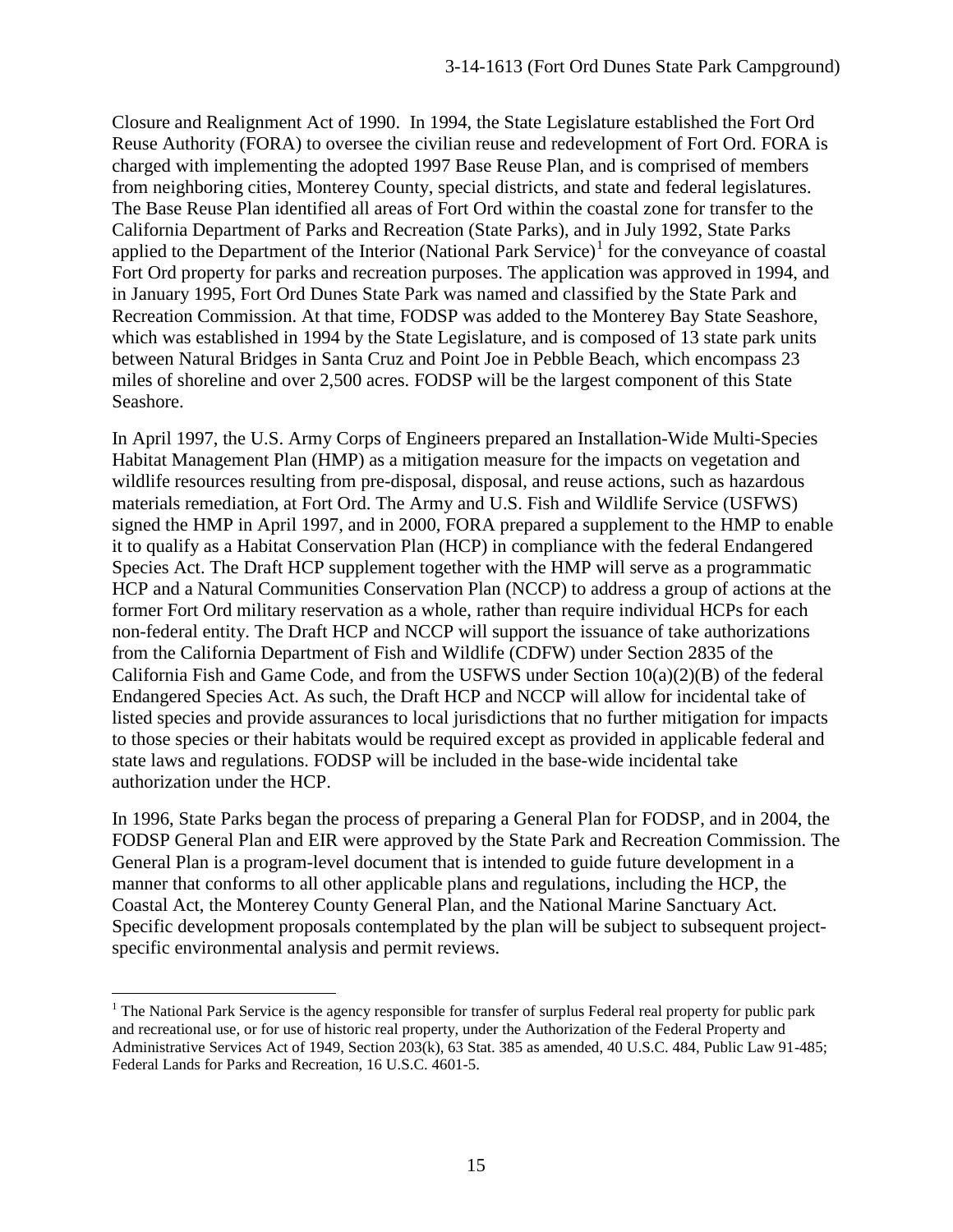On September 29, 2006, the Department of the Army assigned the property to the Department of the Interior, and on December 11, 2006, the Department of the Interior requested that State Parks take constructive (actual) possession of the property. With this action, State Parks assumed all obligations and liabilities of ownership, as well as responsibility for the care and handling of, and all risks of loss or damage to, the property.

The various plans, determinations, and governing documents applicable to the project site are discussed in greater detail below.

## **Consistency Determination CD 16-94**

In 1994, the U.S. Army submitted a consistency determination (CD-16-94) to the Commission for the disposal and reuse of the former Fort Ord military base for proposed uses including a desalination facility, an aquaculture/marine research facility, a through road from Marina to Seaside, a multi-use Asilomar-type conference facility, and a golf course. At the time, Commission staff expressed concern regarding the impacts on coastal zone resources from reuse of the roughly 28,000 acres, including with regard to public access, traffic, water supply, environmentally sensitive habitat protection, agricultural resources, and visual impacts. Responding to Commission staff concerns, the Army agreed to transfer the entire portion of the base located within the coastal zone (i.e. 990 acres) to State Parks. The Army also agreed to remediate<sup>[2](#page-15-0)</sup> the firing ranges within the coastal zone, and to sign the multispecies HMP developed in conjunction with the USFWS. These measures ensured the protection of public access and recreation by committing the reuse of all 990 acres of coastal lands for a state park, which was also required to be managed consistent with natural resource protections. Sensitive habitats were likewise protected by the development of an HMP directed towards mitigating impacts to all affected species by designating and preserving selected key areas of habitat. The remaining concerns regarding traffic, water supply, visuals resources, and other coastal resources, were addressed to various degrees by commitments of the Fort Ord Reuse Authority (including representatives of seven involved local governments), and also by the Commission's continuing regulatory authority to assert federal consistency review over certain activities affecting coastal zone resources.<sup>[3](#page-15-1)</sup>

In particular, and as it directly relates to Fort Ord Dunes State Park, in preparation for conveyance to State Parks in 1994, more than half of the Park was preliminarily designated by State Parks in its application for the transfer of land west of Highway 1 as a "disturbed habitat zone (DHZ)," including the portion of the Park within which the campground would be situated. The DHZ includes areas where the original topography has undergone significant modification and includes evidence of former military development such as roads, storage and ammunition bunkers, firing ranges, and related facilities. Consistent with the findings on the Commission's concurrence of the Army's consistency determination for the land disposal (i.e., CD-16-94), it

<span id="page-15-0"></span> $\overline{a}$  $2^{2}$  By removing unsafe ordinance and deteriorating structures.

<span id="page-15-1"></span><sup>&</sup>lt;sup>3</sup> The Army included in its consistency determination a letter from the FORA in which representatives from local jurisdictions committed to mitigation measures to protect coastal zone resources from the impacts of intensification of development on Fort Ord with respect to water supply, traffic impacts, and public views. The FORA group committed to further planning and tailoring development intensities to available traffic and water supply capacities, and screening inland development from Highway 1 with landscaping.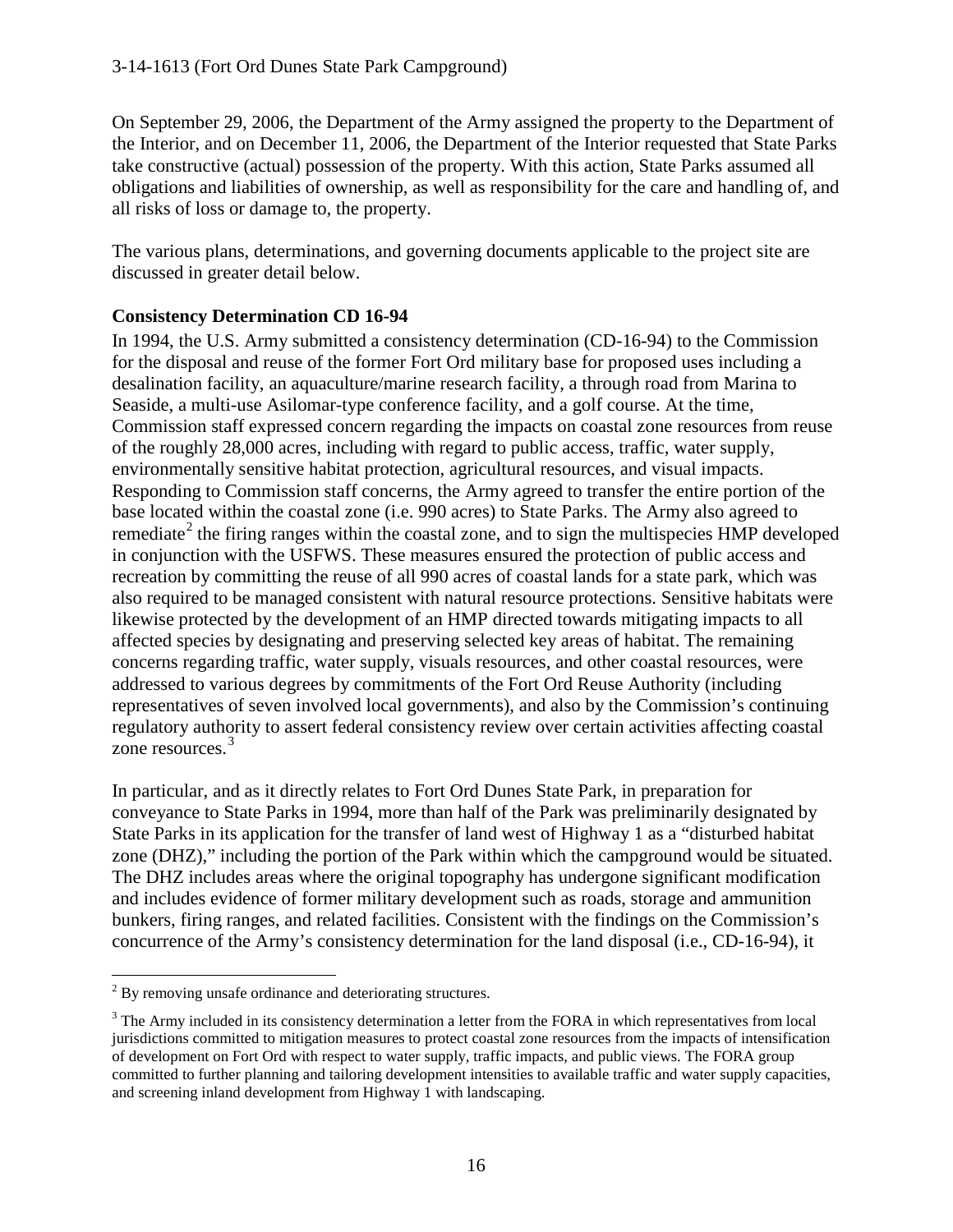was anticipated that areas designated as DHZ could be used for the development of both day use and overnight visitor-serving facilities such as "family, group, and hike-in/bike-in campgrounds, a hostel, and a campground center for interpretive programs." Additionally, public access was envisioned via the use of existing roads and/or construction of new hiking trails. Though not part of the Army's consistency determination, in its staff report on CD-16-94 the Commission expressly opposed certain tentatively proposed uses, including a desalination facility, an aquaculture/marine research facility, a through road from Marina to Seaside, a multi-use Asilomar-type conference facility, and a golf course. The Commission rejected all of these uses as being incompatible with the goals of expanding public access and recreation while protecting and maintaining sensitive coastal resources for this coastal property.

## **Fort Ord Reuse Authority – Base Reuse Plan**

After closure of the Fort Ord military base in 1994, the FORA adopted a Base Reuse Plan (BRP) and associated Environmental Impact Report (1997), which assigned land use designations, goals, policies, and objectives related to reuse of the former military base. The BRP designated the FODSP area as open space with anticipated recreational day use, overnight camping, and related uses. Although State Parks is not obligated to adhere to the specific land use designations of the BRP, the BRP does recognize future recreational reuse of the Park and provides the context and support for a future campground at FODSP.

#### **1996 Preliminary General Plan**

In 1996, State Parks prepared a preliminary General Plan that identified a range of potential uses for the site that included 805 acres of open space managed primarily for habitat restoration, 60 acres for visitor-serving uses, and 23 acres for public facilities. The preliminary General Plan included extensive concession opportunities, a 300-site campground, an 80-room lodge, and a restaurant. State Parks subsequently reduced development intensities in response to comments received about impacts to biological resources, traffic and circulation, and potential impacts to adjacent communities associated with the scale of proposed recreational use. A new General Plan was prepared in 2004 (see discussion below) that substantially reduced the intensity of recreational use at FODSP, and this new General Plan was adopted by the State Parks Commission in 2004.

#### **Installation-Wide Multi-Species Habitat Management Plan**

The closure, disposal, and reuse of the former Fort Ord military base required consultation between the U.S. Army and the USFWS because these activities had the potential to affect several federally-listed plant and/or animal species that inhabit the Park. Through the consultation process, the U.S. Army developed an Installation-Wide Multi-Species Habitat Management Plan (HMP) that assigned the types of activities that could occur within the former Fort Ord with the intent to promote preservation and restoration of habitat and populations of special status species while allowing development on select parcels. State Parks relied on the HMP for direction when developing the General Plan for the Park.

The HMP establishes guidelines for conservation and management of species and habitats by identifying lands that are available for development, lands that have some restrictions on development, and habitat reserve areas. As part of the transfer of property to land recipients, HMP requirements applicable to specific parcels were incorporated via deed restrictions that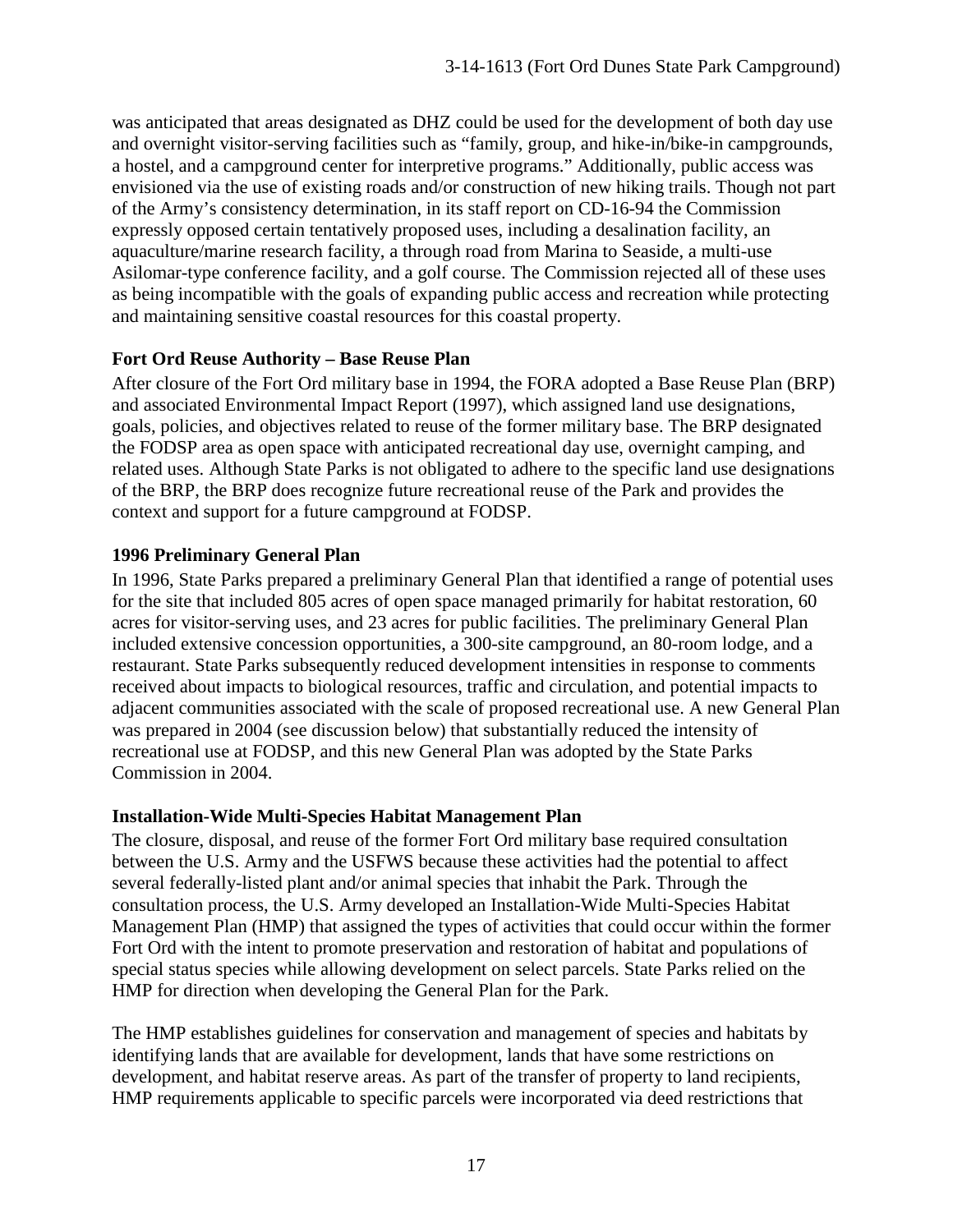limit the extent of developable portions of specific parcels, as well as identify applicable habitat management and restoration requirements that must be implemented by each recipient.

As it applies to FODSP, the HMP identified two zones and four parcels within the parkland west of Highway 1, including a Coastal Dune Zone (CDZ, parcel S3.1.2) and a Disturbed Habitat Zone (DHZ, parcels  $S3.1.1$  and  $S3.1.3$ ), and one "development" parcel (parcel  $S3.1.4$  $S3.1.4$ ).<sup>4</sup> The proposed campground project is located within both the DHZ and the "development" parcels. To accommodate State Parks' future plans, the DHZ parcels were designated for development with reserve areas and restrictions, and the "development parcel" was designated for unrestricted development. The HMP identifies management requirements and development restrictions within the DHZ parcels and no management requirements for the "development" parcel.

The CDZ is composed of areas where the original dune topography is generally intact, though much of it dominated by non-native vegetation and iceplant. The CDZ provides habitat for rare and endangered species and would be used primarily for preservation of restored coastal dunes, though public beach access and interpretive/educational opportunities are also supported for this HMP designation. The proposed FODSP campground project includes an ADA-accessible beach access trail and interpretive walk connecting the campground to the beach.

The HMP was approved by the USFWS and requires State Parks to restore a minimum of 700 acres of dune habitat in FODSP to its native condition to enhance habitat values for sensitive species. Restoration activities are targeted to improving conditions for western snowy plover, Smith's blue butterfly, Monterey spineflower, and sand gilia. Specifically, the HMP requires that all disturbed and degraded lands within the DHZ and CDZ that are not developed with recreation, access, or support facilities to be maintained as open space and restored to native habitat.

## **2004 FODSP General Plan**

The FODSP General Plan was prepared in 2004 prior to "opening up" the Park for day use to the public. The General Plan identified and divided the Park into different land use zones based primarily on existing resource conditions and specific management goals/objectives.<sup>[5](#page-17-1)</sup> The General Plan contains specific management guidelines to address each zone's unique site characteristics. The proposed campground is located primarily in the Storage Bunker Management Zone (SBMZ) but portions of the project are also located in the Parks Support/Administrative Zone and First Street Zone. The SBMZ consists of approximately 80 acres that include the former ammunition bunkers, former firing ranges, and access roads. The campground was proposed in the SBMZ because of the absence of hazardous materials (i.e., spent ordinance, which has been remediated at this location) and because the area was already

<span id="page-17-0"></span> $\overline{a}$ <sup>4</sup> FODSP originally also included an 11-acre parcel east of Highway 1, but this parcel was subsequently transferred to the City of Seaside. The 11-acre parcel is approved for new commercial development in connection with the City's Main Gate proposal, which includes a requirement to provide public parking for FODSP purposes.

<span id="page-17-1"></span><sup>&</sup>lt;sup>5</sup> The FODSP General Plan management zone designations have different names but contain similar functions to the management zone designations of the Installation-Wide Multi-Species Habitat Management Plan. For example the General Plan Natural Resource Zone limits uses to habitat protection / restoration, passive recreation (i.e., hiking trails), and nature study. Similarly, the Coastal Dune Zone classification in the Installation-Wide Habitat Management Plan is reserved for preservation of restored dunes, hiking trails, beach access, and public education.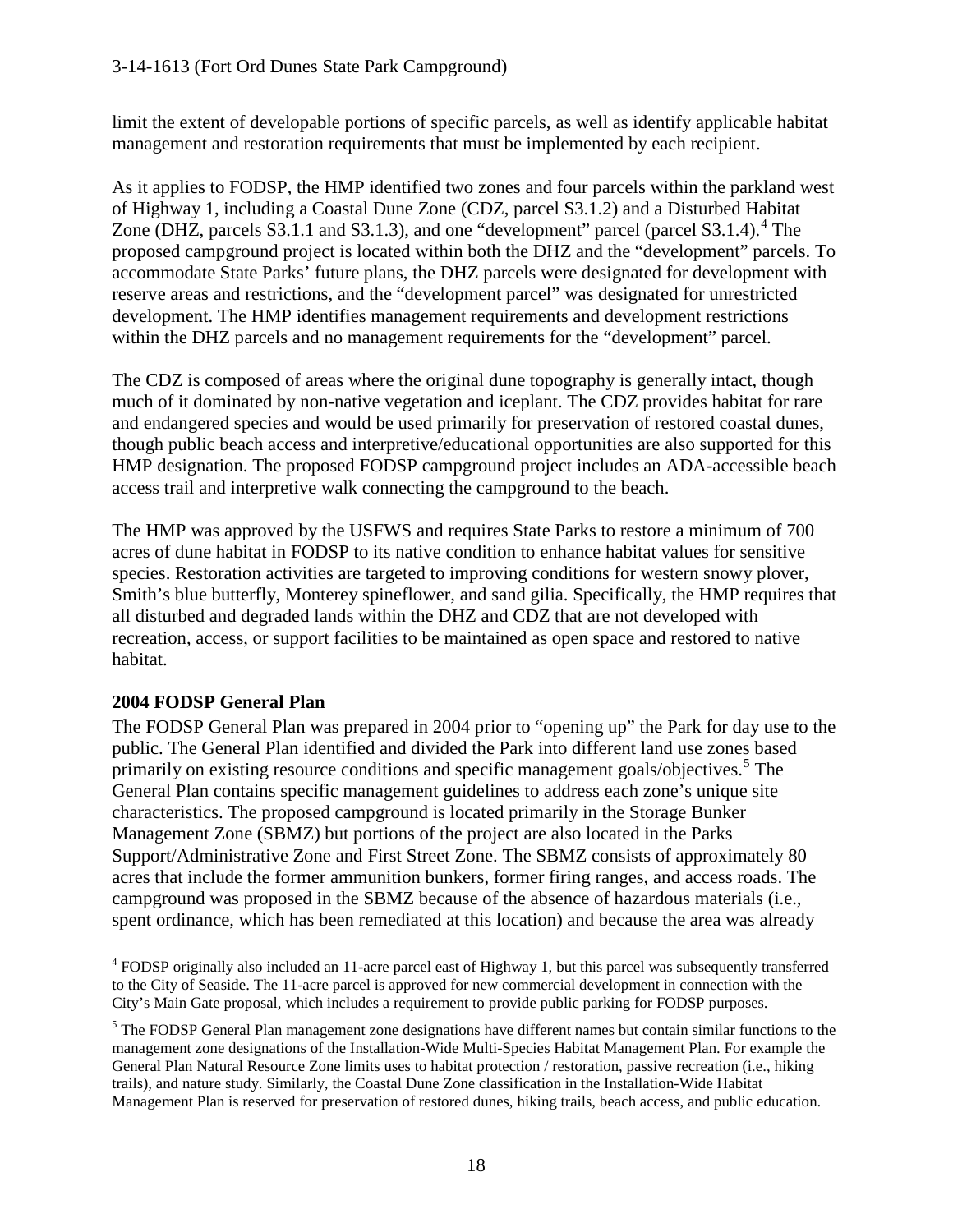considered developed/disturbed. The presence of existing development minimizes the potential for new habitat disturbance, thus making the area more suitable for development. The General Plan identifies future uses and facilities within the SBMZ including a variety of visitor-serving and public facilities, such as 50 to 110 group-and-family campsites, day use beach access, adaptive reuse of the bunkers, paved and unpaved trails, restrooms, and other support uses within this area.

The entrance station, the operations-and-security modular structures, and other elements of the project fall into other management zone designations that allow for more limited development opportunities (i.e., Parks Support/Administrative Zone and First Street Zone).

The State Parks Commission adopted the General Plan and certified a programmatic Environmental Impact Report (EIR) in 2004, which evaluated the potential environmental effects associated with the future use of FODSP as a recreational facility (e.g., campground facilities, beach access, interpretive elements, etc.). The EIR concluded that the implementation of the FODSP General Plan would not result in any significant unavoidable impacts, and all effects were less than significant with mitigation. Commission staff reviewed the EIR and made recommendations, including that comments submitted by the USFWS on the draft habitat conservation plan (HCP) (see discussion below) being prepared for the reuse of the former military base be incorporated into the FODSP General Plan.

## **Habitat Conservation Plan (HCP)**

The Installation-Wide Multi-Species HMP does not provide specific authorization for incidental take of federally or state listed species to existing or future non-federal land recipients under the federal Endangered Species Act or California Endangered Species Act. As a result, the FORA and its partner agencies, including State Parks, are currently in the process of obtaining Incidental Take Permits from the USFWS and CDFW, which will provide coverage for the take of federal and state listed wildlife and plant species to all non-federal entities that received land that previously was part of the former Fort Ord. The process involves the preparation of an HCP for potentially impacted species.

The USFWS has undertaken a detailed review of the draft HCP and has recommended clarifications needed to assure that: development is phased with habitat restoration, adequate funding for the HCP is provided, appropriate monitoring standards are incorporated, incidental take is minimized and fully mitigated, and additional information on the biology and habitat needs of covered species are included so that the link between habitat needs, management techniques and success criteria are clearly understood. The draft HCP is currently under ongoing review by the USFWS.

# **C. PRIOR COMMISSION ACTIONS**

Since 1994 and the Commission's concurrence with the federal Consistency Determination on the disposal and reuse of the former Fort Ord land (CD-16-94), the Commission has conducted a federal consistency review regarding the Army's demolition of Stilwell Hall and removal of the adjacent riprap revetment (CD-15-02), and issued a waiver of permit requirements to the Fort Ord Reuse Authority for the removal of four failing storm drain outfall structures and the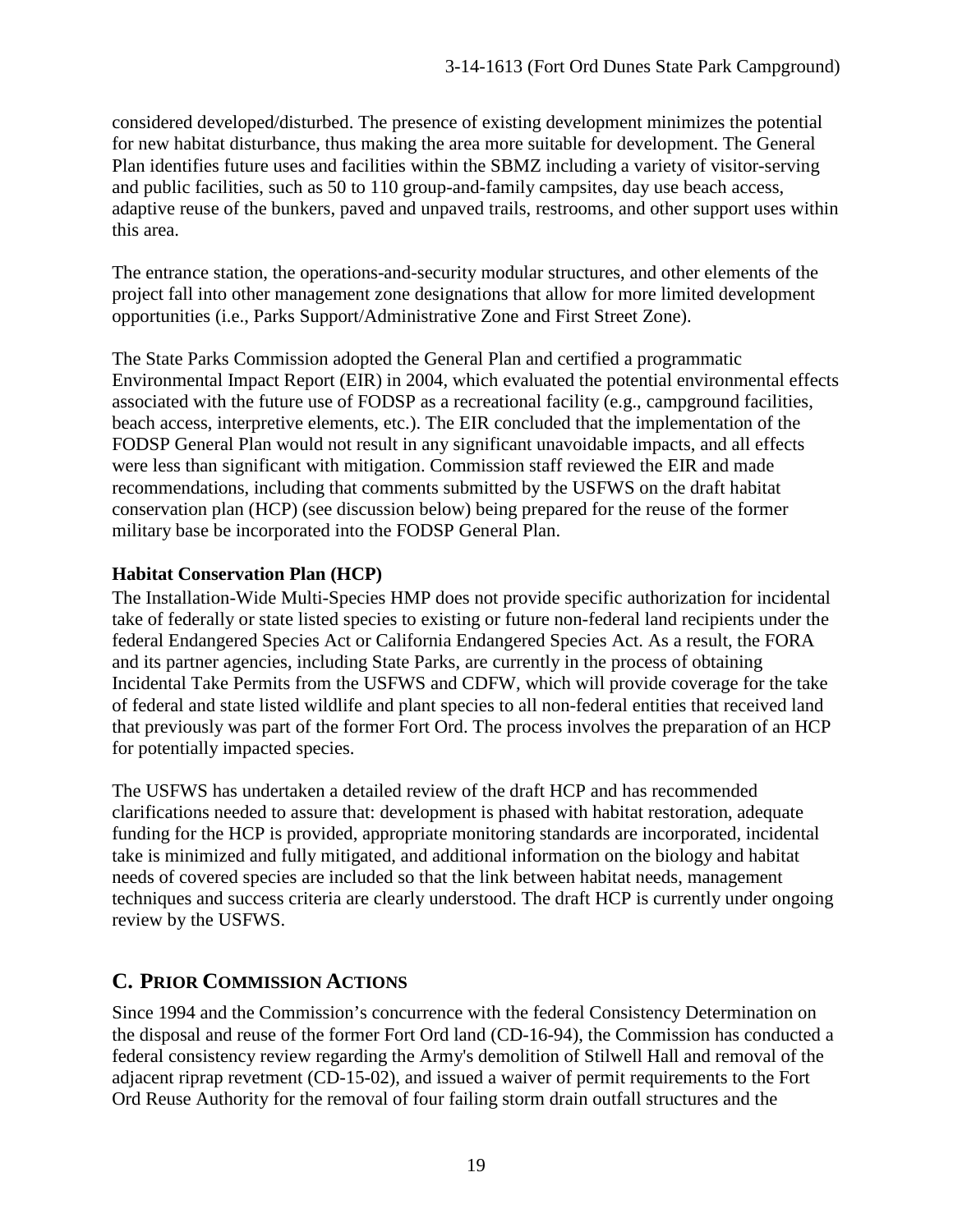creation of temporary stormwater detention basins within the coastal dunes adjacent to Stilwell Hall. <sup>[6](#page-19-0),[7](#page-19-1)</sup> Also in March of 2007, the Commission approved CDP application 3-06-069 (submitted by State Parks), which provided for initial public use of Fort Ord Dunes State Park, including pedestrian and vehicular access during daylight hours at the north end of the Park (i.e.,  $8<sup>th</sup>$ Street).

# **D. STANDARD OF REVIEW**

Coastal development permit jurisdiction for lands above the ambulatory mean high tide line was granted to Monterey County in 1988 following certification of the Monterey County Local Coastal Program (LCP). The Commission, however, retains jurisdiction below the ambulatory mean high tide elevation, in public trust lands, and areas of deferred certification. The portion of the Fort Ord military installation within the coastal zone was not included in the Monterey County certified LCP because at the time of LCP certification, this area was under federal ownership (and was thus subject to federal consistency determinations for proposed projects, as opposed to coastal development permitting requirements). Because the area of Fort Ord within the coastal zone has been transferred to the State and is no longer under federal ownership, it is now subject to coastal development permit requirements of the Coastal Act. The Coastal Commission will retain permit jurisdiction over this area until such time that the Monterey County LCP is amended to include policies and standards that pertain to the Park. The standard of review for new development in the Commission's original jurisdiction area is the Coastal Act.

# **E. ENVIRONMENTALLY SENSITIVE HABITAT AREAS**

## **Applicable Policies**

The Coastal Act is very protective of habitat areas, including those areas considered environmentally sensitive habitat areas (ESHAs). Coastal Act Section 30250 generally protects coastal resources, stating:

*30250. (a) New residential, commercial, or industrial development, except as otherwise provided in this division, shall be located within, contiguous with, or in close proximity to, existing developed areas able to accommodate it or, where such areas are not able to accommodate it, in other areas with adequate public services and where it will not have significant adverse effects, either individually or cumulatively, on coastal resources.…* 

*(c) Visitor-serving facilities that cannot feasibly be located in existing developed areas shall be located in existing isolated developments or at selected points of attraction for visitors.*

In addition to the general protection of habitat as a coastal resource, the Coastal Act also calls out

<span id="page-19-0"></span> $\overline{a}$ <sup>6</sup> Redevelopment of inland portions of the former Army base will be required to provide on-site stormwater percolation, and thereby allow use of the dunes for such purposes to be phased out.

<span id="page-19-1"></span> $<sup>7</sup>$  Both the former Stilwell Hall and the storm drain outfall structures were located on a different portion of the 990-</sup> acre FODSP property than the proposed campground.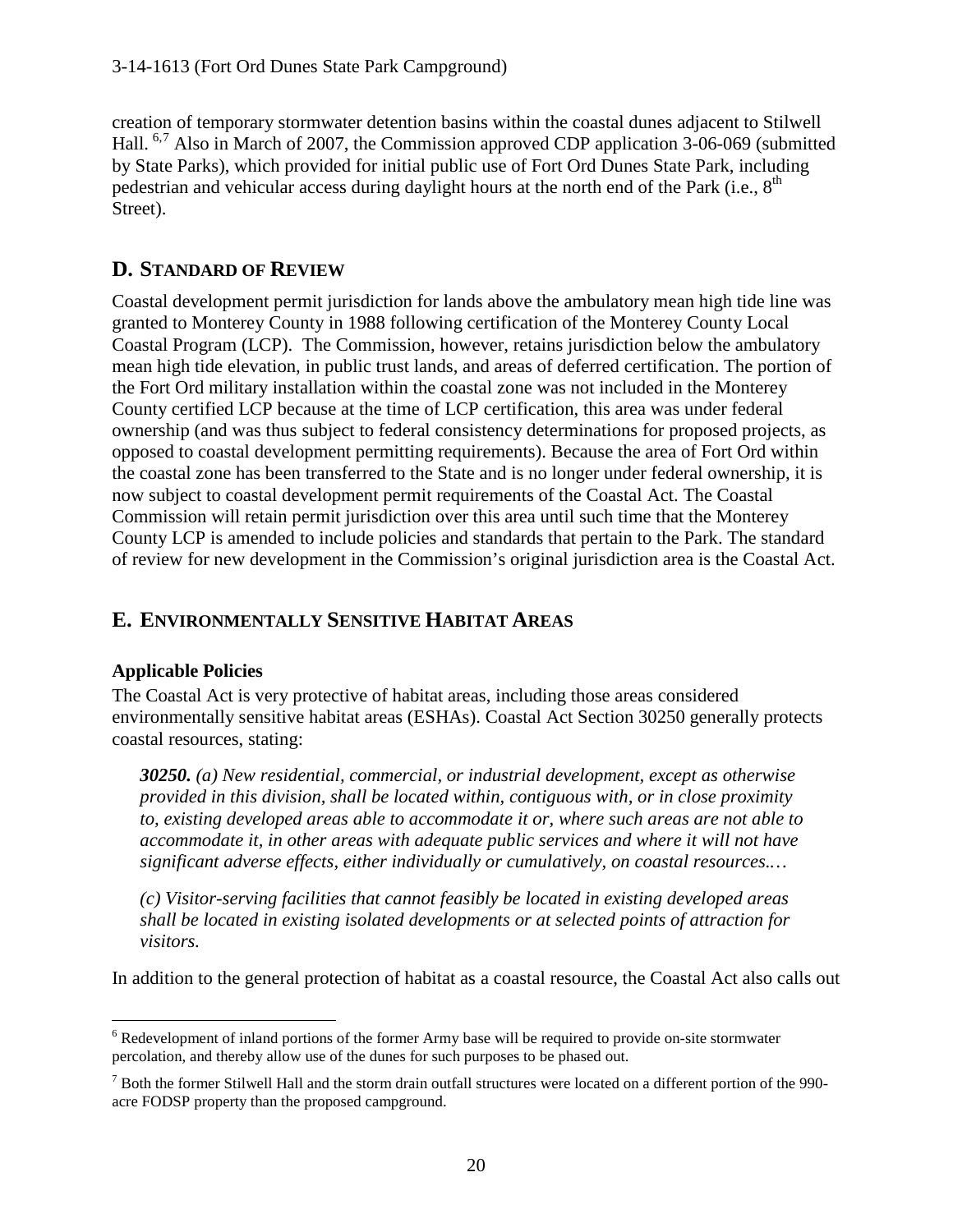rare and especially valuable species and habitat areas as ESHA, ensuring them additional protections. ESHA is defined by the Act as:

*Section 30107.5. "Environmentally sensitive area" means any area in which plant or animal life or their habitats are either rare or especially valuable because of their special nature or role in an ecosystem and which could be easily disturbed or degraded by human activities and developments.* 

Coastal Act Section 30240 specifies:

*Section 30240. (a) Environmentally sensitive habitat areas shall be protected against any significant disruption of habitat values, and only uses dependent on those resources shall be allowed within those areas.* 

*(b) Development in areas adjacent to environmentally sensitive habitat areas and parks and recreation areas shall be sited and designed to prevent impacts which would significantly degrade those areas, and shall be compatible with the continuance of those habitat and recreation areas.* 

Thus, the Coastal Act is clear that when a habitat area rises to the level of ESHA, only very limited development is permissible, namely uses and development that are dependent on the ESHA resource itself. Such activities are typically restoration-related, and in some cases interpretive, but have not been considered by the Commission to extend to uses and development that function to remove the resource (e.g., logging an ESHA forest). When a resource-dependent use is allowed in ESHA, it still must avoid significantly disrupting habitat values. Areas adjacent to ESHA shall serve as buffers and avoid significant degradation of the adjacent sensitive resources, and must be compatible with the ongoing health and vitality of the resources in question. In short, the Coastal Act provides a very specific set of rules for ESHA that strictly limit development in and around such resources.

## **Overview**

## *The Monterey dune complex*

Fort Ord Dunes State Park is located along four miles of shoreline seaward of Highway 1 in north Monterey County and includes 990 acres of parkland, and consists of coastal sand dunes fronting the beach. These Flandrian-era (i.e., recent) dunes are part of the larger Monterey dune complex that runs continuously along a roughly 11-mile stretch of coastline between the Salinas River and the northern part of the City of Monterey, extending from four to six miles inland, and constituting a total area of approximately 40 square miles. [8](#page-20-0) The project site is located near the shoreline and is generally in the middle of the Park, in the area where the Park is widest between Highway 1 and the ocean (see **Exhibit 3** for project plans).

As noted previously, the proposed project site is comprised primarily of undeveloped coastal sand dunes but also includes remnants of former military uses (e.g., the former Fort Ord ammunition bunkers and both existing and abandoned roads and remnant asphalt areas). Coastal sand dunes are a limited natural resource of statewide significance, and the Commission has

<span id="page-20-0"></span> $\overline{a}$ <sup>8</sup> Cooper WS. 1967. Coastal Dunes of California. The Geological Society of America, Memoir 104. 147pp.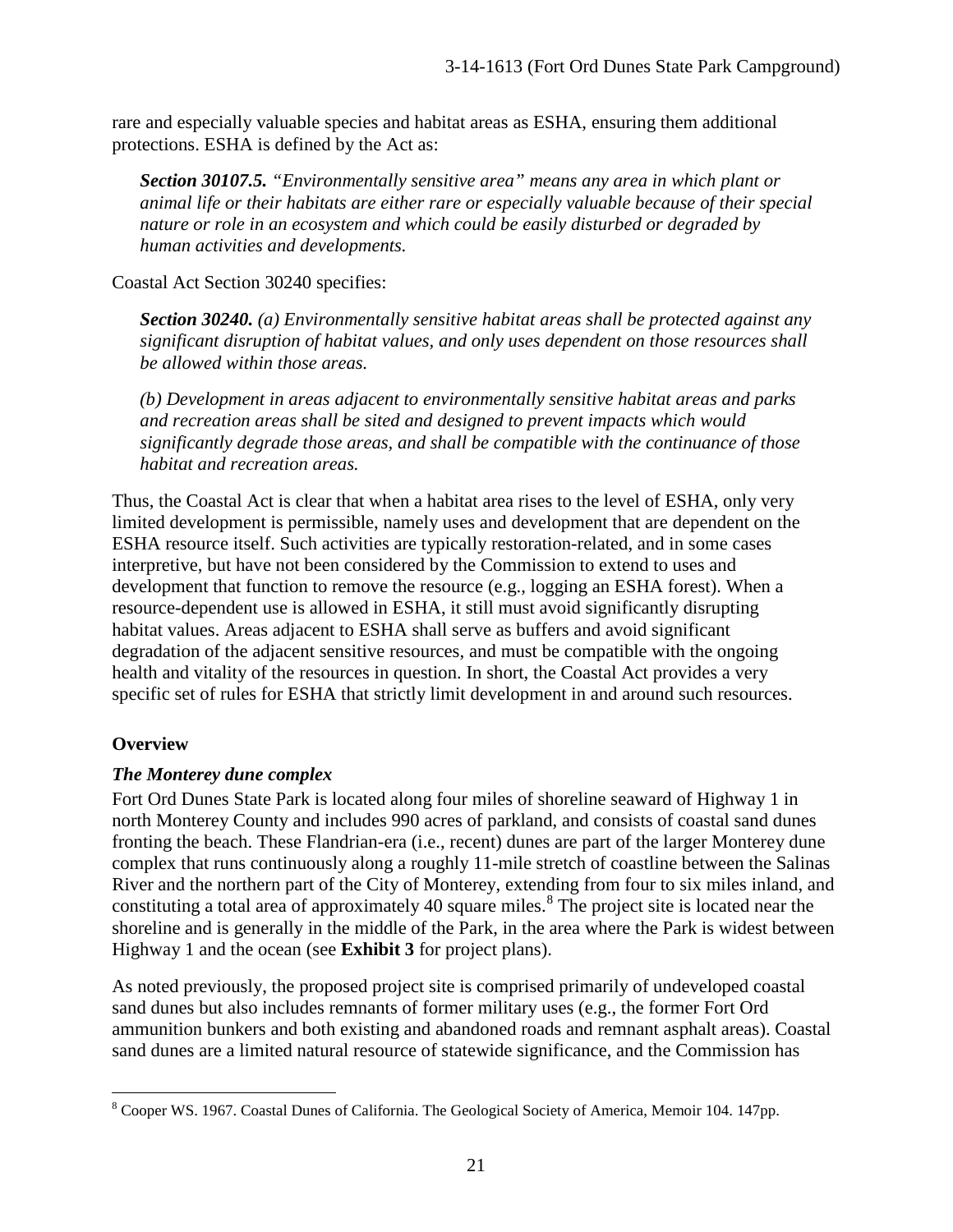historically placed a high priority on the protection and preservation of such dune systems for their role in providing habitat for unique assemblages of flora and fauna, which have adapted to the particularly harsh and dynamic conditions found in this environment

## *Remediation and restoration across the Park*

State Parks, in conjunction with the U.S. Army and others, has implemented a number of enhancement projects within FODSP, including within the boundaries of the proposed project site, to both remediate the site's legacy military use as well as to restore its sensitive ecology. Efforts have generally aimed to remove impervious pavement, buildings, and other structures associated with the former military use and, to-date, have included the removal of 70 military-era structures, 5.5 acres of impervious surfaces, and the restoration of over 200 acres of dune habitat. The Army has also undertaken significant site remediation efforts to clean up and remove spent ordnance, lead, and other contaminants and remnants from past military activities. Additionally, State Parks, in coordination with USFWS, developed a Habitat Management Plan (HMP) as a mitigation measure for the impacts on protected vegetation and wildlife resources resulting from pre-disposal, disposal, and reuse actions at Fort Ord. The intent of the HMP was to establish large, contiguous habitat restoration areas and corridors to compensate for future development (such as that proposed in this application). The HMP anticipated losses to special status species resulting from redevelopment activities at FODSP, and though the HMP prescribes specific standards to assure the long-term viability of FODSP's biological resources, it does not provide specific authorization for the incidental take of federal or state-listed species. Thus, since 2000, the Fort Ord Reuse Authority (of which State Parks was member) prepared a supplement to the HMP to enable it to qualify as a Habitat Conservation Plan (HCP) in support of an incidental take permit in compliance with the federal Endangered Species Act. Example plant and animal species that would be covered under the HCP include the federally-endangered Smith's blue butterfly (*Euphilotes enoptes smithi*), beach layia (*Layia carnosa*), Menzie's wallflower (*Erysimum menziesii*), sand gilia (*Gilia tenuiflora* ssp. *arenaria*), the federally-threatened Western snowy plover (*Charadrius alexandrinus nivosus*), Monterey spineflower (*Chorizanthe pungens* var. *pungens*), and California black legless lizard (*Anniella pulchra nigra*).

As required by conditions of the HMP and as-drafted HCP, State Parks implemented a largescale native dune restoration project and non-native plant control project in areas of FODSP where lead remediation had taken place. These areas were re-contoured to create more natural dune forms and revegetate with native plants (primarily Monterey spineflower, sand gilia, coast wallflower, seacliff buckwheat, and coast buckwheat). Over 200 acres at FODSP have been restored to date, with the ultimate goal of at least 700 acres of restored coastal dune habitat as set forth in the HMP and draft HCP. As indicated in the FODSP General Plan, restoration on State Parks' lands is designed to partially mitigate for impacts to some species (e.g., Monterey spineflower, seacliff buckwheat, etc.) that will occur due to development elsewhere on the former Fort Ord military base. Ongoing dune restoration activities in FODSP as outlined in the HMP/HCP will re-establish a natural dune system and provide for a continuum of native dune habitat.

With respect to Western snowy plover, black legless lizard, Smith's blue butterfly, and other listed species known to occur at FODSP, the draft HCP includes management and protection provisions to ensure that no take of these species occurs as a result of expanding public recreational use of the park and beaches. In essence, the requirements of the draft HCP fall into a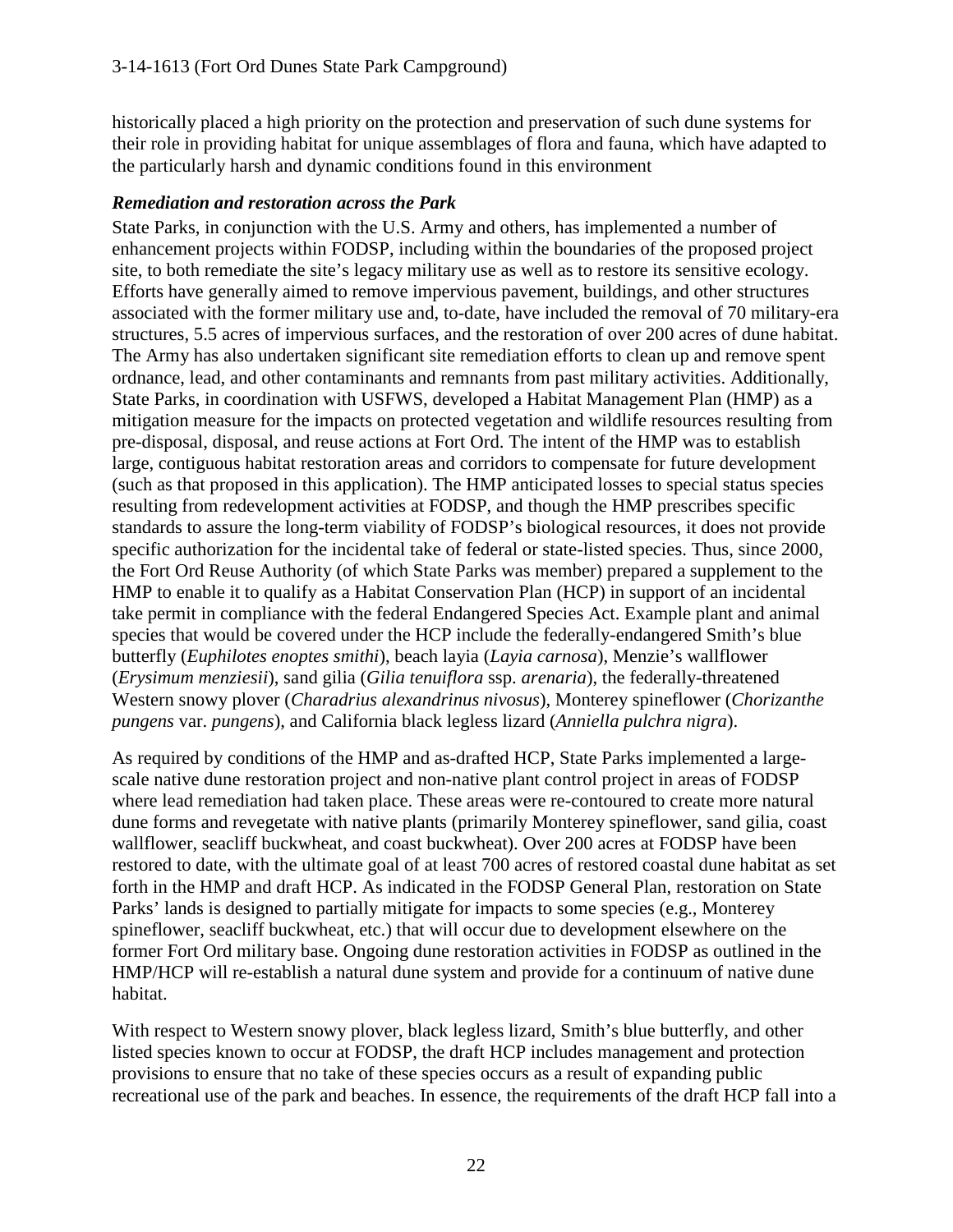few general categories: protocol-level surveys performed prior to grading and site disturbing activities; species salvage and relocation in accordance with protocols developed by the appropriate managing agency (i.e., USFWS, CDFW, etc.); construction monitoring; restoration and habitat enhancement; control of invasive species and predators. In addition, perhaps the top priority is to ensure there is adequate funding to implement the draft HCP's management and protection provisions. State Parks has requested an augmented budget for that specific purpose. Thus, FODSP will be governed by a comprehensive HCP under the watchful eye of the USFWS, with specific requirements on how to manage the park and restore over 700 acres of dune habitat.

#### *Existing conditions in the project area*

In terms of structural development in the project area, there are 1.6 miles of road that would be repurposed for use in the proposed project. There are also areas that were previously paved as part of former Army activities long since abandoned. These remnant asphalt areas are prominent in the proposed campground area itself, including relatively intact roads near the storage bunkers in the foredune area. At the same time, it is clear that the dunes are inclined to reclaim these remnant asphalt areas, and in some cases have covered them. Per State Parks, existing coverage associated with roads and asphalt areas totals 17.3 acres within the project site's 130-acre boundary. Of that existing coverage, State Parks indicates it would reuse almost 8.7 acres of road and asphalt area as part of the project, and would restore the other 8.6 acres to sand dune). In addition, the proposed project includes some 8.1 acres of new coverage. In short, State Parks estimates existing coverage at 17.3 acres and proposed coverage at 16.8 acres (i.e., 8.7 acres reused and 8.1 acres of new coverage), or a slight reduction in coverage, roughly 0.5 acre, at project completion.

At and extending out from the proposed main campground location, currently more than 90 acres within the project site's boundaries consist of disturbed dune habitat where native vegetation has been mostly replaced by iceplant that was brought in by the Army to stabilize the dunes back in the 1940s (see **Exhibit 2** for site photos). These iceplant mats are most notable in the vicinity of the proposed campground spurs and storage bunkers, in and around the remnant asphalt. Other invasive species, such as non-native grasses, are also present. In addition, there is evidence of dune degradation due to previous activities associated with former Army use (e.g., areas graded to construct buildings, firing ranges, and other military facilities).

While the proposed project site no longer represents pristine dune habitat, there is evidence even in the absence of prescribed restoration that the natural systems are resilient enough to potentially support recovery. Given that former military structures within the project area have been removed following the base's closure in 1994, patches of bare dune substrate have been made available for native vegetation to recruit and, in some cases, successfully establish and even persist among the remaining pavement and iceplant. The remaining structural development at the project site includes both useable (e.g., existing roads) and abandoned features (e.g., areas of remnant asphalt), which can be repurposed where suitable to limit the extent of any new impacts or otherwise be removed to facilitate restoration of important dune habitats. Thus, despite the largely disturbed and degraded condition of the dunes at present, the site remains a valuable component of the larger Monterey dune complex that can serve to connect ecological resources along the coastal axis as well as to inland areas.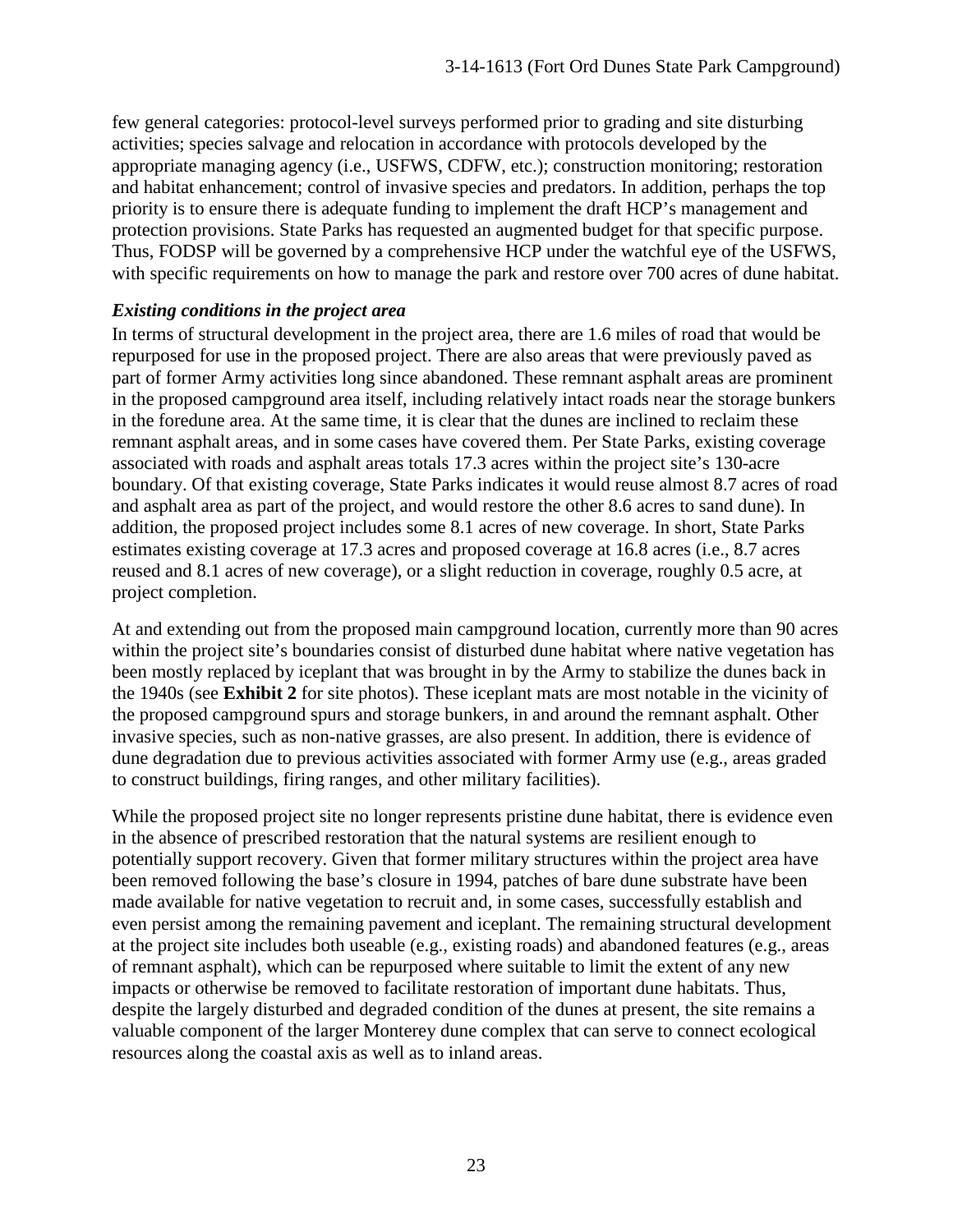## *Past planning efforts*

In 1991 the former Fort Ord military base was designated for closure and in 1994, the U.S. Army agreed to transfer the entire portion of the former Fort Ord military base located within the coastal zone (i.e., the 990 acres west of Highway 1) to State Parks. As a condition of the transfer, the Army agreed to remediate several large segments of the base within the coastal zone that had exhibited high levels of lead contamination, the byproduct of years of use as an Army training and firing range. Upon acquiring the land, State Parks set out to characterize the Park and to prepare a preliminary General Plan for the eventual reuse of the lands for public access and recreational purposes. When the preliminary document was completed in 1996, more than half of the Park had been designated as a "disturbed habitat zone (DHZ)," where the native dune topography had been significantly modified (i.e., to support development of roads, storage and ammunition bunkers, firing ranges, and related military facilities). The preliminary General Plan also identified the proposed project area for future recreational use as a campground, chosen due to an absence of hazardous materials (i.e., lead from munitions) and recognition as having previously been developed/disturbed. State Parks identified the existing vegetation at the proposed project area as being a combination of coastal dune habitat that was dominated by invasive species.

In the Commission's concurrence with the Army's consistency determination for the land disposal and transfer to State Parks (CD-16-94), it was anticipated that areas designated as DHZ could be used for the development of day use as well as overnight visitor-serving facilities such as family, group, and hike-in/bike-in campgrounds, a hostel, and a campground center for interpretive programs. Despite concerns regarding potential development in dune habitats, the Commission concluded in 1994 that reuse of these lands for camping and public day use in this particular location would not necessarily result in a significant adverse impact. At the same time, the Commission did not specifically approve a campground so much as it provided a conceptual approval that a campground appeared to be appropriate, and that such a project would need to go through its own project-specific application process, thus this CDP application.

## **ESHA Determination**

Determinations of habitat and species rarity are made by CDFW, USFWS, and other expert groups (*e.g.*, California Native Plant Society). The Coastal Commission is tasked with protecting ESHA based in-part upon these determinations. The California Natural Diversity Database is a state depository of lists of rare plant and animal species, and rare natural communities (*e.g.*, habitats, vegetation communities), generated by an array of regional, state, national and international sources, that are vetted, maintained and continually updated by the Biogeographic Branch of CDFW. The Commission has a subscription to the Database and Commission staff routinely use this resource to determine the rarity status of habitats and species that have been identified or may be likely to occur on potential project sites.

## *Rare habitats*

Three dune-related habitat types occur within the proposed project area: central foredunes (G1 S1.2), central dune scrub ( $G2$  S2.2), and central maritime chaparral ( $G2$  S2.2).<sup>[9](#page-23-0)</sup> Though this

<span id="page-23-0"></span> $\overline{a}$ <sup>9</sup> Global and State level-1 communities or species are identified as "critically imperiled - at very high risk of extinction due to extreme rarity (often 5 or fewer populations), very steep declines, or other factors." Global and State level-2 communities and species are identified as "imperiled – At high risk of extinction due to very restricted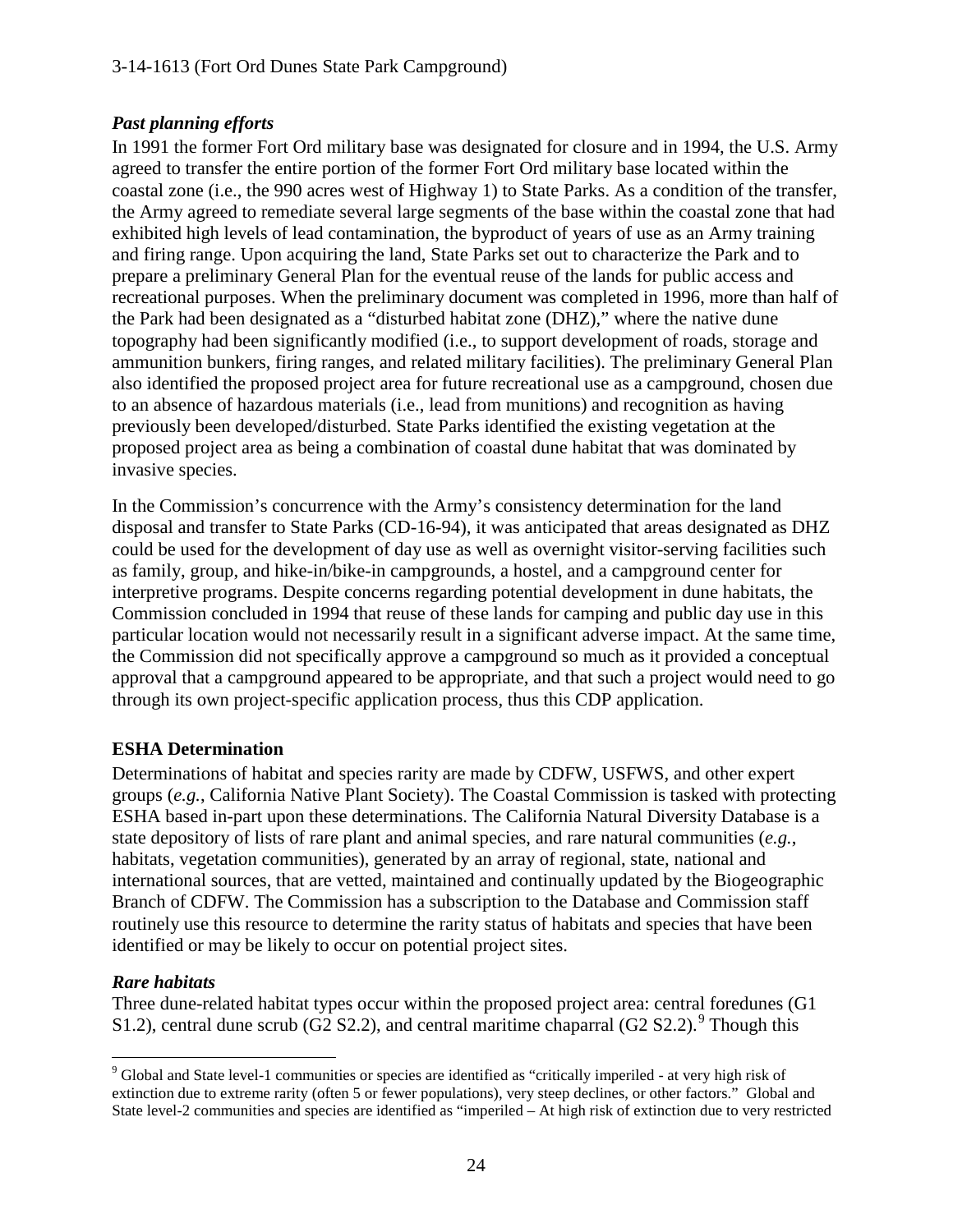somewhat differs from classifications used in State Park's preliminary General Plan, it represents CDFW updates to classifications and rarity rankings. Previously, the dune habitat zone at FODSP was identified as inclusive of northern foredunes, central dune scrub, and central maritime chaparral. Since that time, central foredunes have been recognized as distinct from northern and southern foredune vegetation communities, and are represented by a dominance of endemic and circumarctic forb species.<sup>[10](#page-24-0)</sup> Of the three regional foredune communities in California, central foredunes are the rarest. In the southern Monterey Bay region, common species associated with foredunes include hummock-forming yellow sand verbena (*Abronia latifolia*) as well as beach bur (*Ambrosia chamissonis*) and beach sagewort (*Artemisia pycnocephala*), which can be observed in areas nearest the bluffs, blowout, and towards the proposed beach trail where iceplant has not overtaken available surfaces. Intergrading with the foredune habitat, central dune scrub represents a more diverse vegetation community including characteristic species such as California goldenbush (*Ericameria ericoides*), dune bush lupine (*Lupinus chamissonis*), which can be readily observed at the proposed project site. As dune scrub reaches inland, it transitions to central maritime chaparral characterized by vegetation such as manzanita (*Arctostaphylos spp.*) and ceanothus species (*Ceanothus spp.*), and live oaks (*Quercus agrifolia*).

#### *Rare plant species*

 $\overline{a}$ 

A variety of rare plant species are known to occur or have potential to occur in the proposed project area. These include but are not necessarily limited to: Pajaro manzanita (*Arctostaphylos pajaroensis* – 1B.1); sandmat manzanita (*Arctostaphylos pumila* – 1B.2); Monterey spineflower (*Chorizanthe pungens* var. *pungens –* federally-threatened/1B.2); robust spineflower (*Chorizanthe robusta* var. *robusta* – federally-endangered/1B.1); Seaside bird's beak (*Cordylanthus rigidus* ssp. *littoralis* – state-endangered/1B.1); sand-loving wallflower (*Erysimum ammophilum* – 1B.2); Menzie's wallflower (*Erysimum menziesii* – federally and state-endangered/1B.1); sand gilia (*Gilia tenuiflora* ssp. *arenaria* – federally-endangered and state-threatened/1B.2); Kellog's horkelia (*Horkelia cuneata* var. *sericea* – 1B.1); beach layia (*Layia carnosa* – federally and state-endangered/1B.1); northern curly-leaved mondarella (*Monardella sinuata* ssp. *nigrescens* – 1B.2); and, yadon's piperia (*Piperia yadonii* – federallyendangered/1B.1). Of these species, only spineflower was specifically identified in the project area during protocol-level surveys conducted in 2011-2012 and 2013. At that time, 67 occurrences of Monterey spineflower were recorded within the project site, where each occurrence had six or fewer individual plants. However, while on-site in May 2017, CCC Ecologist Dr. Lauren Garske-Garcia observed an abundance of Monterey spineflower in-bloom within a portion of the project area from which it had not previously been reported.<sup>[11](#page-24-1)</sup> This recent

range, very few populations (often 20 or fewer) steep declines, or other factors." And Global and State level-3 communities and species are identified as "vulnerable – at moderate risk of extinction due to a restricted range, relatively few populations (often 80 or fewer), recent and widespread declines, or other factors.

<span id="page-24-0"></span> $10$  California Department of Fish and Wildlife – Biogeographic Data Branch. 2010. List of Vegetation Alliances and Associations. Vegetation Classification and Mapping Program, California Department of Fish and Game. Sacramento, CA. [https://www.wildlife.ca.gov/Data/VegCAMP/Natural-Communities/List,](https://www.wildlife.ca.gov/Data/VegCAMP/Natural-Communities/List) accessed: 16 June 2017.

<span id="page-24-1"></span><sup>11</sup> Personal communication on May 22, 2017. The area of Monterey spineflower occurrence observed was located near the proposed entrance station, adjacent to the vehicle underpass, and covered an area of at least 50 square feet, representing perhaps 30 or more individual plants.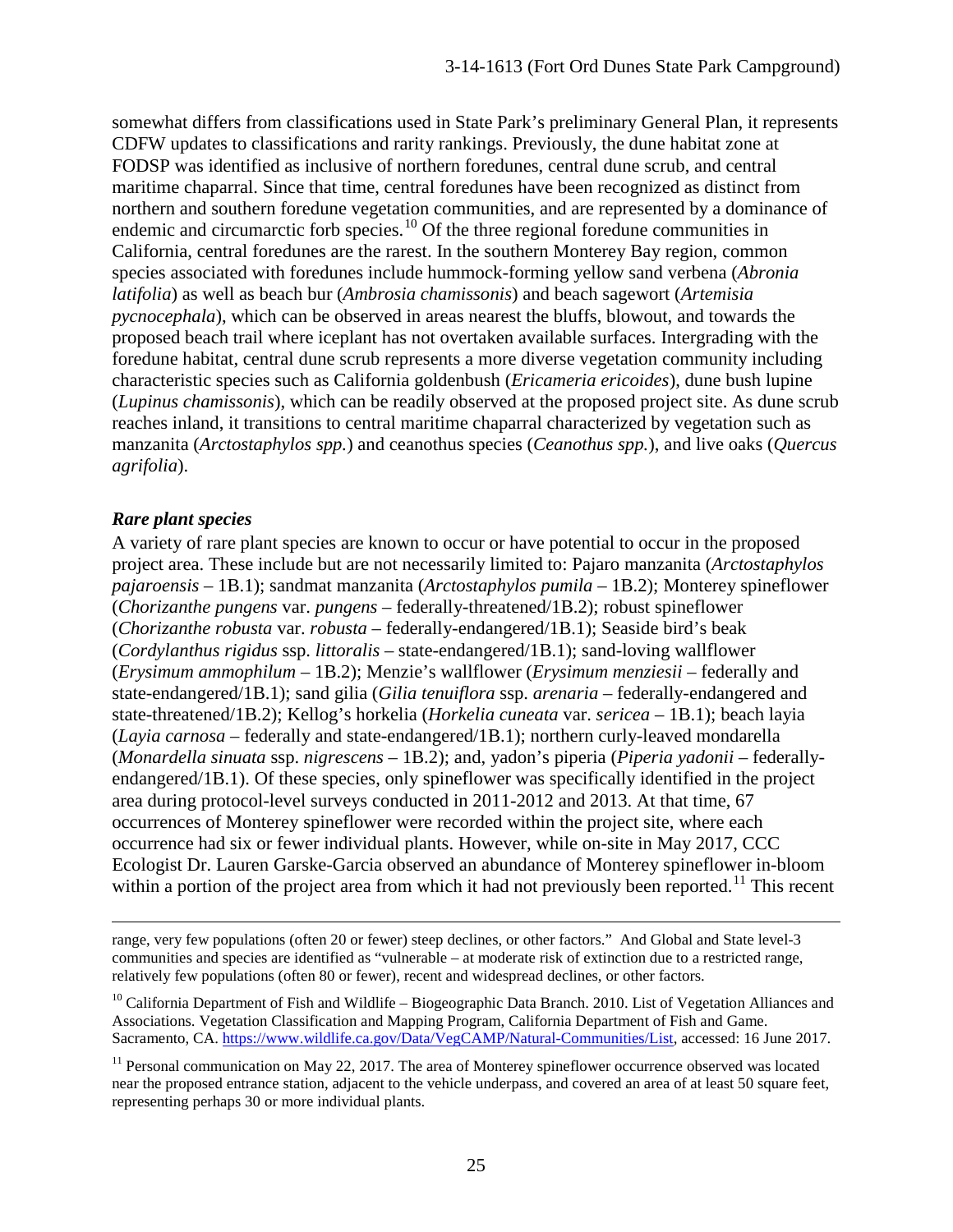observation likely reflects the product of an unusually wet winter season following several years of drought and the subsequent expression of existing seedbanks; it also suggests that Monterey spineflower (and potentially many other species, including those that may be rare) likely exists across much wider areas than have been documented in preparation for the proposed project. Notably, the USFWS designated nearly the entire FODSP as critical habitat for the species in  $2008.<sup>12</sup>$ 

## *Rare wildlife species*

Several rare species of wildlife have also been identified as occurring or likely occurring within the proposed project area. The beach and toe of the bluff at FODSP serves as breeding and foraging habitat by Western snowy plover (*Charadrius alexandrinus nivosus*), which is a federally-threatened species and a California Species Special of Concern  $(S2<sup>13</sup>)$ . Particularly when nesting, these tiny shorebirds are sensitive to disturbances including those by recreational activities as simple as a person walking through adjacent dunes or along the beach. The entire beach strand and portions of the foredune bluff have been designated critical habitat by USFWS<sup>14</sup> (Unit CA22; 2012) and plovers have been observed nesting in significant numbers along the beach and bluff toe area below the proposed campground. Though the project site is located inland of the bluffs, improved access will undoubtedly increase use of this adjacent and sensitive area.

The bank swallow (*Riparia riparia*) is a State-threatened species (S2) that historically occurred throughout coastal and inland California. Habitat use is dictated by the availability of bluffs and vertical banks made up of friable soils, which allow the birds to create their distinctive burrows. The birds feed predominantly on insects caught while in-flight and thus, tend to favor areas that support large volumes of insect biomass across wide, open habitat areas such as coastal grassland and coastal scrub adjacent to suitable burrowing areas, much like that observed near the proposed project area. Coastal populations have been decimated over the past century and are believed to have been extirpated from southern California, leaving only a few known breeding populations<sup>15</sup>. The southernmost of these occurs adjacent to the proposed campground area, in the ocean-facing slopes of the dune bluffs.

Smith's blue butterfly (*Euphilotes enoptes smithi*) is a federally-endangered species (Stateranked as S1) with a range extending from the Salinas River mouth to northern San Luis Obispo County. The USFWS recognizes two distinct regions within its range, and identifies the northern region between the Salinas River and the City of Monterey along central foredune and dune scrub habitats as the butterfly's most threatened habitat.<sup>[16](#page-25-4)</sup> Importantly, the butterfly is obligate to

<span id="page-25-0"></span> $\overline{a}$ <sup>12</sup> US Fish and Wildlife Service. 2008. Designation of critical habitat for the Monterey spineflower (*Chorizanthe pungens* var. *pungens*). Federal Register January 9, pp. 1525-1554.

<span id="page-25-1"></span> $13$  The California Department of Fish and Wildlife ranks species according to their status within California. A rank of S1, S2, or S3 indicates that the species is considered critically imperiled, imperiled, or vulnerable, respectively.

<span id="page-25-2"></span><sup>&</sup>lt;sup>14</sup> US Fish and Wildlife Service. 2012. Revised designation of critical habitat for the Pacific Coast population of the Western snowy plover; Final Rule. Federal Register June 19, pp. 36727-36869.

<span id="page-25-3"></span><sup>&</sup>lt;sup>15</sup> Laymon SA, BA Garrison, JM Humphrey. 1987. Historic and Current Status of the Bank Swallow in California. State of California, The Resources Agency, Department of Fish and Game - Wildlife Management Division, Administrative Report 88-2. 47pp.

<span id="page-25-4"></span><sup>16</sup> US Fish and Wildlife Service. 2006. Smith's Blue Butterfly (*Euphilotes enoptes smithi*) 5-Year Review: Summary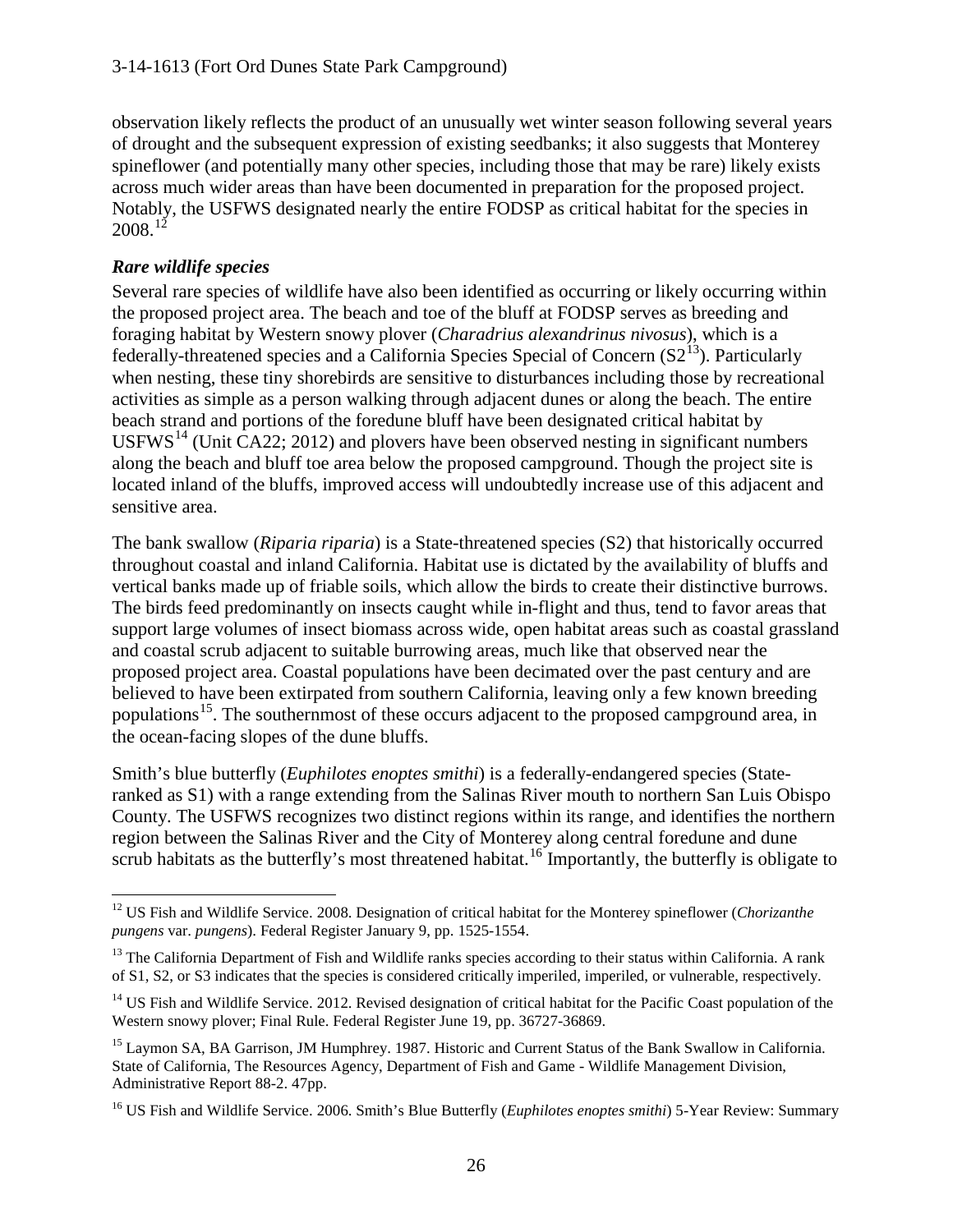its host plants throughout its life cycle, these being two species of buckwheat that occur in the coastal zone (*Eriogonum latifolium* and *E. parvifolium*). Smith's blue butterfly is known to occur at FODSP, and both species of buckwheat occur within the proposed project area<sup>[17](#page-26-0)</sup>.

Black legless lizards (*Anniella pulchra nigra*) are considered by CDFW to be a Species of Special Concern (S2). Its very few populations are restricted to the southern Monterey Bay and Monterey Peninsula where much of its habitat has been lost due to human development, including agriculture, housing, sand mining, and the introduction of invasive exotic plant species that have altered its native ecosystem.<sup>[18](#page-26-1)</sup> The lizard is a burrowing species that typically occurs on beach dunes and chaparral, in sparsely vegetated areas with occurrences of native bush lupines (such as *Lupinus arboreus* and *L. chamissonis*) and mock heather (*Ericameria ericoides*), as have been observed within the proposed project area. Black legless lizards are known to occur throughout the former Fort Ord, including locations within FODSP and are likely to occur within the proposed project area.

The Monterey dusky-footed woodrat (*Neotoma macrotis luciana*) is another California Species of Special Concern (S3) and has been observed occupying nests within the row of Monterey cypress trees between the proposed tent and RV sites. It is a nocturnal species associated with maritime chaparral habitat and woodlands between the southern Monterey Bay and northern San Luis Obispo County. Like other woodrats, it builds distinctive nests that can be used over multiple generations and are thus, susceptible to disturbance.

Other sensitive wildlife species potentially occurring within the proposed project area include the globose dune beetle (*Coelus globosus* – S2) and several raptor species, which have been observed at FODSP including at the proposed project area. Though nesting raptors are generally protected under the Migratory Bird Treaty Act, some are also considered rare or are otherwise protected in California including: short-eared owl (*Asio flammeus* – CA Species of Special Concern/S3); northern harrier (*Circus cyaneus* – CA Species of Special Concern/S3); white-tail kite (*Elanus leucurus –* State fully-protected/S4); and, peregrine falcon (*Falco peregrinus anatum* – State fully-protected/S4).

## *Especially valuable habitat*

In addition to the habitats already identified as either rare themselves or designated as critical for rare species, the buckwheat species that support Smith's blue butterfly warrant special consideration. Although coast and seacliff buckwheat (*Eriogonum latifolium* and *E. parvifolium*) are not recognized as sensitive species in and of themselves, their role as the host plants for the butterfly makes them especially valuable. The two species occupy similar vegetation communities, are somewhat separated along the north-south axis of the California coast, and overlap in the southern Monterey Bay. Within the proposed project area, both species have been recorded. While not all areas with host plant species are necessarily occupied by Smith's blue, population trends are believed to parallel that of the available habitat – thus, where the

 $\overline{a}$ 

and Evaluation. 28pp.

<span id="page-26-0"></span><sup>&</sup>lt;sup>17</sup> While both species of buckwheat have been documented within the relevant area, *E. parvifolium* appears to occur more frequently than its conspecific. Most documented occurrences have been along the foredunes and dune scrub along the proposed beach access trail.

<span id="page-26-1"></span><sup>&</sup>lt;sup>18</sup> Papenfuss TJ, JF Parham. 2013. Four New Species of California Legless Lizards (Anniella). Breviora 536: 1-17.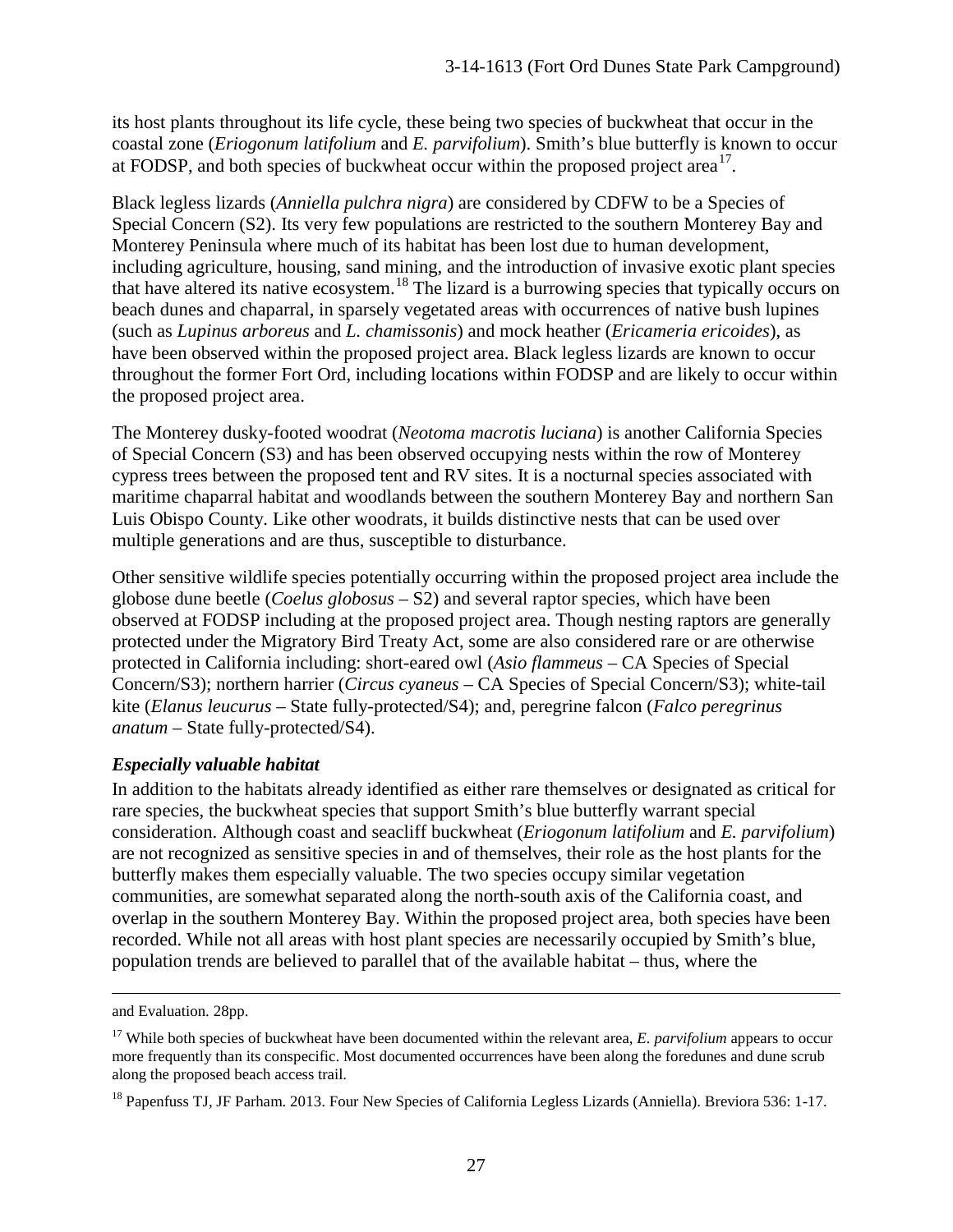buckwheat species are in decline, it is generally interpreted that so are Smith's blue populations. The USFWS has estimated that more than 50% of the dune habitat in the butterfly's northern region, which includes the proposed project area and vicinity, has been either lost to or significantly altered by human activities, and thus remaining habitat fragments are particularly important.

## *ESHA determination conclusion*

As described above, FODSP (including the project area) is situated within central foredune, central dune scrub, and central maritime chaparral habitats, which are assigned global and state rankings of G1 S1.2, G2 S2.2 and G2 S2.2, respectively. Because they are rare and can be easily disturbed or degraded by human activities and developments, they readily rise to the level of ESHA. It should be noted that given the rarity of dune habitats across the state and the ease with which they are degraded by human activities, the Commission has considered coastal dunes, even those that are significantly degraded, to meet the definition of ESHA<sup>[19](#page-27-0),20</sup>.

In addition, several rare plant and animal species are known to occur or are considered likely to occur in the Park and the proposed project area. Among the 12 plant species that have been highlighted are those possessing a California Rare Plant Rank of either 1B.1 or 1B.2, indicating that they are rare. Notably, seven of these are also federally or state-protected plant species. Similarly, ten animal species have been discussed, which are ranked by CDFW as S1, S2, or S3, indicating that they are rare. Along with two additional raptors, most of these are also federally or state-protected wildlife species. Because these plant and animal species are rare and can be easily disturbed or degraded by human activities and developments, the areas they occupy or potentially occupy rise to the level of ESHA.

Especially valuable habitat also occurs within the Park and the proposed project area. In particular, coast and seaside buckwheat (*Eriogonum latifolium* and *E. parvifolium*), which uniquely support the federally-endangered Smith's blue butterfly through their role as host plants necessary for the butterfly's life cycle. Because these plants can be easily disturbed or degraded by human activities and developments, and the northern region of the Smith's blue butterfly's distribution is considered to be its most threatened, the areas occupied or likely to be occupied by either or both species of buckwheat, *E. latifolium* and *E. parvifolium*, rise to the level of ESHA.

In conclusion, three habitats and the areas occupied or likely to be occupied by the various rare or otherwise sensitive species described occur within the proposed project area, which as a whole constitutes ESHA under the Coastal Act. Despite a legacy of past military use and the presently degraded state, the site continues to demonstrate significant ecological value.

## **Coastal Act Consistency**

## *Resource-Dependent Use*

The project consists of the construction and operation of a 100-unit campground facility, day use amenities, and associated structures and infrastructure that would occupy a total of 16.8 acres of the site. Because 8.7 acres are already covered with roads and remnant asphalt, the project would result in an additional 8.1 acres of new sand dune coverage. Coastal Act Section 30240 allows

<span id="page-27-0"></span> $\overline{a}$ <sup>19</sup> City of Oxnard LCP Amendment 1-05 (Oxnard Shores)

<span id="page-27-1"></span> $20$  City of Malibu LCP Amendment 1-07 (Malibu Bay Company)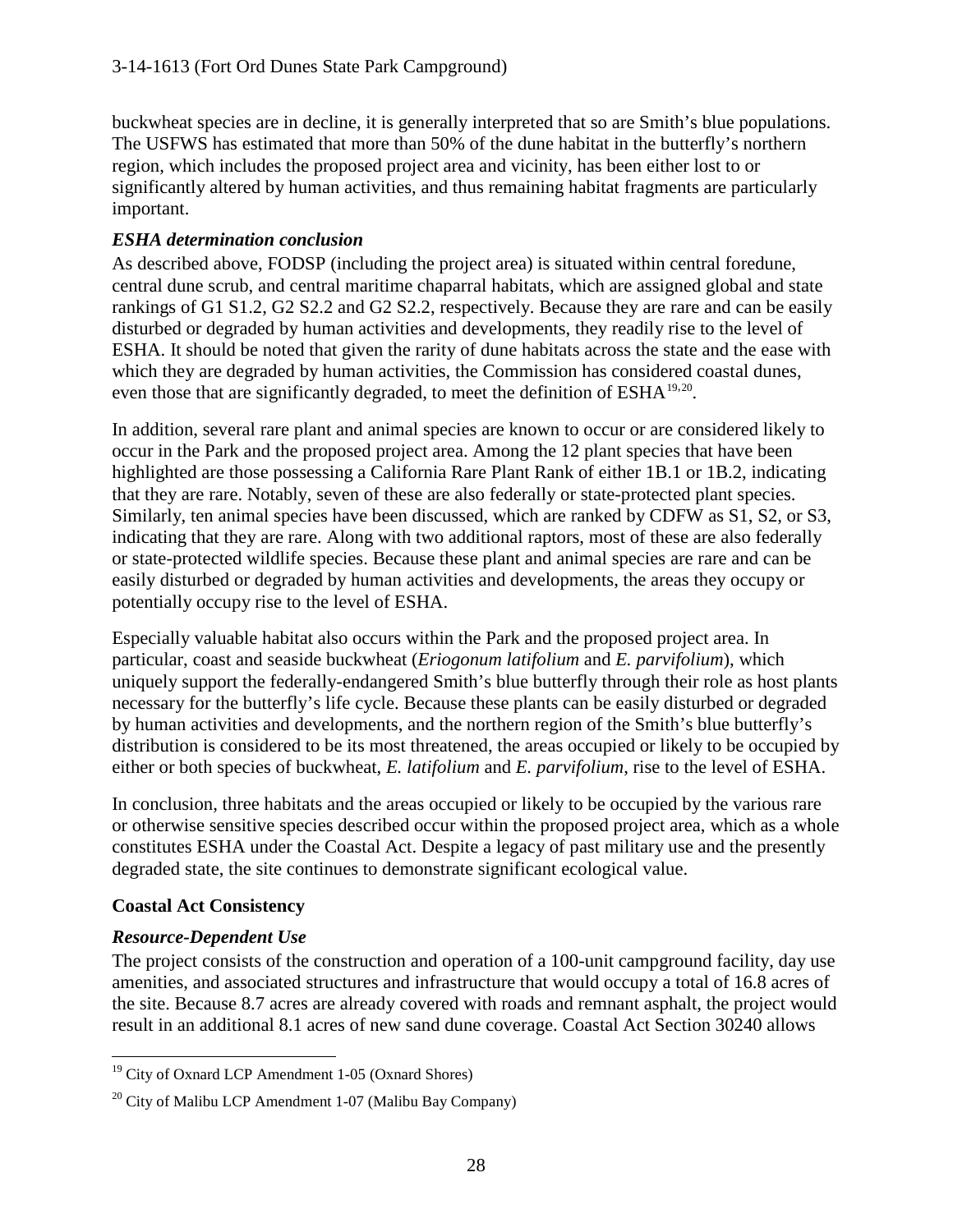only resource-dependent uses in ESHA, and requires development adjacent to ESHA to be sited and designed to prevent impacts that would degrade the ESHA, and to be compatible with the continuance of the habitat. Although portions of the proposed project might be considered interpretive (e.g., interpretive pathways, etc.) and potentially allowable in ESHA, the proposed campground overall is not a resource-dependent use. Thus, it is not allowed in ESHA, and thus the proposed project is inconsistent with the allowable use requirements of Coastal Act Section 30240.

## *Project Impacts*

As proposed, the campground project involves grading and direct site manipulation of over 50 acres of coastal dunes (see **Exhibit 7**). State Parks indicates that 50 acres is the minimum area necessary in order to level the site in preparation for the construction of roads, campground spurs, restroom facilities, other structures, and related facilities, and also to obtain gradients that comply with ADA requirements. The proposed project would result in a total footprint of roughly 17 acres when completed. Another 33 acres that would be manipulated/graded would be restored following construction. Both the 17 acres and the 33 acres would be a significant impact since both have the ability currently to function as dune habitat. While some of these impacts are tempered by the fact that the area includes remnant asphalt, some of which will be removed and these areas restored as part of the project, this is a significant dune habitat impact for numerous reasons, including due to disturbance of seed bank and temporary loss of habitat for sensitive species.

In addition to such direct impacts, the proposed project will also fragment habitat along the north-south coastal axis, effectively limiting wildlife passage and vegetation dispersal to and from surrounding areas. While the proposed project does include a 200-foot-wide wildlife corridor on the eastern side of the campground development, this is bounded on its eastern edge by roadways, impermeable barriers in most cases. It also omits continuity for species that are associated with shoreward microclimates and communities, including the bluffs and central foredunes. Along the east-west axis, between the shore and Highway 1, permeability for species and habitat is again limited by the development footprint.

Other indirect impacts beyond the development footprint itself occur as well, which could further impact sensitive natural resources and dune areas (e.g., construction noise deterring nesting wildlife or debris making its way into habitat). State Parks has submitted a construction plan with best management practices (e.g., staging and storage locations, construction methods, plans, and fencing, worker education, material and debris clean-up, etc.) that will be implemented during all construction activities to ensure that adjacent habitat areas are protected. In addition, a Mitigation, Monitoring, and Reporting Program (MMRP) (see **Exhibit 5**) created for the CEQA process is included in the project description and requires, among other things, measures to protect sensitive habitats and species during grading and site preparation, such as a requirement for pre-construction surveys for sensitive plant and animal species, and that a biological monitor be present during ground-disturbing activities. However, the construction BMPs and the MMRP require additional specificity to adequately protect natural resources under the Coastal Act.

Similarly, a significant portion of the proposed campground coverage is in the form of paving for a new campground access road and the retention of impervious surfaces in and around the existing storage bunkers. State Parks maintains that the latter is needed to maintain vehicle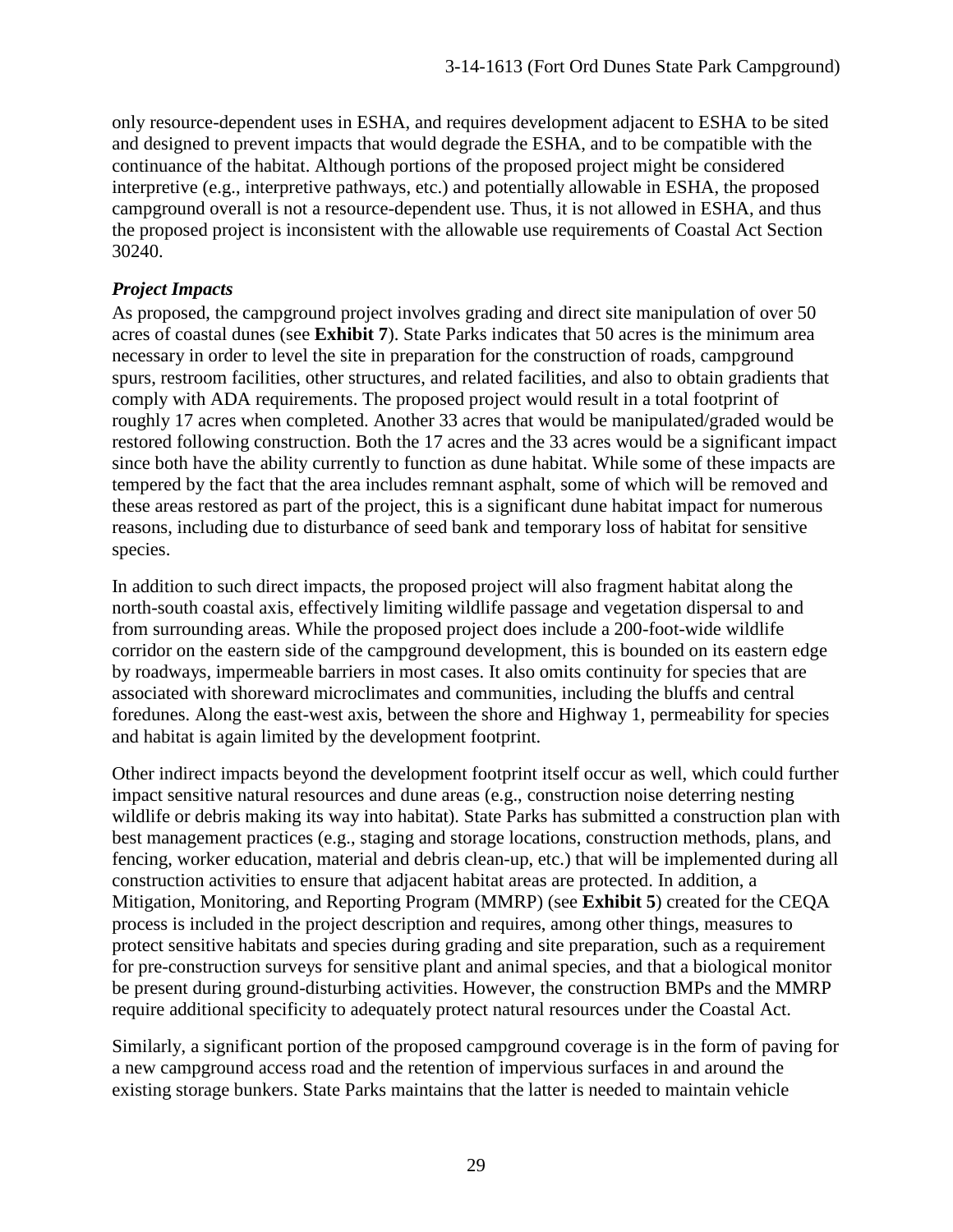access for storage bunker reuse. However, in certain locations, the roadway width exceeds what is necessary for access and safe vehicle operation. Once again, roads, paving, and similar improvements are not resource-dependent and are not allowed in ESHA.

The proposed project includes artificial night lighting that does not currently exist throughout the project site. The restrooms, multi-use building, RV waste station, support structures, campfire center, and entrance station include light fixtures with the latest visor technology to shield the night sky and the lowest possible intensity to address safety issues while meeting dark sky standards. Per the submitted plans, all light fixtures will be down-facing and shielded to provide adequate light of the area immediately adjacent to these structures for safety purposes while preventing the spillover of light into the adjacent dunes.<sup>[21](#page-29-0)</sup> The RV waste station will have a 20foot pole light fitted with a full cutoff fixture to shield the night sky and motion control so that the area will only be illuminated when in use. Thus, even though no artificial night lighting currently exists throughout the project site, as proposed, the lighting associated with the project is the least environmentally damaging possible and is not expected to significantly impact the adjoining dune habitat.

In short, the proposed project would remove some eight acres of dune ESHA and replaces it with a campground and related development that would ultimately occupy 17 acres of the site, and would significantly alter some 33 additional acres of dune habitat as part of overall construction activities. This would ultimately result in fragmentation of the local landscape as well as the greater Monterey dune complex by disrupting habitat and continuing to isolate sensitive populations such Smith's blue butterfly. While the 33 altered acres would be ultimately restored as part of the proposed project, these areas would still be impacted in the near-term, causing significant ESHA disruption and degradation, and the project is inconsistent with Coastal Act Section 30240.

## **Approvable Project**

## *Conflict resolution*

Thus, as described above, the proposed project is inconsistent with the Coastal Act's ESHA policies. Such inconsistencies would normally require its denial. However, its denial would mean that other Coastal Act objectives related to public recreational access would not be realized. In other words, denial would cause a conflict between Coastal Act Sections 30240 and Sections 30210 – 30213 and 30221. In this case, denial would preclude the development and operation of a new 100-unit coastal campground and day use facility in a location where there are limited lower-cost overnight and recreational facilities and demand for such facilities is extremely high. These facilities provide educational and recreational opportunities for California residents including those from inland and underserved communities. Development and operation of a campground in this location was considered in the Commission's consistency determination (CD -16-94) for the disposal of the property, and the location has subsequently been identified and designated for a campground use in the FODSP General Plan. Clearly, denial of the project would not maximize public access as required by Coastal Act Section 30210.

<span id="page-29-0"></span> $\overline{a}$ <sup>21</sup> The Campfire Center includes multiple 4.4W (watt) LED bollard lights to light pathways, multiple 2.1W LED recessed lights that provide lighting at stairs and entrance points, and four 42W emergency lights at the stage area. These lights are not shielded but they are very low intensity lights.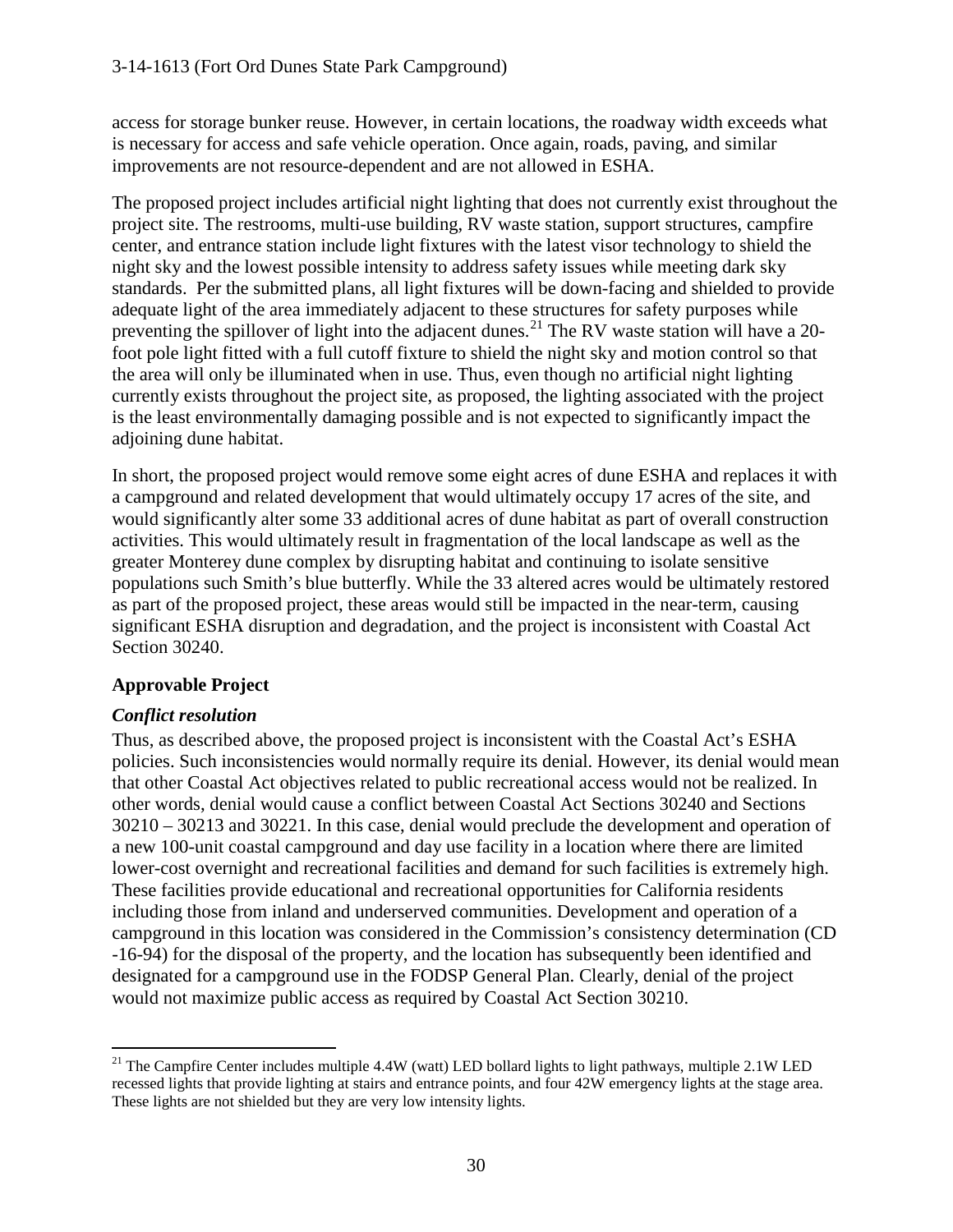In short, denial of the project to maintain consistency with the Coastal Act's ESHA policies would result in a conflict with the Coastal Act's public recreational access policies. In this type of case the Coastal Act provides that such conflict "be resolved in the manner which on balance is the most protective of significant coastal resources" (Section 30007.5). As described more fully in the Conflict Resolution section of these findings (see Section J. below), approval in this case would be the most protective of the various resources at play in this proposed project. In such approval, all Coastal Act inconsistencies need to be resolved to the maximum extent feasible, and thus the project needs to be conditioned to maximize the project's public recreational access benefits and to avoid, minimize, and then mitigate for any impacts to ESHA.

#### *Project Modifications*

Thus, if the project is approved to avoid such conflict, the ESHA inconsistencies need to be minimized to the maximum extent feasible and mitigated for. Fortunately, the project lends itself to such refinement. First, it appears clear that the project's roads and retained asphalt can be further minimized, and thus **Special Condition 1(a)** requires such, including via eliminating excess pavement where feasible and otherwise reducing pavement in the vicinity of the storage bunkers to a maximum 12-foot width.

Second, although impacts to dune ESHA associated with grading and site preparation overall are unavoidable in this case, it appears that grading can be performed in a more precise and methodical way to further reduce impacts to ESHA. Accordingly, **Special Condition 1(b)** requires all dune manipulation activities to be minimized to the maximum extent feasible to minimize impacts to ESHA.

Third, State Parks has prepared a Restoration, Monitoring, and Reporting Plan (RMRP; see **Exhibit 6**). The RMRP includes several elements: a Dune Restoration Plan, Landscaping Plan, Sensitive Species Salvage Plan, Revegetation Plan, and a Mitigation, Monitoring, and Reporting Program. The RMRP includes methods for site preparation, seed collection and salvage, a plant palette, planting methods, non-native plant eradication, maintenance, monitoring, contingency measures, and adaptive management strategies. As envisioned under the RMRP, restoration of 33 acres of the areas impacted by construction activities is proposed to mitigate impacts to the coastal dune ESHA in the vicinity of the campground and related development. Specifically, the RMRP identifies six acres of landscaping with native plants in the immediate vicinity of the campground area and 27 acres of coastal dune scrub restoration in areas surrounding the campground that would be disturbed or graded during construction (see **Exhibit 4** for these areas). **Special Conditions 7(a)(4) and 7(a)(1)** respectively incorporate this proposed landscaping and restoration into this approved project.

At the same time, although there are benefits to use of native landscaping in-between the campground spurs and parking areas to help screen and beautify the campground, aid in attaining a natural dune aesthetic, minimize water demands, and avoid the introduction of inappropriate species to adjacent sensitive habitats, these landscaped areas are unlikely to provide much habitat value given the campground development and high-use associated with typical campground activities. Realistically, the six acres of native landscaping are expected to offer neutral value, neither particularly harming nor benefiting the dune ecosystems. Similarly, it's recognized that the restoration of the 27 acres of dunes adjacent to and surrounding the perimeter of the campground development may also provide visual screening, improved habitat value relative to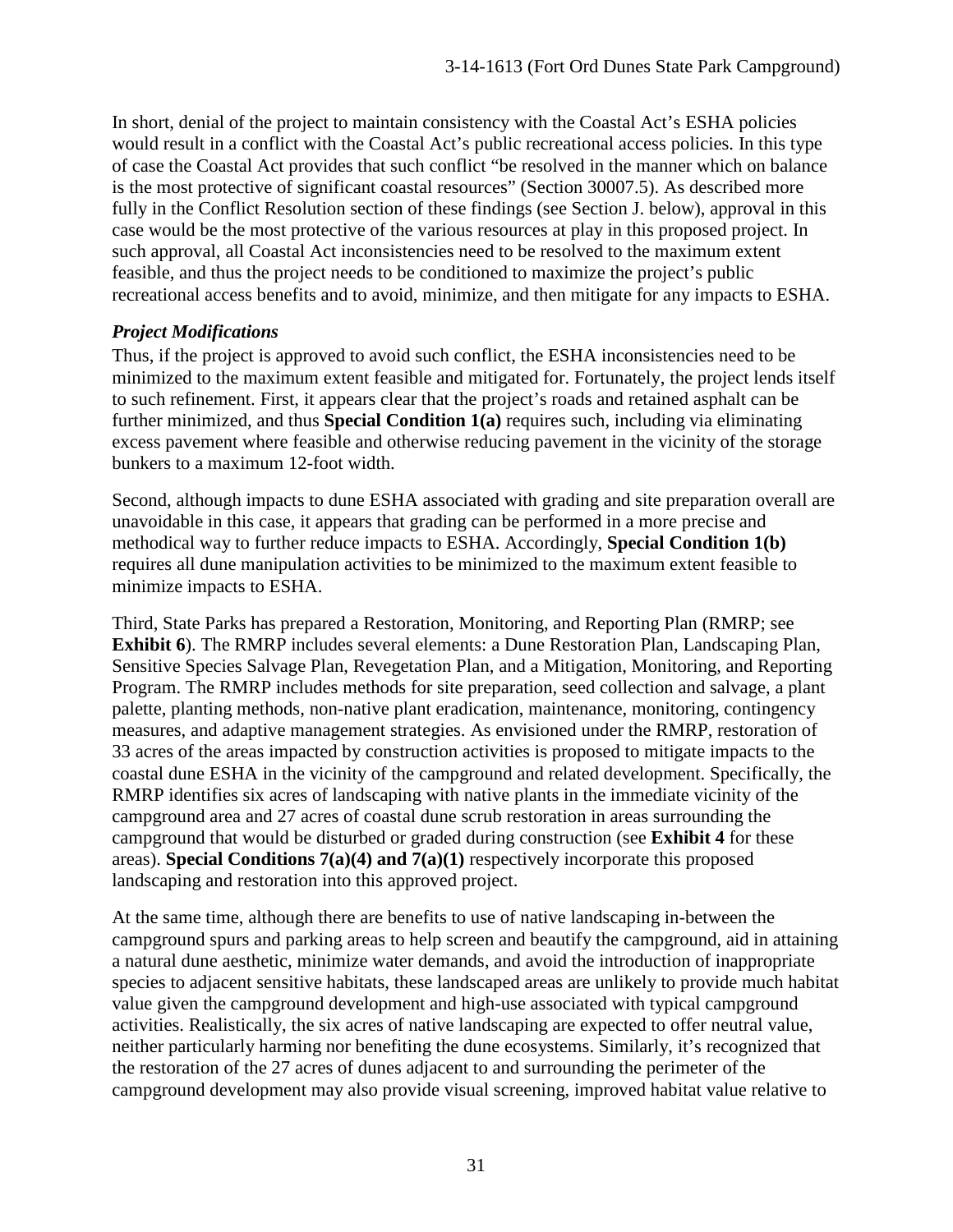#### 3-14-1613 (Fort Ord Dunes State Park Campground)

the landscaped areas in the campground, and act as a transitional zone between the developed areas of the campground and open space dunes. However, portions of the proposed restoration area will be left fragmented by the proposed development, surrounded by degraded dune habitat (i.e., areas carpeted by invasive non-native ice plant), or isolated as narrow strips between accessways and unrestored areas. Thus, as proposed, constraints imposed on habitat continuity will limit the intended value enhancement and require continual maintenance and monitoring to ensure that non-native, invasive plant species do not creep back into these localized areas of restored dunes. All told, the proposed 33 acres of dune restoration under the RMRP (i.e., six acres of native landscaping and 27 acres of dune restoration) would only revegetate areas affected during construction and grading but would not provide mitigation for the permanent project-related dune loss to the development footprint nor ensure continuity of habitat necessary to facilitate wildlife and plant dispersal across the greater Monterey dune complex, which are needed to ensure that the project's direct impacts to ESHA are offset to the maximum extent feasible.

Regarding the protection and enhancement of habitat for species such as the federally-protected Monterey spineflower and Smith's blue butterfly, which are expected to be impacted by the proposed project given their documented presence and locations, the location of the main restoration activities identified in the RMRP will generally follow the perimeter of the proposed development rather than establish large contiguous dune areas. As proposed, the restoration is framed strictly within the context of the project's footprint and leaves restored habitat fragmented. Some of the proposed restoration is immediately adjacent to unrestored dunes without measures to ensure that the dense mats of non-native and highly invasive plant species will not continue to encroach on native restoration, nor facilitate beneficial exchange of native material, seed, plants, etc. As a result, the proposed restoration efforts will likely achieve only limited benefits for impacted sensitive species. Thus, while the proposed RMRP intends to restore areas affected by construction, it will not result in the kind of high-quality, self-sustaining habitat necessary to mitigate for the project's impacts to sensitive dune resources.

The RMRP also omits plans to restore the crest of the dune bluffs and central foredune habitat that flanks the retained concrete and mostly sub-surface military storage bunkers. The vision for the campground is to preserve these former military base features and adaptively reuse them for historic/educational purposes, and for storage of campground materials. At this time, only two of the twelve bunkers are planned for reuse. Located in a row set within the dune bluffs, the habitat topping the bunkers is heavily degraded and dominated by iceplant that was originally planted by the Army to stabilize the blowing sands. State Parks' historians contend that the use of iceplant by the Army is a character-defining feature of the bunker area and thus, the iceplant has attained historic status and should be retained; however, from an ecological perspective, iceplant is a nonnative and highly invasive plant species<sup>22</sup>. Indeed, it is recognized by the California Invasive Plant Council as one of the single greatest threats to dune ecosystems across the State. Evidence is readily available throughout the 990-acre park of just how successful iceplant is at outcompeting native plant species in the harsh dune environment through mechanisms such as monopolizing limited water resources as well as the open substrate necessary for native plant recruitment.

<span id="page-31-0"></span> $\overline{a}$  $22$  As an alternative, Parks could consider using the history of iceplant on-site as an opportunity for interpretive signage that combines history and restoration ecology.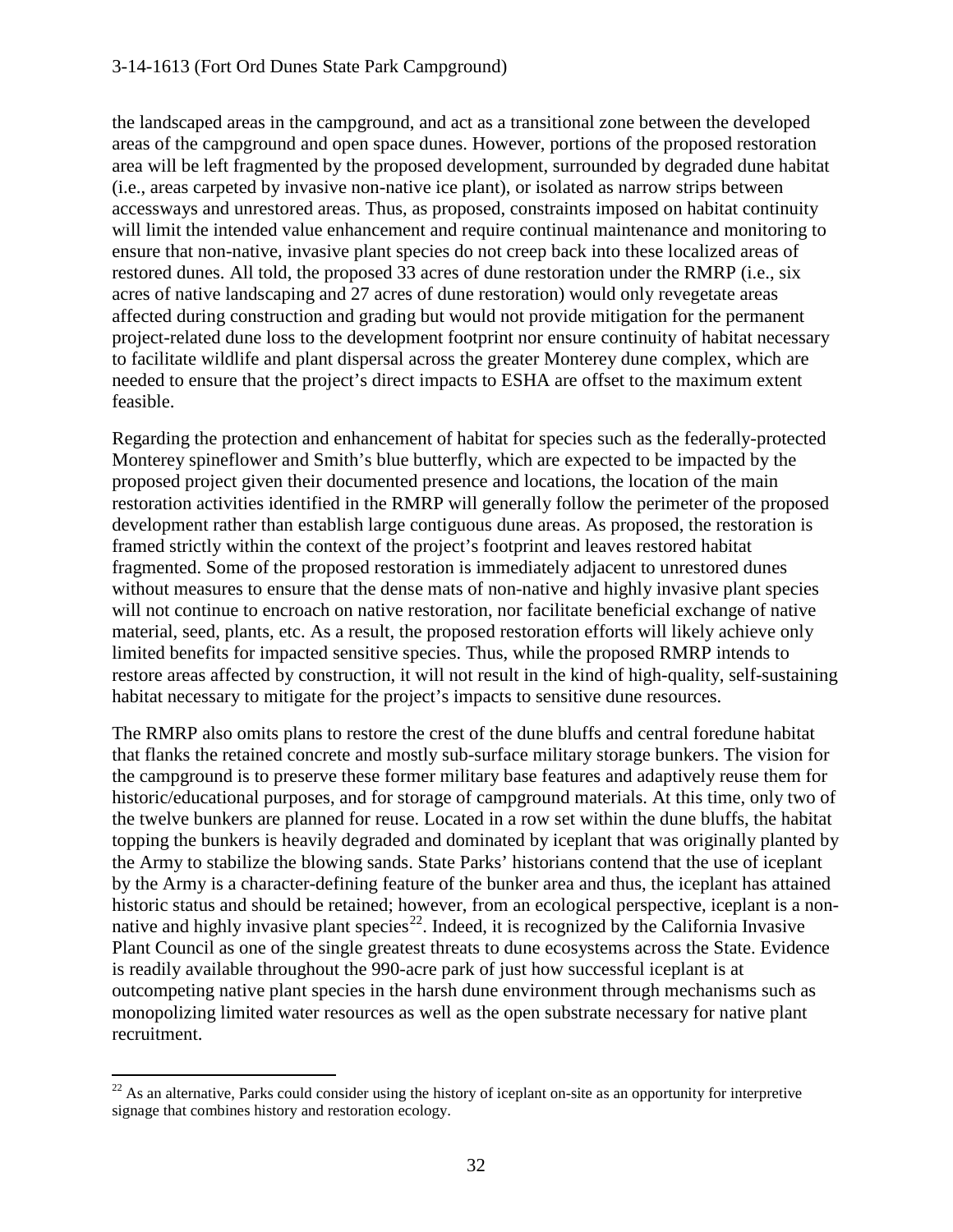The submitted RMRP provides for the restoration of 33 acres of dune habitat that will be disturbed during construction. While Parks will be grading dune habitat, pre-construction surveys and salvage measures are included to ensure that sensitive species will be appropriately relocated and seed banks preserved, and extensive non-native vegetation would be eliminated. In this particularly harsh dune environment, native vegetation species are adapted to recolonize open spaces and are expected to quickly recover in graded areas supported by active revegetation efforts.

While the proposed project includes what might be considered adequate mitigation for construction impacts, it lacks mitigation for the 17 acres of permanent impacts imposed through the direct loss of habitat to the developed footprint area (including its potential where remnant development exists). To assure maximum protection and minimize degradation of dune ESHA, and to mitigate for impacts to dune ESHA as much as possible, additional restoration of dune habitat is necessary to find that on balance, the approved project will be the most protective of coastal resources, as required by Coastal Act Section 30007.5. Specifically, additional adjacent dune habitat areas must be restored and protected over the long-term to offset impacts to ESHA from the proposed non-resource-dependent active recreational uses. The submitted dune RMRP can form the basis for long-term restoration and protection provided it is modified to meet the Commission's needs and to include additional on-site restoration. Accordingly, **Special Condition 7** requires Parks to submit a revised Dune Restoration Plan in substantial conformance with the RMRP, for Executive Director approval. The revised plan will necessarily include among other things: the locations, sequence, timing (see **Special Condition 7(a)**), and amounts of additional dune habitat restoration required to offset project-related permanent impacts to ESHA. In terms of the amounts, State Parks already proposes to restore approximately 27 acres of habitat that would be impacted by construction but not committed to directly supporting campground facilities (see **Exhibit 4**). In addition, **Special Condition 7(a)** identifies two more restoration areas totaling roughly 56 acres. The first is a 22-acre area along the storage bunkers seaward of the campground facilities, and the second is a 34-acre area filling in gaps between the proposed restoration and expanding out to various locations beyond the campground, entrance station, and facilities where restoration to high-quality central foredune, dune scrub, and maritime chaparral habitats is believed to be achievable (see **Exhibit 4** for the locations of these restoration areas). The placement of these additional areas is optimal in that they take advantage of the campground being situated within the widest portion of the 990-acre Park, which also provides the opportunity to improve habitat continuity along the eastern and western sides of the project site. Effectively, these two additional restoration areas will provide the much-needed habitat corridors for species along the shoreward edge of the dunes as well as the backdune and chaparral areas. Together, the 56 additional acres of restoration slightly exceed the Commission's minimum mitigation ratio of 3:1, and compensate for the 17-acre area that would be permanently covered by the project following its completion.<sup>[23](#page-32-0)</sup> When combined with the 27 acres proposed in the RMRP, a total of 83 acres would be restored as part of the approved project, thus ensuring the project's compatibility with the continuance of dune habitats.

 $\overline{a}$ 

<span id="page-32-0"></span> $23$  It has been the Commission's practice to require a minimum 3:1 mitigation ratio for project-related impacts within dune ESHA (e.g., see Marin County CD 026-10 (Point Reyes National Seashore); Monterey County CDP 3-05-059 Pletz & Reinstedt (Asilomar Dunes)).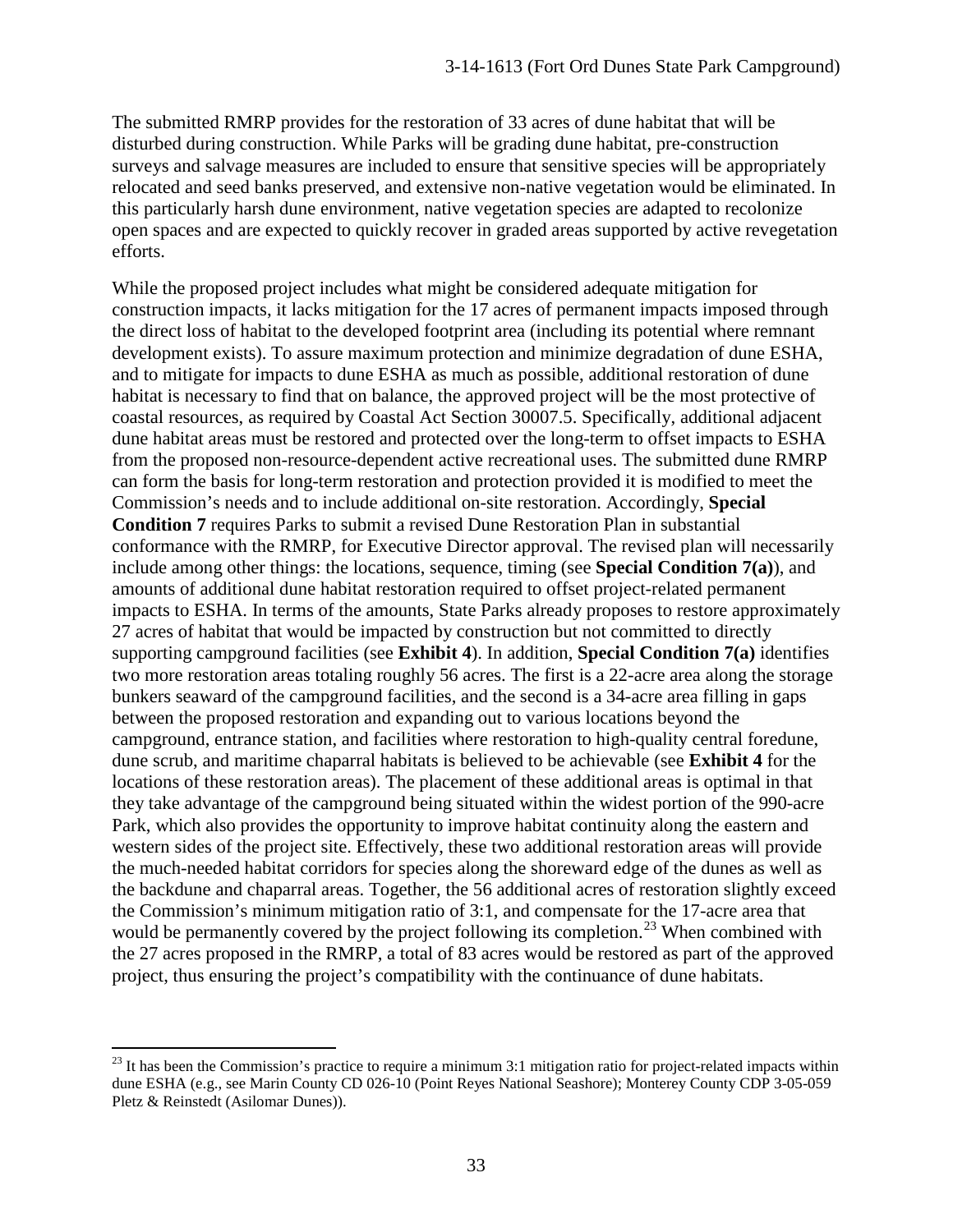Additionally, **Special Condition 7** contains provisions for: final grading contours to ensure that the manipulated dunes ultimately replicate natural dune forms (**Special Condition 7(b)**); inclusion of critical details necessary to ensure that a phased monitoring and analytical framework will accurately inform the restoration and its progress (**Special Condition 7(c)**); criteria and interpretive thresholds appropriate for each of the restored areas and resources including salvaged materials (**Special Condition 7(d)**); dune restoration monitoring reports (**Special Condition 7(e)**); and, that the restored dunes be maintained over the long-term, in accordance with the approved Final Dune Restoration Plan (**Special Condition 7(f)**).

**Special Condition 8** augments the submitted RMRP's mitigation measures with additional detail and ensures that Commission staff is informed of any sensitive species that are encountered before or during construction so that any necessary steps, including records and consultation with partners at the USFWS and CDFW can occur quickly. It also provides pre-approval for implementation of the submitted mitigation measures.

The proposed project includes fencing in and around the campsites, campground roads, RV waste disposal site, the multi-use building and public access trails. Fencing is proposed as a means to demarcate campsites, to discourage unmanaged access in the dunes, and to aid in the restoration and recovery efforts of the surrounding dune habitat. By and large most of the proposed fencing in the campground is of the low post and rope variety and would be used in conjunction with educational and interpretive signing to successfully manage access. Guy post and rope is proposed along the perimeter of the campground to prevent campground users from venturing out into sensitive dune areas, and "no climb" fencing would be installed along the bluff crest to prevent persons from scrambling down the bluff to the beach below. The proposed fencing generally presents an impact to visual resources but it also can potentially impact wildlife, particularly if it precludes free passage of wildlife. The Commission recognizes the need to manage access within the vicinity of the campground to prevent unintended impacts to surrounding ESHA, while also taking into account the need to protect scenic and natural resources (see also "Visual Resources" section). **Special Condition 9** requires the submittal of a fencing plan that identifies the kinds and location of fencing necessary to achieve project objectives in terms of sensitive habitat protection and managing public access, where the objective is to limit the amount of fencing as much as possible.

## **Conclusion**

Both the Commission and State Parks have identified a campground as an appropriate and desirable use at this location in past actions (i.e., State Parks General Plan and the 1994 Coastal Commission federal consistency action on Fort Ord reuse). At the same time, the proposed project is not consistent with Coastal Act ESHA requirements, which would ordinarily require its denial. However, in this case denial would lead to conflicts with the Coastal Act's public recreational access policies. In these kinds of cases, the Act allows approval to avoid such a conflict provided it is structured to be the most protective of coastal resources. In this case, the project is approved subject to conditions to minimize project ESHA impacts as much as possible (e.g., minimizing grading, roads, fences; construction BMPs; etc.) and to provide a robust ESHA restoration program to offset project ESHA impacts, including restoration of the 33 acres proposed by the Applicant and an additional 56 acres surrounding the project site. In this way, the campground can be developed, and a large and contiguous restoration can be achieved to provide habitat improvement and connectivity. As such, and on balance, the approved project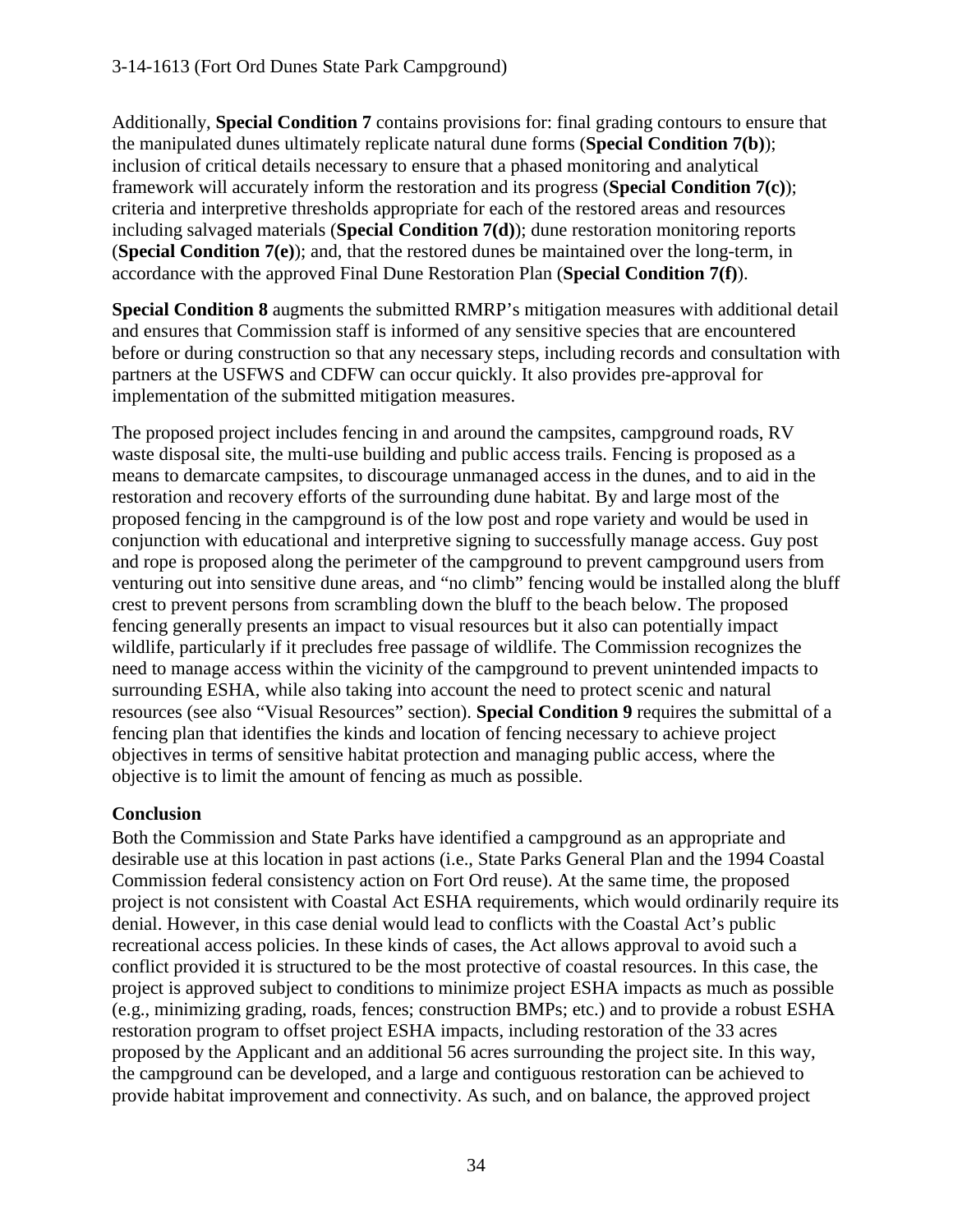will serve to provide important public recreational improvements as well as dune restoration in a location where both are sorely needed.

# **F. PUBLIC ACCESS, RECREATION, AND LOWER-COST VISITOR SERVING FACILITIES**

Coastal Act Section 30604(c) requires that every coastal development permit issued for any development between the first public road and the sea "shall include a specific finding that the development is in conformity with the public access and public recreation policies of [Coastal Act] Chapter 3." Coastal Act Sections 30210 through 30213, 30221, 30223, and 30250 specifically protect public access and recreation. In particular:

*30210. In carrying out the requirement of Section 4 of Article X of the California Constitution, maximum access, which shall be conspicuously posted, and recreational opportunities shall be provided for all the people consistent with public safety needs and the need to protect public rights, rights of private property owners, and natural resource areas from overuse.* 

*30211. Development shall not interfere with the public's right of access to the sea where acquired through use or legislative authorization, including, but not limited to, the use of dry sand and rocky coastal beaches to the first line of terrestrial vegetation.* 

*30212. (a) Public access from the nearest public roadway to the shoreline and along the coast shall be provided in new development projects except where: (1) it is inconsistent with public safety, military security needs, or the protection of fragile coastal resources, (2) adequate access exists nearby, or, (3) agriculture would be adversely affected. Dedicated accessway shall not be required to be opened to public use until a public agency or private association agrees to accept responsibility for maintenance and liability of the accessway. …* 

*30213. Lower cost visitor and recreational facilities shall be protected, encouraged, and, where feasible, provided. Developments providing public recreational opportunities are preferred. …*

*30214(a). The public access policies of this article shall be implemented in a manner that takes into account the need to regulate the time, place, and manner of public access depending on the facts and circumstances in each case including, but not limited to, the following: (1) Topographic and geologic site characteristics. (2) The capacity of the site to sustain use and at what level of intensity. (3) The appropriateness of limiting public access to the right to pass and repass depending on such factors as the fragility of the natural resources in the area and the proximity of the access area to adjacent residential uses. (4) The need to provide for the management of access areas so as to protect the privacy of adjacent property owners and to protect the aesthetic values of the area by providing for the collection of litter.*

*30221. Oceanfront land suitable for recreational use shall be protected for recreational use and development unless present and foreseeable future demand for public or commercial recreational activities that could be accommodated on the property is*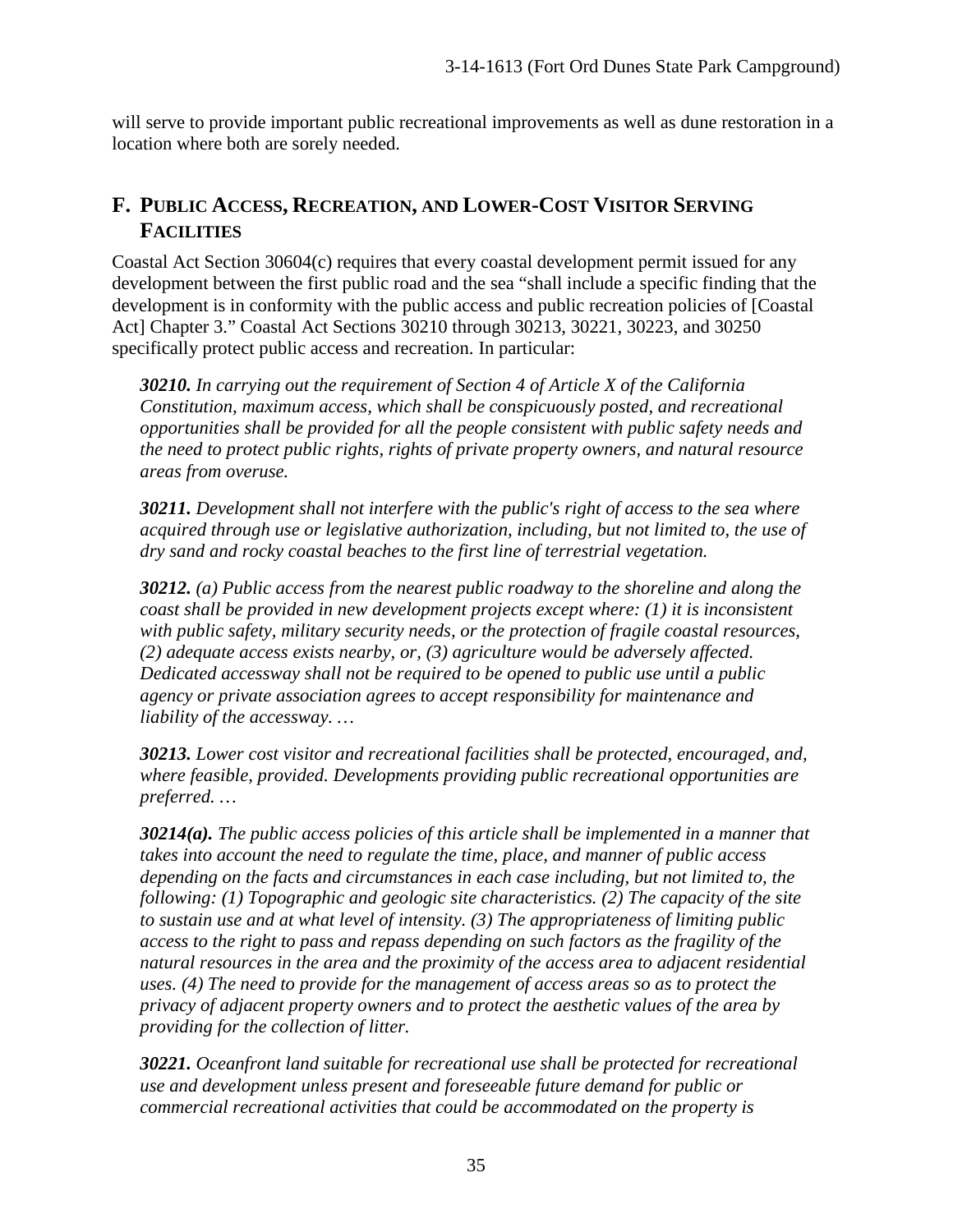*already adequately provided for in the area.* 

*30223. Upland areas necessary to support coastal recreational uses shall be reserved for such uses, where feasible.* 

*30250. (a) New residential, commercial, or industrial development, except as otherwise provided in this division, shall be located within, contiguous with, or in close proximity to, existing developed areas able to accommodate it or, where such areas are not able to accommodate it, in other areas with adequate public services and where it will not have significant adverse effects, either individually or cumulatively, on coastal resources….(c) Visitor-serving facilities that cannot feasibly be located in existing developed areas shall be located in existing isolated developments or at selected points of attraction for visitors.*

## **Analysis**

The Coastal Act calls for the provision of maximum public access and recreation, consistent with the protection of natural resource areas from overuse, and protects and prioritizes oceanfront land for recreational, and visitor serving recreational uses (Sections 30210, 30211, 30212, 30221 and 30250). The Coastal Act also protects upland areas necessary to support coastal recreational uses (Section 30223) and protects and encourages the provision of lower cost visitor and recreational facilities (Section 30213).

The California Department of Parks and Recreation (State Parks) plays a critically important role in providing public access to the coast and facilitating coastal recreation in Monterey County. As a public agency that owns and manages valuable coastal lands, and that provides and maintains facilities which serve coastal access and recreation, State Parks' mission facilitates the Coastal Act's objectives of maximizing opportunities for coastal access and recreation in numerous ways. One of the primary ways in which State Parks supports coastal access and recreation is by providing campgrounds along the coast, including those that provide lower-cost overnight tent camping opportunities.

Fort Ord Dunes State Park includes approximately 990 acres of parkland characterized mainly by sand dunes and native and non-native dune vegetation, and includes four miles of shoreline and beach. Currently, however, the only improved<sup> $24$ </sup> access is a free day-use-only parking lot in the northern part of the Park, with an associated ocean overlook and a trail to the beach, and a dirt trail to the beach in the southernmost part of the park.

The proposed project involves the development of a 100-unit campground (43 tent sites, 10 hikein/ bike-in sites, 45 RV sites, and two campground host sites) and associated infrastructure (see **Exhibit 3**). Other proposed amenities include a new beach access interpretive walk and overlook area (ADA accessible), a stairway to the beach, a military bunker interpretive walk (ADA accessible), and relocation of a portion of the Monterey Bay Sanctuary Scenic Trail (also ADA accessible) so that bicycle and pedestrian access is separated from campground vehicular traffic. The project also includes signage and other mechanisms (e.g., fencing) to guide and direct the public within the new park.

<span id="page-35-0"></span> $\overline{a}$  $24$  Other unimproved "volunteer" trails exist on the property.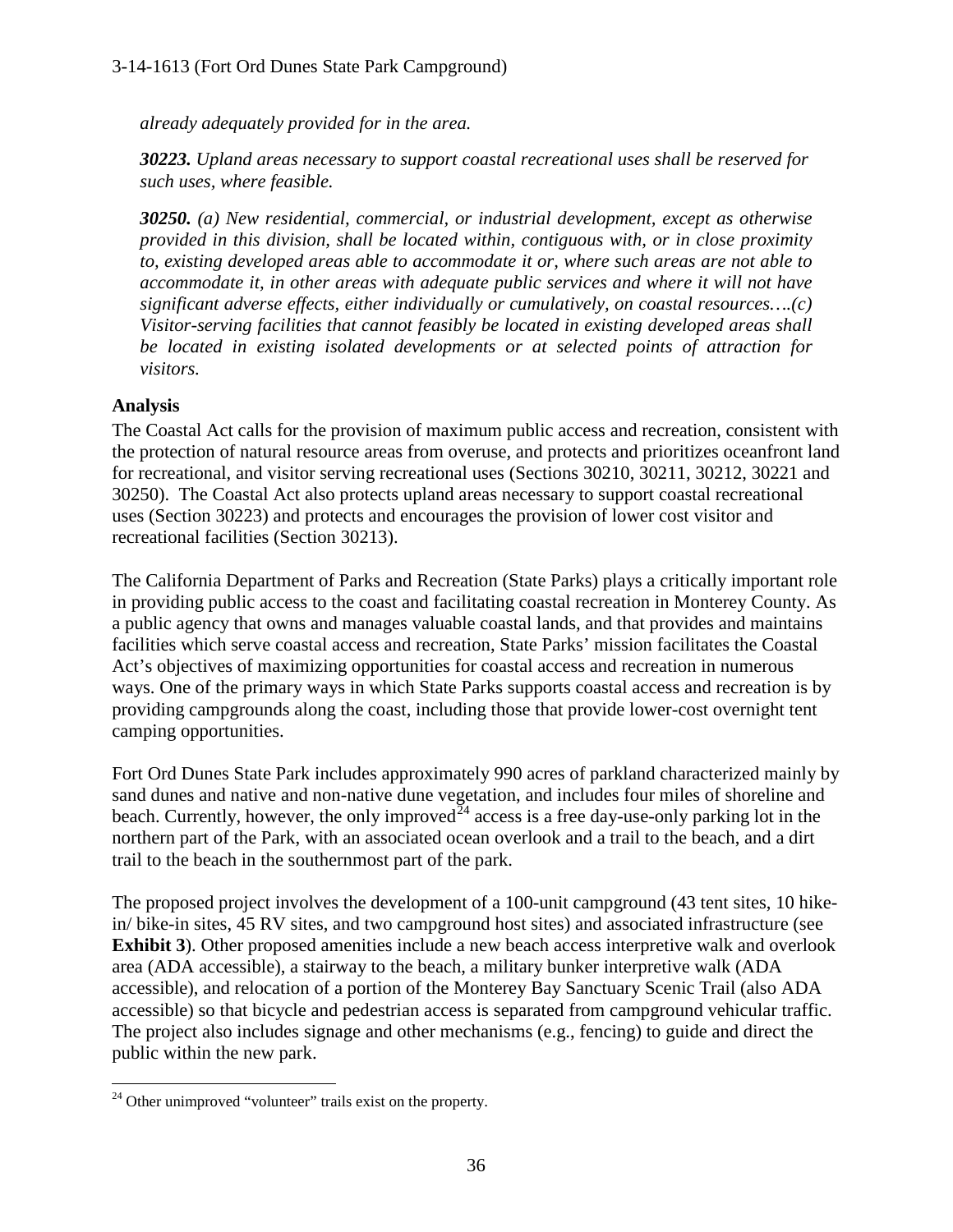The proposed campground and associated improvements are for the specific purpose of expanding and enhancing public recreational access, including in terms of lower-cost overnight accommodations (i.e. tent camping) and low-cost access otherwise (day use of the trails, e.g.). Coastal Act policies require that maximum public recreational access opportunities and lowercost facilities be protected, encouraged, and provided in the coastal zone. The proposed project, including the overnight RV and tent-camping accommodations, as well as the new beach access interpretive walk and overlook area, the stairs to the beach, the military bunker interpretive walk, and the realigned portion of the Monterey Bay Sanctuary Scenic Trail, will provide overnight and day use access for a variety of users (i.e., pedestrians, hikers, bicyclists, pedestrians, persons in wheelchairs, etc.). Thus, the proposed project maximizes public access and lower-cost recreational opportunities consistent with Coastal Act requirements, including Coastal Act priority lower-cost visitor-serving facilities, in an oceanfront location where demand for such facilities is high.

The proposed project also includes a multi-use community building, which will include educational and interpretive exhibits for park visitors, and will also be available to rent for special events. This building will also serve as an educational center for schoolchildren on field trips to FODSP, including children from underserved inland communities who may never have had an opportunity to visit the ocean.

The Applicant has indicated that management and operational aspects of the Park are still under consideration and review to address any operational and safety conflicts that could arise with expanded day use at the Park and opening the Park to camping activities. Thus, the details of the FODSP access program have not yet been finalized. Accordingly, **Special Condition 5** requires State Parks to submit a Circulation and Access Plan prior to occupancy of the campground that describes in specific detail how public access to the project site will be provided and managed, including with respect to campground/RV users, general day-use users, bicycle/pedestrian access, special events and programs, and how these different user groups will be managed so as to ensure both maximum general public access and efficient campground operations. Furthermore, the proposed project includes development (e.g., the new beach access trail and stairway, the bunker interpretive walk, etc.) that will likely lead to an increased demand in day use in the southern portion of the Park. However, the proposed project does not include a day use parking area in the southern area of the Park. Thus, **Special Condition 5** also requires that a minimum of 20 free day-use parking spaces be provided in a location that maximizes their utility to day-use visitors.

Additionally, regarding timing of public access use, to comply with the maximization of public access provision in Coastal Act Section 30210 and in implementing the public access policies taking into account the appropriate time, place, and manner of public access per Coastal Act Section 30214(a), **Special Condition 3** provides that all day use amenities will be open and available for general public use during daylight hours (i.e., sunrise to one hour after sunset), seven days a week, and further stipulates that the beach shall be open 24 hours a day (to allow continuous access to the public trust tidelands) except for limited closure for the protection of sensitive habitats and/or species with concurrence from the USFWS.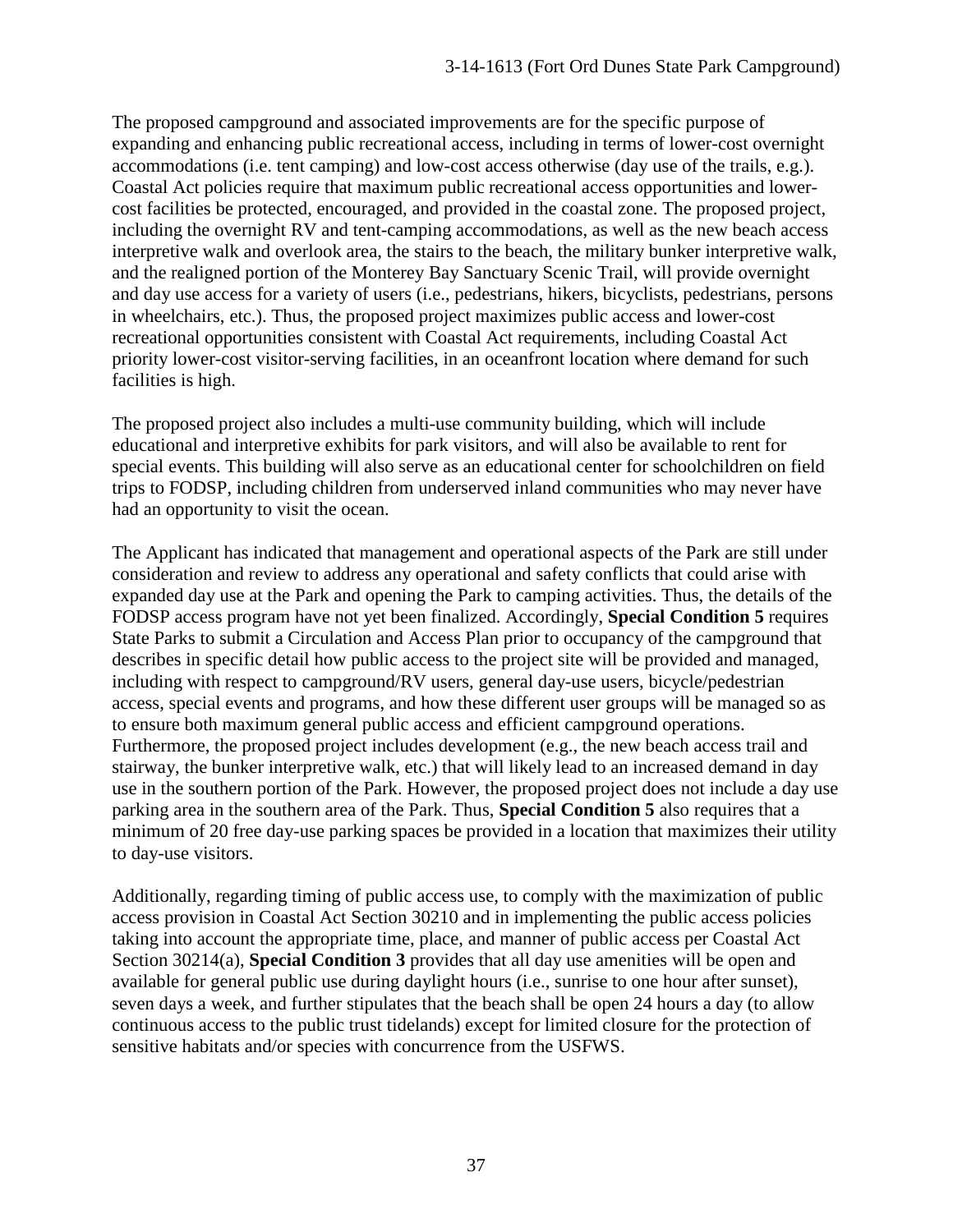As proposed, the FODSP campground includes 43 traditional tent camping sites and 10 hike/bike-in camping sites. The conversion of any of these tent camping sites to another use would be a significant impact given the scarcity of tent camping opportunities in north Monterey County.<sup>[25](#page-37-0)</sup> There are also 45 RV sites proposed at FODSP, which are also an important public recreational element. In order to protect these important and extremely valuable visitor-serving recreational facilities, special conditions are attached that 1) prohibit the conversion of any tent or hike/bike-in site to any other use but allows the conversion of RV sites *only* to tent or cabin use subject to additional approval (**Special Condition 4(c)**), and 2) limits the stay at any site to seven consecutive days or 30 days total annually to ensure that these campsites remain available for general visitor use (**Special Condition 4(b)**). Lastly, to ensure that the campground fees are generally consistent with the camping fees at other nearby State Park units, **Special Condition 4(a**) requires that the camping fees for FODSP shall be in accordance with the published fee schedule for Central Coast Region State Park units.

The proposed project includes signage to manage and direct users through the Park, as well as interpretive signage to inform the public about the natural and human history at FODSP. However, the specific elements of the proposed signage have not yet been developed. Therefore, **Special Condition 2** requires the submission of a public access sign plan that specifies signage detail, including the location, materials, design, and text of all interpretive and public access signs, and also requires signs to be sited and designed to provide clear information without significantly impacting public views and site character.

In conclusion, the project will further the goals and intent of the applicable Coastal Act public access and recreation policies cited above by improving public recreational access and lowercost visitor-serving accommodations and amenities in and around Fort Ord Dunes State Park, including by providing additional options for ADA access. The project will enhance access and recreation opportunities by providing multiuse non-motorized paths, access to the beach, a multiuse educational building, and overnight camping opportunities. As conditioned, the Commission finds the proposed development consistent with the above-cited public access and recreation policies of the Coastal Act.

# **G. COASTAL HAZARDS**

## **Applicable Coastal Act Policies**

Coastal Act Section 30235 addresses the use of shoreline protective devices:

*30235. Revetments, breakwaters, groins, harbor channels, seawalls, cliff retaining walls, and other such construction that alters natural shoreline processes shall be permitted when required to serve coastal-dependent uses or to protect existing structures or public beaches in danger from erosion, and when designed to eliminate or mitigate adverse impacts on local shoreline sand supply. Existing marine structures causing water stagnation contributing to pollution problems and fish kills should be phased out or upgraded where feasible.* 

<span id="page-37-0"></span> $\overline{a}$  $25$  The closest tent campground (that is near the ocean) is located 26 miles north at Sunset State Beach in Santa Cruz County; in Monterey County, the closest is at Andrew Molera State Park (36 miles south of FODSP).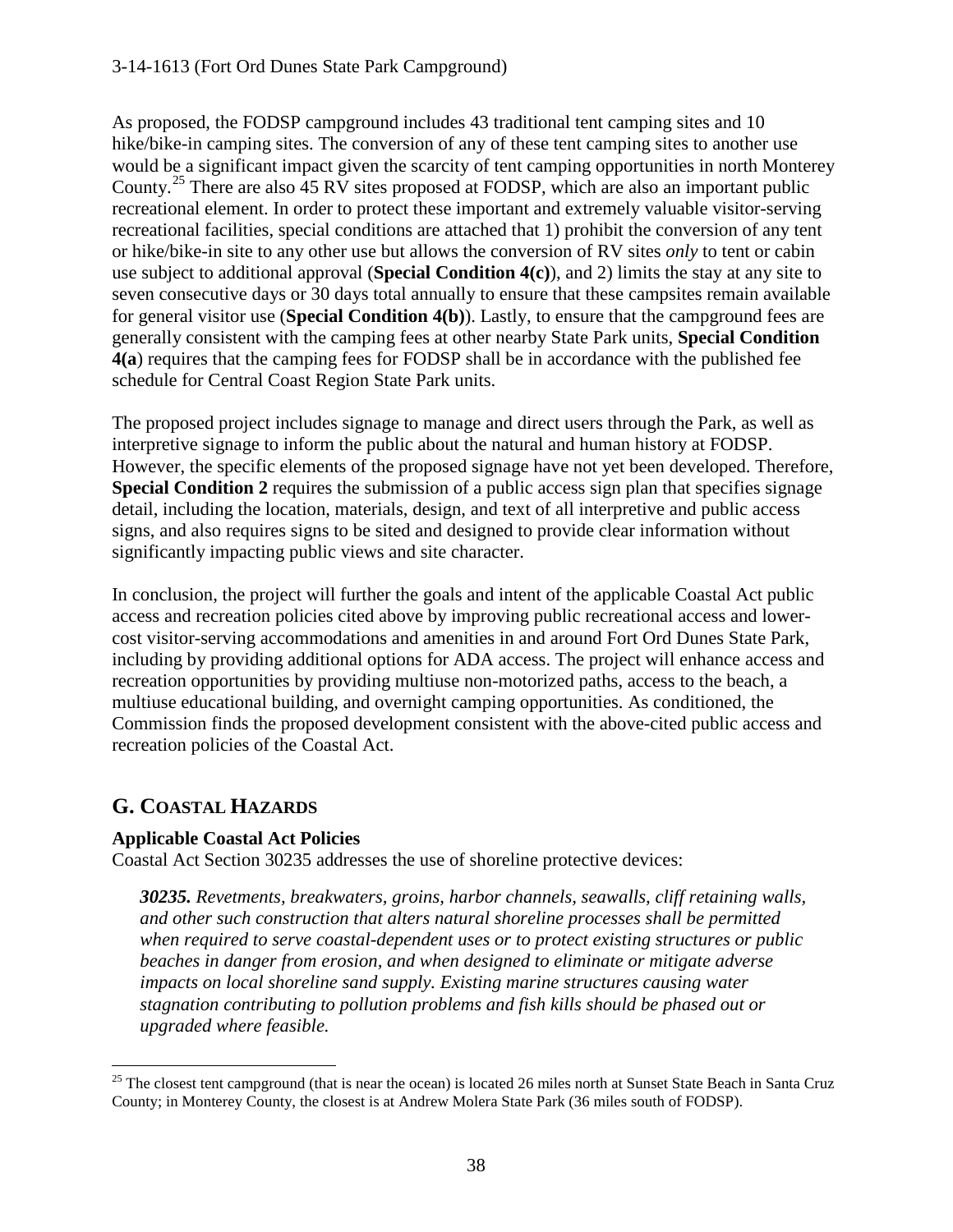Coastal Act Section 30253 addresses the need for development to ensure long-term structural integrity, minimize future risk, and to avoid landform altering protective measures in the future. Section 30253 provides, in part:

*Section 30253. New development shall do all of the following:* 

- *(1) Minimize risks to life and property in areas of high geologic, flood, and fire hazard.*
- *(2) Assure stability and structural integrity, and neither create nor contribute significantly to erosion, geologic instability, or destruction of the site or surrounding area or in any way require the construction of protective devices that would substantially alter natural landforms along bluffs and cliffs.*

Together, Coastal Act Sections 30235 and 30253 acknowledge that seawalls, revetments, cliff retaining walls, groins, and other such structural or "hard" shoreline protection methods designed to forestall erosion often alter natural landforms and natural shoreline processes. Accordingly, Section 30235 compels approval of such shoreline protective devices when required to serve coastal dependent uses or to protect *existing* structures or public beaches in danger from erosion, *and* when designed to eliminate or mitigate adverse impacts on shoreline processes. Furthermore, Section 30253 requires that new development be sited and designed in a manner to be safe from hazards and not require construction of protective devices that would substantially alter natural landforms along bluffs and cliffs. The Coastal Act provides these limitations because shoreline structures can have a variety of negative impacts on coastal resources, including adverse effects on sand supply, public access, coastal views, natural landforms, and overall shoreline beach dynamics on and off site, ultimately resulting in the loss of beaches, which are a fundamental coastal resource. Thus, new development must be located in areas safe from coastal hazards without shoreline protective devices now or in the future in order to comply with Chapter 3 coastal hazards policies.

## **Geologic Setting**

FODSP consists of approximately 990 acres of coastal dunes and beach strand along the southern Monterey Bay. Because of the unconsolidated nature of the dunes at the project location and the exposure of southern Monterey Bay to high wave energy, this region has among the highest long-term bluff retreat rates in the State. The United States Geological Survey (USGS) has reported bluff retreat trends for the southern Monterey Bay area, finding that 382 feet of erosion had occurred in the vicinity of FODSP in the 65 year timeframe between 1933-1998 (for an average erosion rate of 5.9 feet per year).<sup>[26](#page-38-0)</sup> Similarly, Dr. Ed Thornton of the Naval Postgraduate School determined that the average erosion rate in the southern Monterey Bay between 1940 and 1984 was 6.4 feet per year. As such, the Applicant's engineers, Pacific Geotechnical Engineering, reviewed the coastal erosion literature and concluded that coastal erosion rates in the project area are estimated to range between 1.5 feet to 7 feet per year. Over a 100-year period, and using the highest and most conservative erosion rate estimate (including to account for potential impacts from future sea level rise that would exacerbate erosion trends), there would be 700 feet of bluff erosion at the project site over a 100-year timeframe.

<span id="page-38-0"></span> $\overline{a}$ <sup>26</sup> *National Assessment of Shoreline Change, Part 4: Historic Coastal Cliff Retreat along the California Coast* by Cheryl Hapke and David Reid (Open File Report 2007-1133).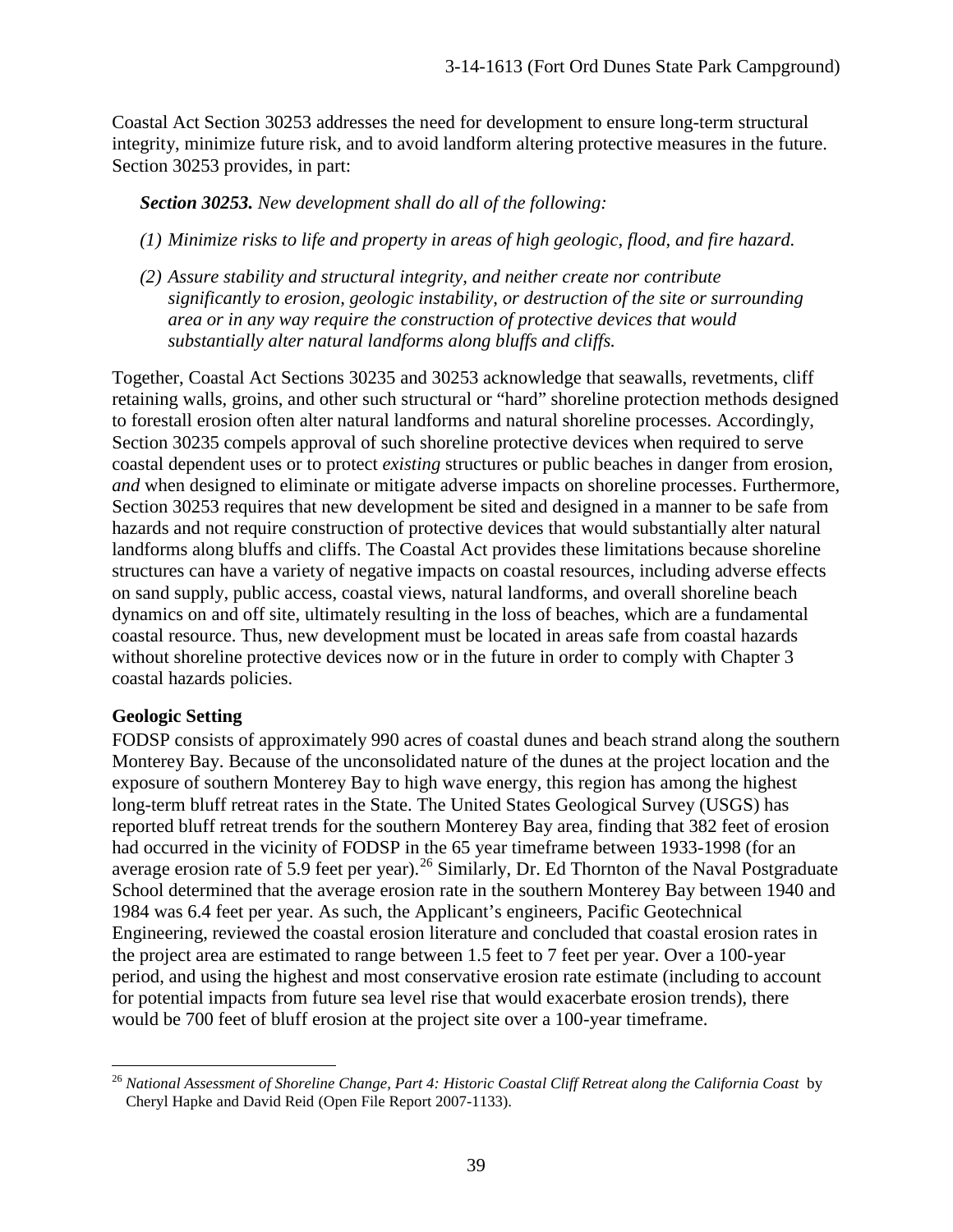## **Analysis**

As described above, the beaches and dunes surrounding the project site are subject to coastal erosion, with the identified conservative 100-year erosion line of 700 feet. However, excluding the public beach access pathway, overlook, and staircase (which by nature must be located on or adjacent to the beach), the proposed project, including the proposed tent and RV campgrounds, associated restrooms, and multi-use building, are located on relatively flat ground 700 feet or more from the shoreline.<sup>[27](#page-39-0)</sup> As such, these facilities are sited and designed outside of identified erosion/hazards areas, even when using the very conservative scenarios of a seven-foot-per-year erosion rate and 100-year timeframe. However, that does not mean the site is not without potential hazards risk. The proposed project is located in an area that may be subject to coastal hazards due to the inherent nature of its beachfront location, including due to future sea-level rise, large-scale episodic bluff failure events, and other potential uncertainties. As such, applicants are regularly required to acknowledge site hazards, recognize and assume the potential hazard risks, and agree to waive any claims of liability on the part of the Commission for allowing the development to proceed. Accordingly, this approval is conditioned for the Applicant to assume all risks for developing at this location (see **Special Condition 10**).

While the project does not propose any form of armoring or shoreline protective device, in order to ensure that no such armoring is used to protect against coastal hazards in the future, **Special Conditions 11(b) and (c)** prohibit all shoreline protective devices including, but not limited to, seawalls, revetments, and groins, and extinguishes any rights that may exist to construct such shoreline protective devices, including any rights under Coastal Act Section  $30235^{28}$  $30235^{28}$  $30235^{28}$ . In-lieu of shoreline protective devices to respond to/protect against any threatened development, a series of conditions are included to articulate that the proper response is removal and site restoration over time (see **Special Conditions 11(a), (d), and (e)**, which all make clear that the intent of the CDP is to allow development for only so long as it remains safe for occupancy and use, and that if such development is not safe for use, the response to abate such hazards is through development removal/relocation out of hazardous areas, and site restoration). Finally, because of the critical public access function the pathway system, overlook, and beach stairway provide, **Special Condition 6** requires these facilities to be rebuilt (including being rebuilt inland and away from hazards if necessary) should they become damaged or destroyed in the future.

As conditioned, the proposed project is sited and designed in a manner safe from coastal hazards, includes necessary restrictions on shoreline protective devices, and specifies that the proper

<span id="page-39-0"></span> $\overline{a}$  $27$  The proposed RV dump station, operations and security structures, storage yard and maintenance shop, entrance kiosk, and the realigned portion of the Sanctuary Scenic Trail are all located hundreds of feet further inland from the main campground areas.

<span id="page-39-1"></span><sup>&</sup>lt;sup>28</sup> It should also be noted that California State Parks' policies encourage unimpeded natural coastal processes and discourage siting of permanent park facilities in areas subject to coastal hazards danger. Specifically, Policy 0307.3.2 of the State Parks Operation Manual (SPOM) notes that coastal State Parks properties are subject to dynamic forces such as waves, storms, seasonal beach changes, bluff erosion, and sea cliff retreat, and these processes are problems only when facilities are in jeopardy, or when public safety is threatened. Furthermore, SPOM Policy 0307.3.2.1 states that it is State Parks' intent that natural coastal processes should be allowed to continue without interference and that permanent new structures and coastal facilities should not be constructed in areas subject to ocean wave erosion, sea cliff retreat, and unstable cliffs. This policy further provides that new structures or facilities in these areas shall be expendable or movable.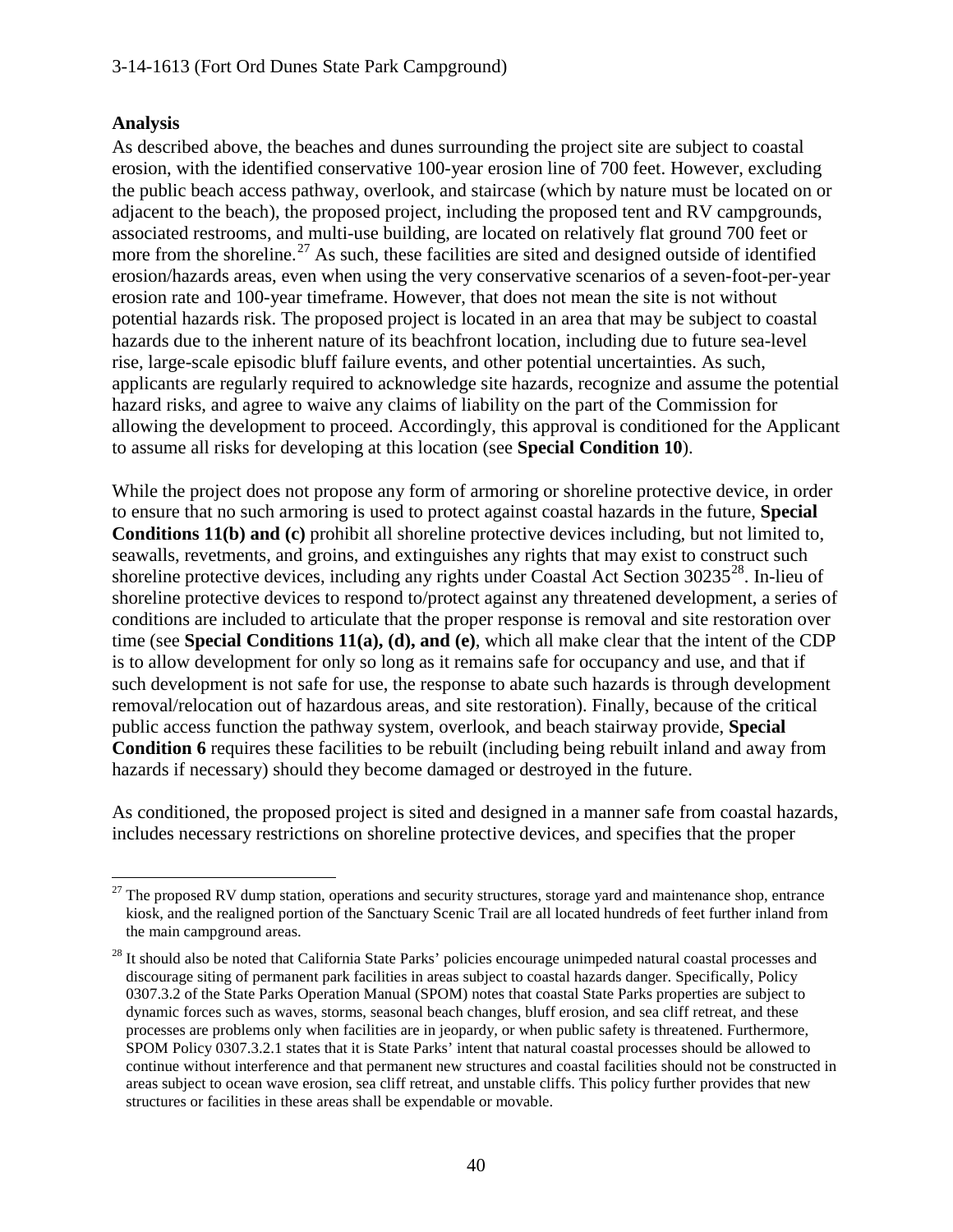response to potential hazard abatement in the future is through removal and site restoration. As conditioned, the project is thus consistent with Coastal Act Sections 30235 and 30253.

## **H. VISUAL RESOURCES**

Coastal Act Section 30251 states:

*Section 30251. The scenic and visual qualities of coastal areas shall be considered and protected as a resource of public importance. Permitted development shall be sited and designed to protect views to and along the ocean and scenic coastal areas, to minimize the alteration of natural land forms, to be visually compatible with the character of surrounding areas, and, where feasible, to restore and enhance visual quality in visually degraded areas. New development in highly scenic areas such as those designated in the California Coastline Preservation and Recreation Plan prepared by the Department of*  Parks and Recreation and by local government shall be subordinate to the character of *its setting.*

## **Consistency Analysis**

Coastal Act Section 30251 calls for the protection of the scenic qualities of coastal areas and requires new development to be sited and designed to protect views to and along the coast. Fort Ord Dunes State Park is a highly scenic area in northern Monterey County that is prominent in the viewshed from Highway 1 and from the adjacent Monterey Bay Sanctuary Scenic Trail (MBSST). From these vantage points, one can look out across the undeveloped dunes of FODSP and catch glimpses of Monterey Bay and the Monterey Peninsula.

The proposed project consists of the construction and operation of a campground facility and associated infrastructure located primarily within the former Storage Bunker Management Zone (SBMZ) at FODSP (see **Exhibit 3**). In addition to the campground, the project also includes shoreline access improvements and re-siting of a portion of the MBSST bike and pedestrian path. Guy post and wire fencing will be utilized along the new beach access trail and in areas of sensitive habitat restoration to keep the public out of the dunes. The project also includes development of a multi-use building, operations and security structures, a storage yard and maintenance shop, and an entrance station kiosk (all located outside of the SBMZ). Finally, the project includes restoration of surrounding native dune habitat, including areas around and between the campground sites as well as the dune crest area that surrounds the storage bunkers.

The choices for the development of a campground and its related amenities (e.g. additional parking areas, campfire center, etc.) were severely limited in terms of location by past military uses.<sup>[29](#page-40-0)</sup> The presence of lead contamination and/or undisturbed natural resources outside the SBMZ precludes development and use of those areas for more intensive public access and recreational uses. Thus, State Parks determined that the SBMZ was the sole location within FODSP that was suitable for the development of a campground and related public access

<span id="page-40-0"></span> $\overline{a}$ <sup>29</sup> The bunkers were used to store ammunition for use at Fort Ord's firing ranges, which were located outside of the SBMZ. When the military base was closed, the SBMZ was found to be relatively free of lead and other contaminants. The SBMZ is the only area within the entire 990-acre park area that did not have extensive lead contamination or the presence of highly sensitive, undisturbed natural resources.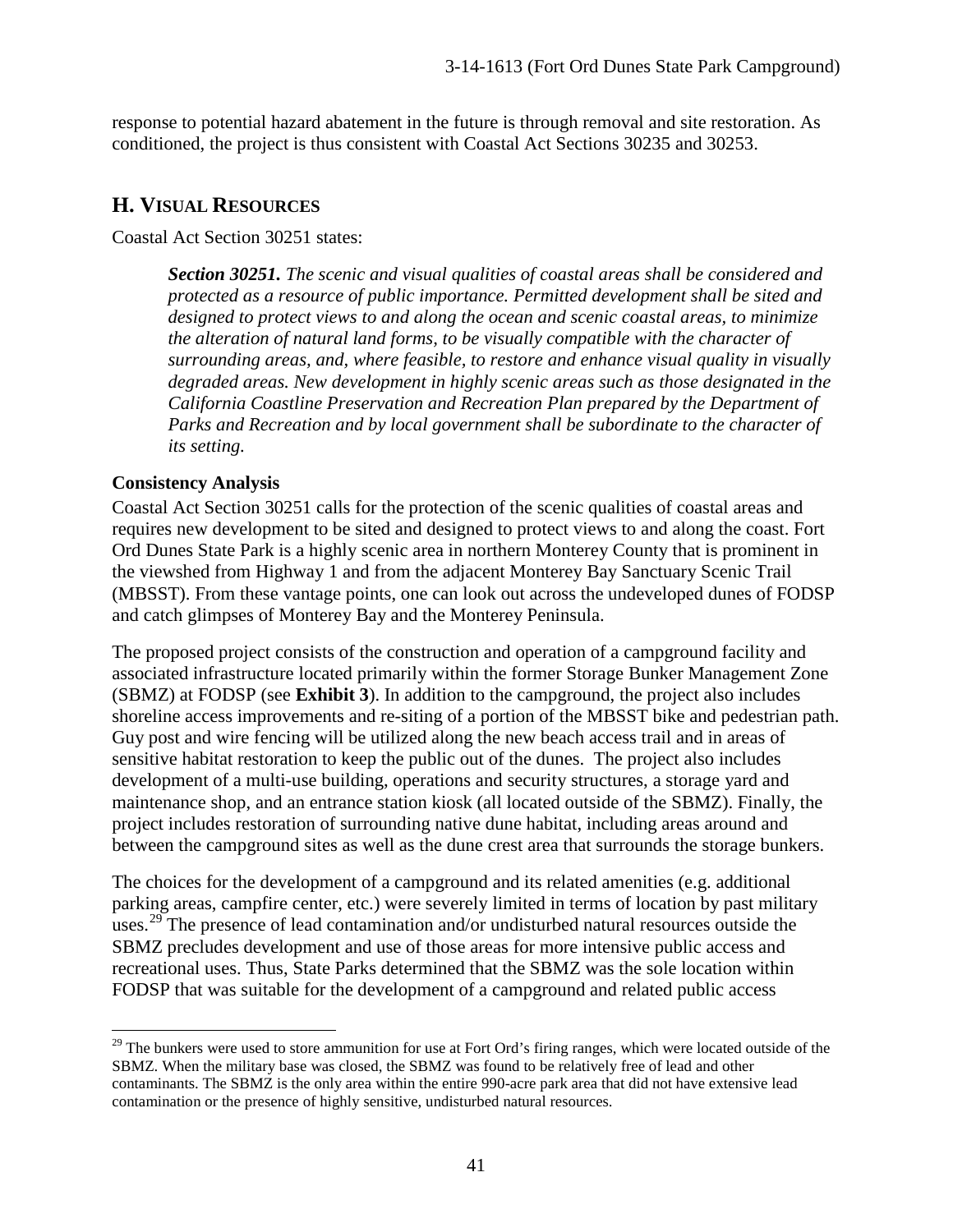amenities. It is expected, though, given its proximity to Highway 1 and the MBSST, that some of the development associated with the campground project will be within the viewshed of these transportation corridors. However, most of the proposed development is screened either by topography, distance,  $30$  and vegetation. The campground facilities, by design, are mostly low lying (i.e., roads, parking spurs, paths, etc.) and will not block or significantly degrade coastal views. Taken together, the existing dune topography and the proposed restoration with shrubby dune vegetation will be effective in the screening of this low-lying campground development.

Siting and design considerations also play a significant factor in screening other more significant campground and related development from public view. For example, the campground includes plans for 45 RV sites. RVs come in many sizes, ranging from 20 to 40 feet in length and up to 13 feet in height. Vegetation alone would not be sufficient to adequately screen these large vehicles, which when lined up side-by-side could introduce a fairly significant visual impact into the public viewshed. However, the RV campground will be located a substantial distance (i.e., approximately 1,100 feet) from Highway 1 and roughly 800 feet from the MBSST. Furthermore, State Parks has carefully considered the siting of the RV camp loop and the use of existing dune contours, including a gentle dune knoll located between Highway 1 and the RV campground loop, along with mature existing vegetation (Monterey cypress trees), to ensure that views of the RV's and RV-loop restrooms from Highway 1 and the MBSST will be minimized.

The proposed project includes 43 traditional (i.e., drive-in) tent sites. Fewer than eight of these sites may be briefly visible from Highway 1 and the MBSST. Again, it is not the campground improvements per se that would be visible, but rather the vehicles parked at the tent sites.<sup>[31](#page-41-1)</sup> Generally speaking, the typical vehicles parked at tent sites are generally smaller and lower in height than RV's and thus are less visually prominent. Existing topography and vegetation will be effective in screening the majority of the tent campground sites and their associated parked vehicles. The vast majority of the tent sites are located in areas hidden from Highway 1 views. The eight or fewer tent sites that may be visible from Highway 1 and the MBSST will be located against a backdrop of coastal dunes. Thus, any vehicles or campground facilities at these tent sites will be located well below the crest of the dunes. No blue water views will be impacted by these tent sites, or any other part of the proposed project. The traditional tent camping sites will also be located nearly one-quarter mile from Highway 1 and the area surrounding these sites will be landscaped with native dune vegetation specifically chosen to aid in the screening of the vehicles and campground improvements. For all these reasons, the tent camping sites should not have a significant adverse impact on public views from Highway 1 and the MBSST.

The multi-use building and associated parking area is located in an area of "low visibility" with respect to views from Highway 1. State Parks has designed the structure with natural looking materials (i.e., composite board and batt and board-formed concrete siding) and an architectural form (i.e., simple nearly square footprint, uncomplicated roof) that will blend with the coastal dune aesthetic. Even though the multi-use building may be visible, it will be set against a

<span id="page-41-0"></span> $\overline{a}$  $30$  At its closest point, the proposed campground is approximately 800 feet from the Monterey Bay Sanctuary Scenic Trail and approximately 1,100 feet from Highway 1; the proposed tent /hike-in bike in campground sites are approximately 325 feet from the Monterey Bay Sanctuary Scenic Trail and approximately 635 feet from Highway 1.

<span id="page-41-1"></span><sup>&</sup>lt;sup>31</sup> The proposed 10 hike-in/bike-in campsites are located in a "low visibility" area with respect to views from Highway 1 and the Monterey Bay Sanctuary Scenic Trail.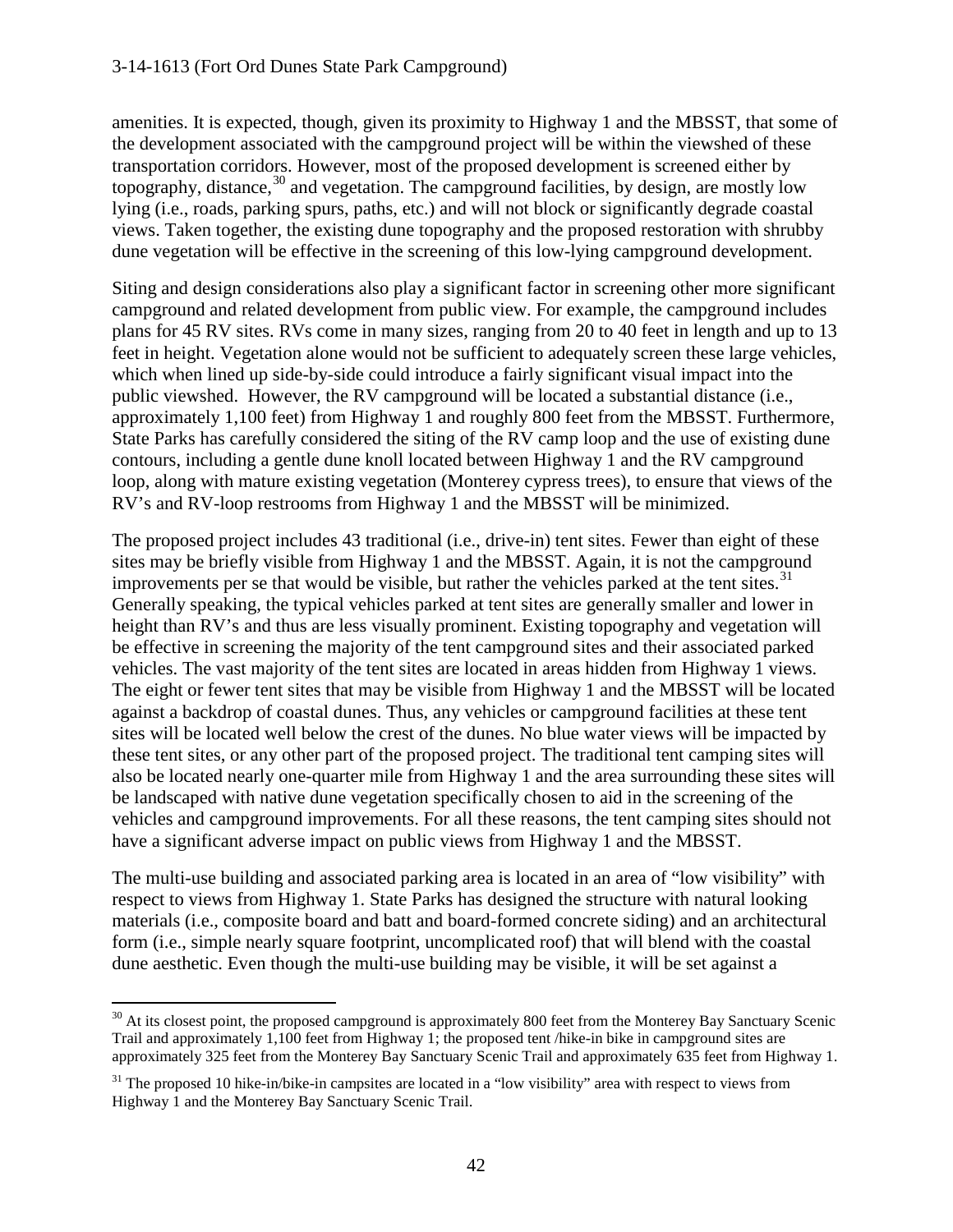backdrop of native dune and upper canopy vegetation and will not otherwise block or degrade important coastal views, including blue water views of Monterey Bay.

Similarly, the FODSP entrance station kiosk will likely be visible from Highway 1 and the MBSST near the Divarty Street underpass. However, this small structure is designed with a minimal 15' x 35' footprint (i.e. roughly 525 square feet), it is low-profile (10 feet in height), will be constructed with natural materials, and is consistent with the aesthetics of the State Parks' kiosk motif. Also, there will be roughly 10 feet of vertical separation between the kiosk and the Highway 1 road elevation, which should help to minimize views of the kiosk from Highway 1. The area around the new entrance station kiosk will be landscaped with native dune vegetation. For these reasons, the entrance station kiosk will not have a significant impact on public views.

The proposed modular operations and security structures, the storage yard, and the maintenance shop will all be located behind a knoll in a lower-lying area of the site, and thus will not be visible from Highway 1 or the MBSST.

Lastly, the submitted plans indicate that lighting for all structures on the site will be shielded downward and placed on timers or motion sensors so that it does not obstruct nighttime views across the dunes.

In short, the proposed campground development has been designed and sited to avoid intrusion into the public viewshed where possible, and includes measures to otherwise minimize visual impacts, such as the use of natural materials and architectural designs that are compatible with the character of the dunes, and screening vegetation as part of restoration activities as appropriate. Notwithstanding these measures, subtle project refinements would further lessen the degree of the project's visual impact as required by Coastal Act Section 30251. **Special Condition 1(a)** requires all new road development to be minimized and any existing asphalt areas to remain to be reduced to a maximum 12-foot width. **Special Condition 1(b)** requires all grading and dune manipulation to be minimized. **Special Condition 1(c)** requires all pathways to be sited and designed to blend into the dune aesthetic via use of colorization and texture. **Special Condition 7(a)** requires roughly 56 additional acres (i.e., beyond the 33 acres proposed by State Parks) of dune restoration in and around the campground and storage bunkers to occur prior to occupancy of the campground (see discussion in Conflict Resolution section for justification of the additional acreage of dune restoration), which will serve to improve habitat but also to improve the viewshed. **Special Condition 7(b)** requires that final dune contours within restored areas be designed to replicate natural dune landforms. And **Special Condition 8** requires the preparation of a fencing plan that minimizes fencing while achieving habitat protection and access management goals. This condition also requires that the materials that will be used for fencing to be primarily of natural colors and materials that are designed to blend with the surrounding environment. **Special Condition 2** requires signage to be minimal and unobtrusive. Finally, the purpose of the campgrounds is to allow the public to experience the highly scenic nature of this State Park, including its expansive seascape and undeveloped shoreline. Given all the above, and as conditioned, the proposed project is consistent with Coastal Act Section 30251 regarding the protection of views to and along the ocean in scenic coastal areas.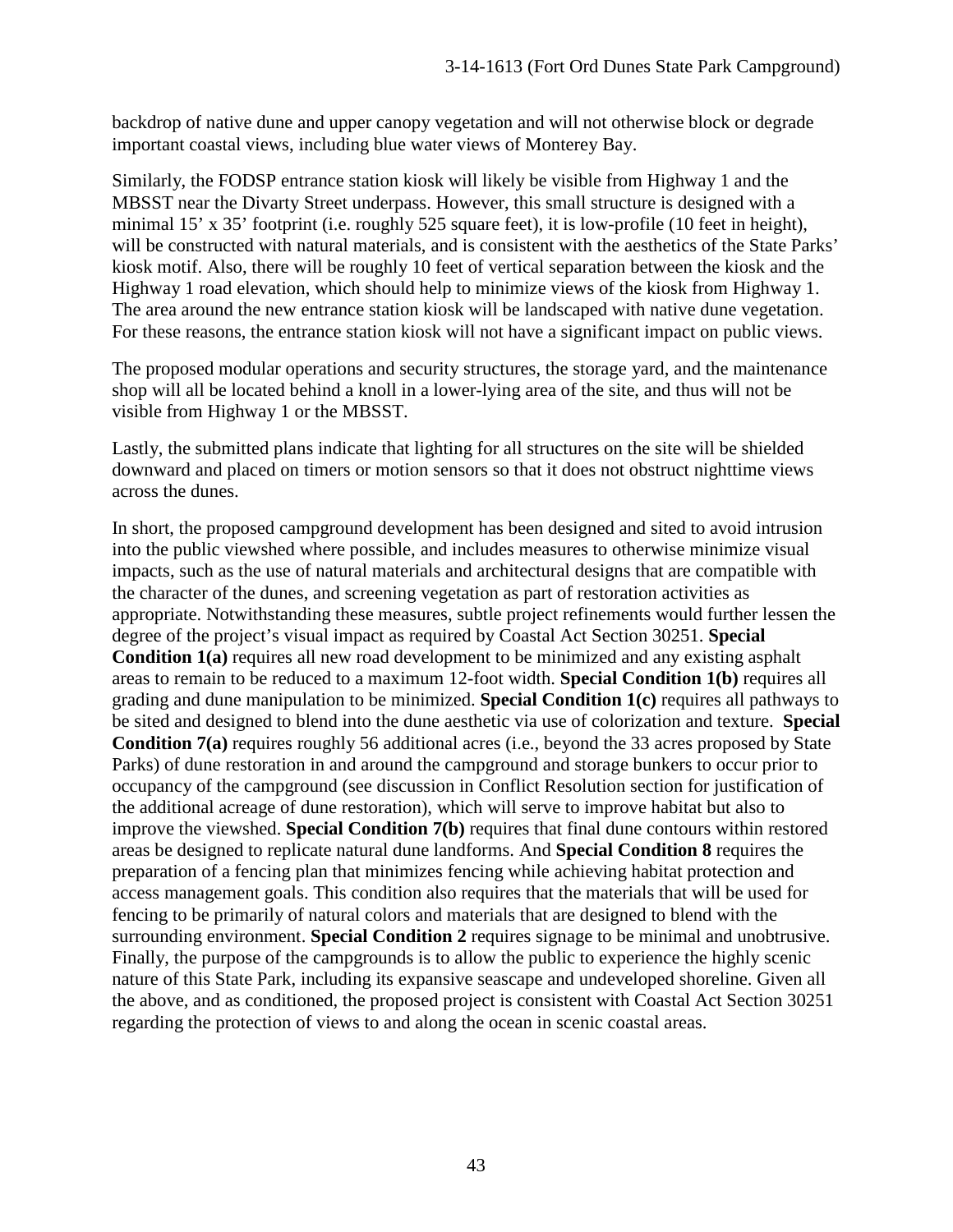## **I. TRAFFIC AND PUBLIC SERVICES**

#### *Applicable Policies*

Coastal Act Section 30250(a) requires new development to be served by adequate public services, including with respect to traffic, water supply, and wastewater treatment. Furthermore, Coastal Act Section 30254 states that when services are limited, certain land uses, including public recreation and visitor-serving uses, are to have priority for such services over other nonpriority development.

*Section 30250(a). New residential, commercial, or industrial development, except as otherwise provided in this division, shall be located within, contiguous with, or in close proximity to, existing developed areas able to accommodate it or, where such areas are not able to accommodate it, in other areas with adequate public services and where it will not have significant adverse effects, either individually or cumulatively, on coastal resources.* 

*Section 30254. …Where existing or planned public works facilities can accommodate only a limited amount of new development, services to coastal dependent land use, essential public services and basic industries vital to the economic health of the region, state, or nation, public recreation, commercial recreation, and visitor-serving land uses shall not be precluded by other development.* 

In addition, because the proposed project is located seaward of the first through public road and the sea, the Coastal Act's public access and recreation policies apply to any proposed development at this location. Coastal Act policies that are applicable for public access, specifically traffic and circulation, include:

*Section 30212.5. Wherever appropriate and feasible, public facilities, including parking areas or facilities, shall be distributed throughout an area so as to mitigate against the impacts, social and otherwise, of overcrowding or overuse by the public of any single area.* 

*Section 30252. The location and amount of new development should maintain and enhance public access to the coast by (1) facilitating the provision or extension of transit service, (2) providing commercial facilities within or adjoining residential development or in other areas that will minimize the use of coastal access roads, (3) providing nonautomobile circulation within the development, (4) providing adequate parking facilities or providing substitute means of serving the development with public transportation, (5) assuring the potential for public transit for high intensity uses such as high-rise office buildings, and by (6) assuring that the recreational needs of new residents will not overload nearby coastal recreation areas by correlating the amount of development with*  local park acquisition and development plans with the provision of onsite recreational *facilities to serve the new development.* 

## *Analysis*

## **Water and Wastewater**

Water is a finite commodity in great demand in the greater Monterey peninsula. Water supply in this area is extremely limited and existing and new water extractions to serve development raise a series of significant and complicated issues. The proposed project will receive its water supply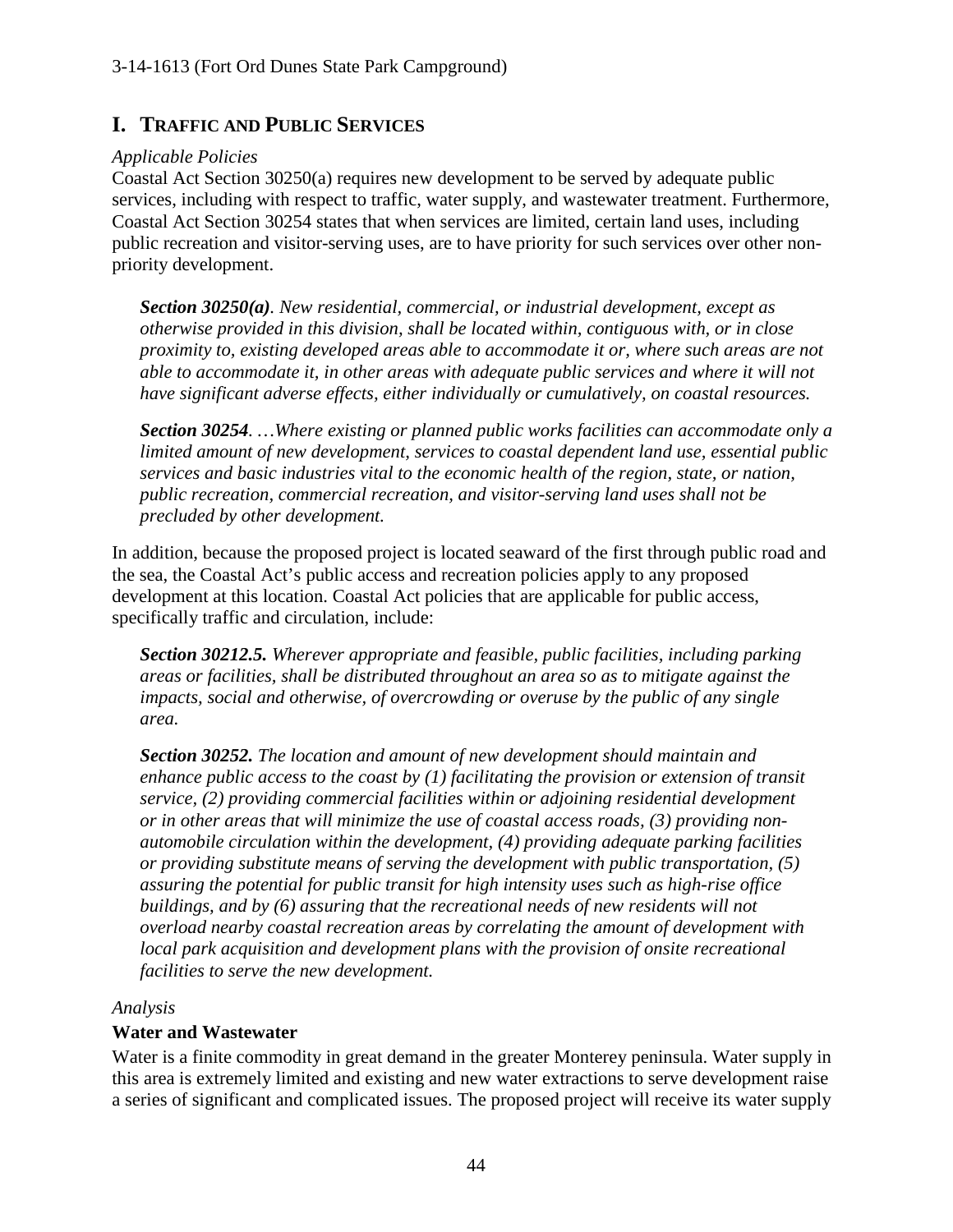from the Salinas River groundwater basin, which is overdrafted.<sup>32</sup> As part of the 1994 Fort Ord reuse plan, the water that the army base had been using was transferred to a series of different uses on the former base's property, including 45 AFY to State Parks for their activities within FODSP. The campground will use 24.8 AFY of this existing supply. In other words, the campground will not result in new extractions per se from the basin because it will be using water that the base had been using for many years. At the same time there is no arguing that even *existing* withdrawals from the basin are problematic, given the degree of overdraft. In some cases, allowing even continued water use could be considered problematic, let alone new water uses, when basins are overdrafted in this way. The Coastal Act is instructive on this point because it provides that where existing water supplies can only accommodate a limited amount of development, such water supply is required to be allotted to explicitly-identified high priority uses, including public recreational and visitor-serving land uses such as the proposed project (Section 30254). Thus, in this case, and despite concerns regarding limited water supply and the health of the basin, this project is one of the identified high Coastal Act priority uses that the Coastal Act identifies as the only type of development that is allowed and appropriate in such cases (e.g., the same cannot be said for a use not identified as a high priority, such as residential subdivisions). Thus, the project can be found consistent with the Coastal Act with respect to water resources.

With respect to wastewater treatment and disposal, such services would be provided via connection to the regional wastewater plant operated by the Monterey Regional Water Pollution Control Agency. The regional wastewater plant is currently operating well below capacity and thus has adequate capacity to treat the wastewater generated from the proposed campground project. As such, the Commission finds that the proposed project is consistent with the Coastal Act in terms of wastewater disposal.

## **Traffic and Circulation**

The project site is adjacent to Highway 1, which is the primary shoreline access route through this part of the coast. Vehicular access to the campground facility would be provided via the Diverty/First Street underpass, and bicycle and pedestrian access would be provided at a separate underpass adjacent to the First Street underpass. Highway 1 in the project area is heavily used, and during peak traffic times operates at level of service (LOS) D or lower for most of the stretch of highway fronting the site. Surface streets and intersections in the project vicinity are much less impacted by traffic and currently operate at acceptable levels of service.

The proposed project is estimated to generate 18 AM vehicular peak trips and 67 PM vehicular peak trips during the average weekday peak periods,<sup>33</sup> and 37 vehicular peak trips during

<span id="page-44-0"></span><sup>32</sup> Per 2015 Monterey County Resource Management Agency reports, the groundwater basin's overdraft is between 17,000 and 24,000 acre-feet per year (AFY) (based on a safe yield of roughly 499,000 to 506,000 AFY and a historic withdrawal (annual average extraction between 1959 and 2013) of roughly 523,000 AFY). In addition, the Department of Water Resources considers the basin to be 'critically overdrafted' under the State's Sustainable Groundwater Management Act, thus requiring a groundwater sustainability plan by 2020.

<span id="page-44-1"></span><sup>&</sup>lt;sup>33</sup> The weekday AM peak hour of traffic is generally between 7:00 and 9:00 AM and the weekday PM peak hour is typically between 4:00 and 6:00 PM. The Saturday peak period is between 1:00 and 3:00 PM. The project's Traffic Impact Analysis was based on the estimate of the proposed facilities (i.e., 45 tent sites, 55 RV sites) and assumed that two vehicles would occupy each of the 45 tent sites and 55 RV sites. The 10 hike/bike sites were assumed to not generate any vehicular trips.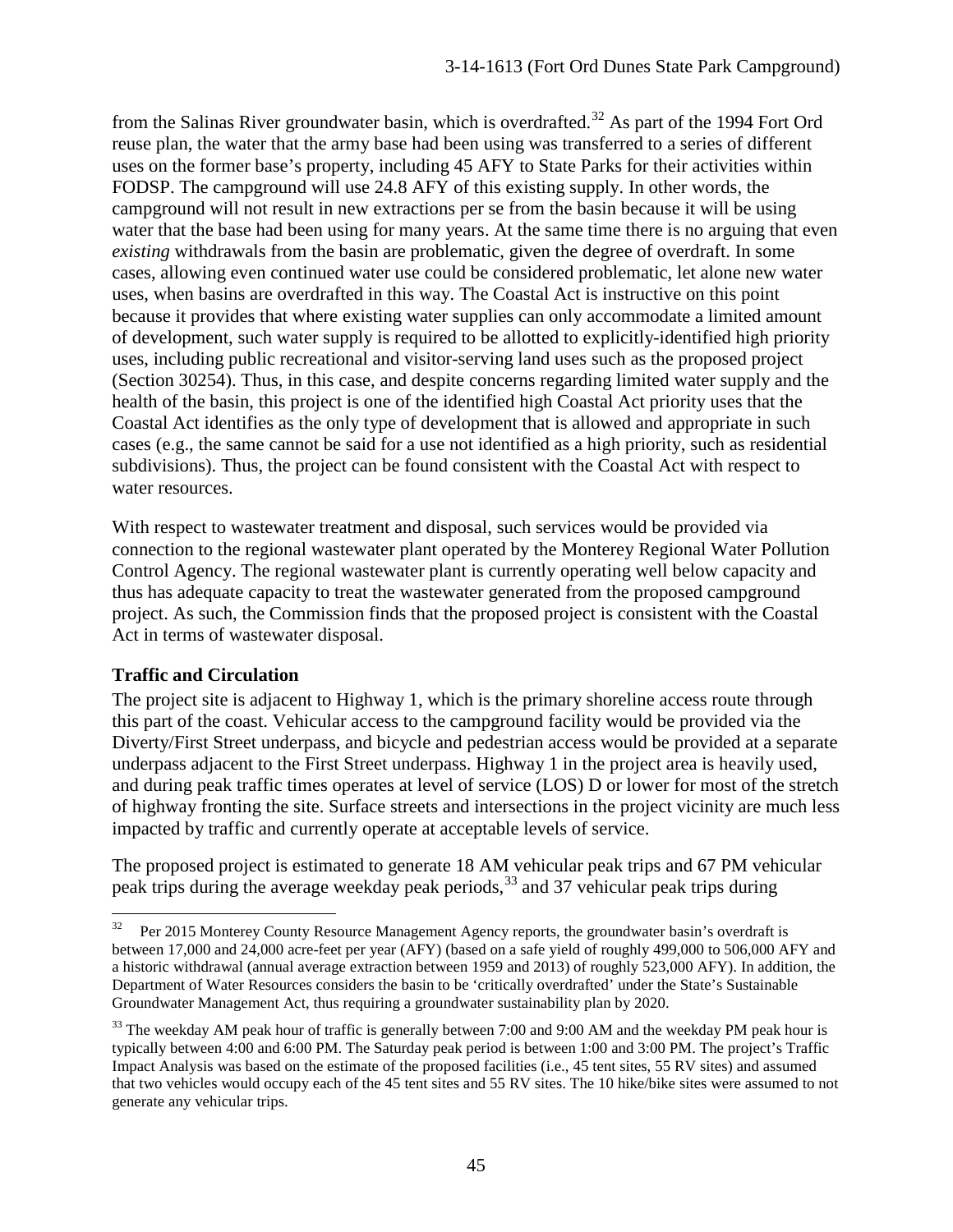Saturdays. The results of the Traffic Impact Analysis prepared for the project's Mitigated Negative Declaration found that all existing *surface* road intersections would operate at an acceptable LOS under existing, existing plus project, and background plus project conditions. However, the Highway 1 segments would continue to operate at an unacceptable LOS under all scenarios, including with *and* without the project. Thus, the proposed project would introduce additional traffic on the already congested highway, including during peak use periods.

However, the project as designed provides multi-modal access opportunities, including to reduce traffic congestion and to mitigate for any traffic impacts. The proposed project fosters park access via bicycle and pedestrian modes, including through improvements and realignment of the Monterey Bay Sanctuary Scenic Trail (with its connections to population centers in north Monterey County and the Monterey peninsula) to enhance its safe use. The project also includes hike/bike camp sites to reduce reliance on automobile access. The project also proposes improvements to internal park circulation (e.g., dedicated pedestrian/bike path) to promote nonautomobile access as well as to prevent user conflicts between pedestrians, cyclists, and motor vehicles.

Thus, as proposed, while the project will introduce additional vehicular trips to the congested Highway 1 corridor in the project area, such traffic and access impacts will be appropriately mitigated via multi-modal transportation options to ensure public access to and along the coast is maintained, enhanced, and maximized consistent with the Coastal Act. As proposed, the project can be found consistent with Coastal Act requirements to maintain and enhance public access to the coast, specifically with respect to parking and traffic adequacy.

# **J. CONFLICT RESOLUTION**

*Section 30007.5: Legislative findings and declarations; resolution of policy conflicts. The Legislature further finds and recognizes that conflicts may occur between one or more policies of the division. The Legislature therefore declares that in carrying out the provisions of this division such conflicts be resolved in a manner which on balance is the most protective of significant coastal resources. In this context, the Legislature declares that broader policies which, for example, serve to concentrate development in close proximity to urban and employment centers may be more protective, overall, than specific wildlife habitat and other similar resource policies.* 

*Section 30200(b)*: *Where the commission or any local government in implementing the provisions of this division identifies a conflict between the policies of this chapter, Section 30007.5 shall be utilized to resolve the conflict and the resolution of such conflicts shall be supported by appropriate findings setting forth the basis for the resolution of identified policy conflicts.*

As noted previously in this report, the proposed project would be located entirely in environmentally sensitive habitat area (ESHA), inconsistent with Section 30240 of the Coastal Act, which limits development in ESHA to resource-dependent uses. However, as explained below, the Applicant's proposal would provide needed oceanfront lower-cost overnight tent camping and related recreation activities on land suitable for such recreational uses. Denying or modifying the proposed project to eliminate these inconsistencies would result in a failure to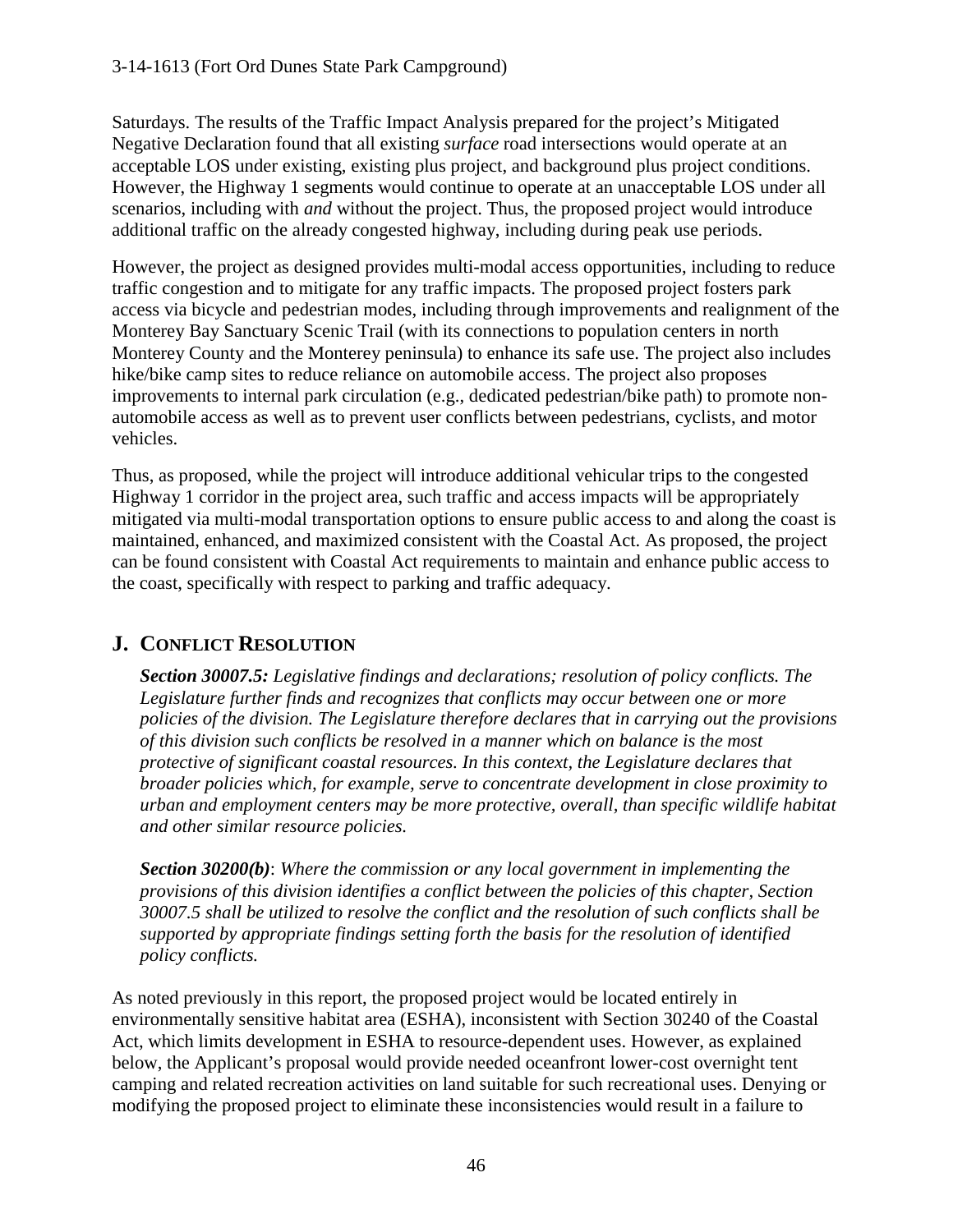provide maximum public access and lower-cost visitor serving recreation facilities needed to meet current and future demand for said facilities on oceanfront land, inconsistent with Coastal Act Sections 30213 and 30221. In such a situation, when a proposed project is inconsistent with a Chapter 3 policy and denial or modification of the project would be inconsistent with another policy, Section 30007.5 of the Coastal Act provides for resolution of such a policy conflict in a manner that is most protective of coastal resources.

## **Analysis**

In past resolution of conflicts through application of Section 30007.5 the Commission has implemented the following seven analytic steps:

- 1) The project, as proposed, is inconsistent with at least one Chapter 3 policy;
- 2) The project, if denied or modified to eliminate the inconsistency, would affect coastal resources in a manner inconsistent with at least one other Chapter 3 policy that affirmatively requires protection or enhancement of those resources;
- 3) The project, if approved, would be fully consistent with the policy that affirmatively mandates resource protection or enhancement;
- 4) The project, if approved, would result in tangible resource enhancement over existing conditions;
- 5) The benefits of the project are not independently required by some other body of law;
- 6) The benefits of the project must result from the main purpose of the project, rather than from an ancillary component appended to the project to "create a conflict"; and,
- 7) There are no feasible alternatives that would achieve the objectives of the project without violating any Chapter 3 policies.

The proposed development meets all of the above criteria for applying conflict resolution, as follows:

## *Step 1*

First, for the Commission to apply Section 30007.5, a proposed project must be inconsistent with an applicable Chapter 3 policy. Here, approval of the proposed development would be inconsistent with Section 30240 because the proposed development, i.e. the campgrounds and other related development, will be located in ESHA but are not a resource-dependent use.

## *Step 2*

Second, the project, if denied or modified to eliminate the inconsistency, would affect coastal resources in a manner inconsistent with at least one other Chapter 3 policy that affirmatively requires protection or enhancement of those resources. A true conflict between Chapter 3 policies results from a proposed project which is inconsistent with one or more policies, and for which denial or modification of the project would be inconsistent with at least one other Chapter 3 policy. Further, the policy inconsistency that would be caused by denial or modification of a project must be with a policy that affirmatively mandates protection or enhancement of certain coastal resources.

Without the proposed campground and related recreational improvements, there would be no lower-cost overnight visitor-serving camping in Fort Ord Dune State Park (FODSP) or the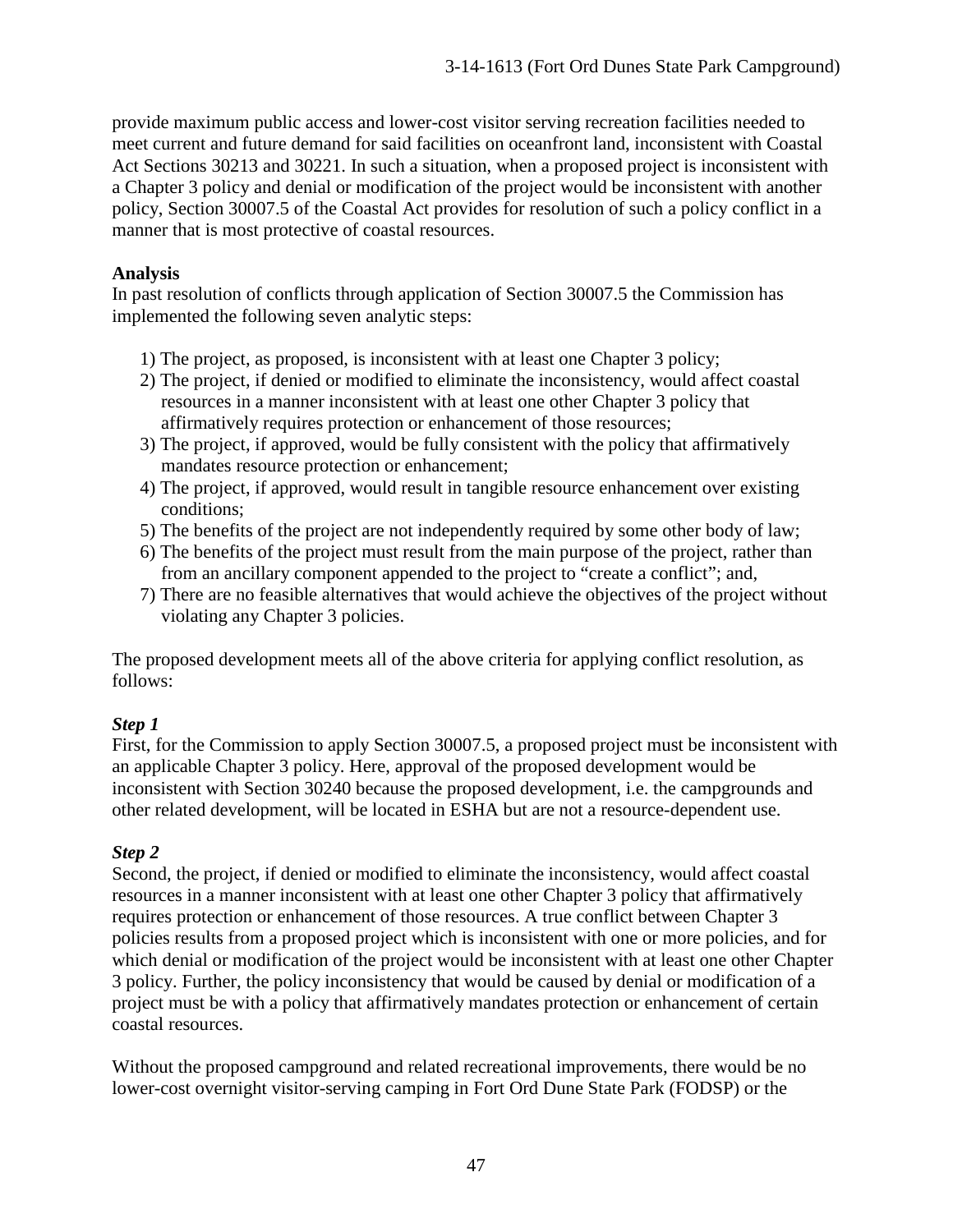#### 3-14-1613 (Fort Ord Dunes State Park Campground)

greater Monterey peninsula. The FODSP campground will provide 50 lower-cost oceanfront campsites (i.e. tent camping) in an area that currently has none. (The closest tent campground near the ocean is located 26 miles north at Sunset Beach in Santa Cruz County, and in Monterey County the closet tent campground near the ocean is 36 miles south at Andrew Molera State Park. Moreover, tent campsites represent a type of lower-cost visitor accommodation which is afforded heightened protection under the Coastal Act.) Denial of the project would also preclude general public day use access in the southern half of the Park, which is an area of the Park that is severely under-utilized due to its inaccessibility by car (i.e., no public roads) and lack of parking facilities. This lack of access improvements would further preclude overnight camping opportunities for recreational vehicles (45 spaces) and a host of interpretive, educational, and recreational experiences. In addition, the project includes improvements that will provide access to the Park for persons with mobility issues and disabilities. In short, denial of the project will result in the loss of lower-cost visitor serving accommodations on oceanfront property suitable for recreational use, for which the Coastal Act affirmatively mandates protection. Not approving the project would thus be inconsistent with Section 30213, which affirmatively requires lowercost visitor-serving and recreational facilities "to be protected, encouraged, and where feasible, provided" and Section 30221, which requires that "oceanfront land suitable for recreational use shall be protected for recreational use and development." As previously discussed, Section 30213 compels approval of the proposed project because approval protects, encourages, and provides for lower-cost visitor-serving accommodations in the form of different types of overnight camping spots for traditional car and hiker/biker tent campers in an area of the coast that does not have many such lower-cost visitor serving overnight accommodations. Furthermore, Section 30221 also compels approval of the proposed project because approval protects for recreational use this oceanfront land at Fort Ord which is suitable for recreational use. (As far back as 1994 in the Federal Consistency Determination, the Army, State Parks, and the Commission identified Fort Ord as a suitable project site to implement a State Park campground.) In most cases, denying a proposed project (*i.e.*, the no project alternative) will not cause adverse effects on coastal resources for which the Coastal Act mandates protection or enhancement, but will simply maintain the status quo. In this case, project denial would result in significant impacts to public access and recreation for which the Coastal Act mandates protection.

#### *Step 3*

The project, if approved, would be fully consistent with the policy that affirmatively mandates resource protection or enhancement. For denial of a project to be inconsistent with a Chapter 3 policy, the proposed project would have to protect or enhance the resource values for which the applicable Coastal Act policy includes an affirmative mandate. That is, if denial of a project would conflict with an affirmatively mandated Coastal Act policy, approval of the project would have to conform to that policy. If the Commission were to interpret this conflict resolution provision otherwise, then any proposal, no matter how inconsistent with Chapter 3 that offered a slight incremental improvement over existing conditions could result in a conflict that would allow the use of Section 30007.5. The conflict resolution provisions were not intended to apply to such minor incremental improvements.

In this case, Section 30213 states that "Lower cost visitor and recreational facilities *shall be*  protected, encouraged, and where feasible, provided. Developments providing public recreational opportunities are preferred" (emphasis added). Thus, Section 30213 provides an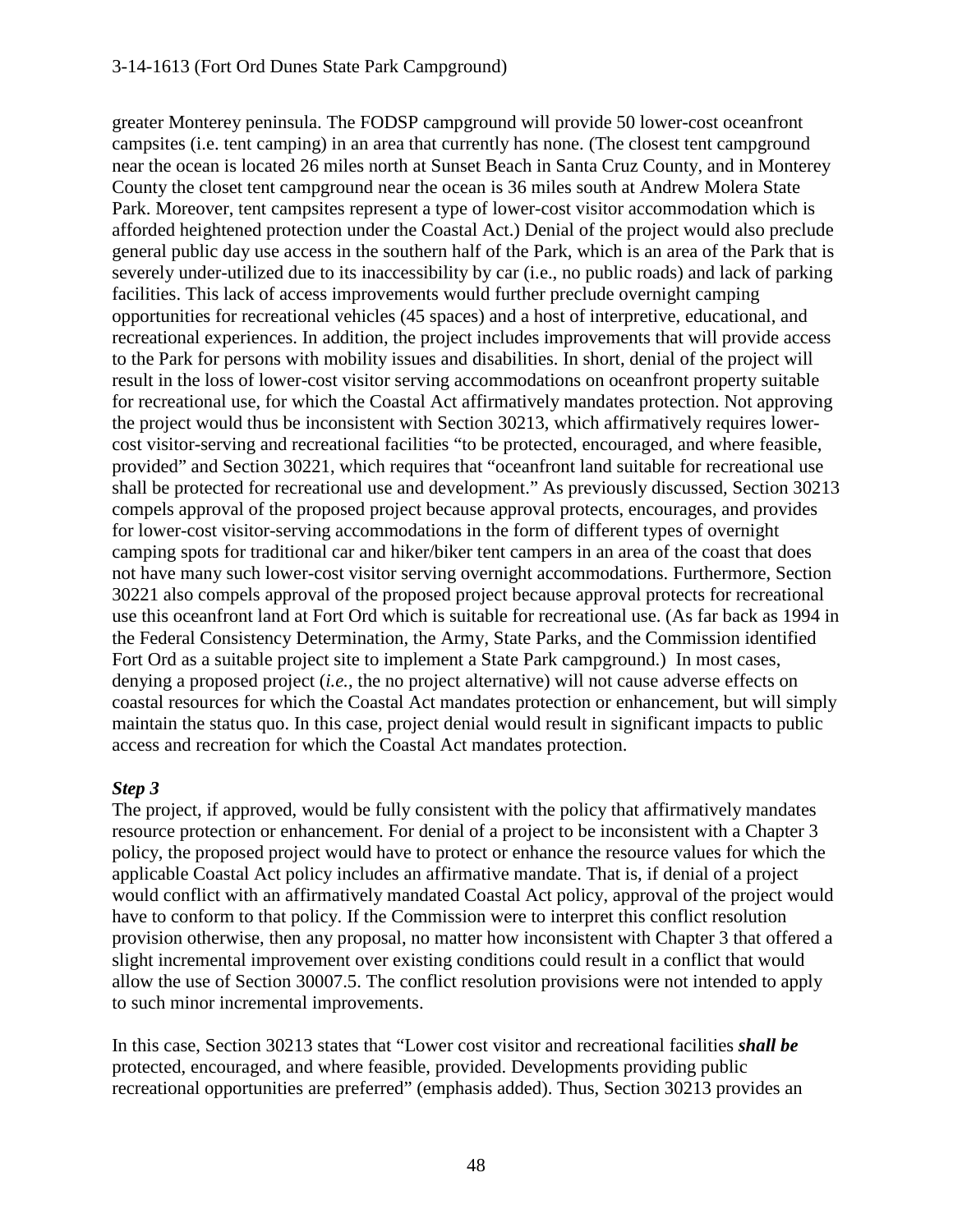affirmative mandate to protect and encourage lower-cost visitor serving uses such as the proposed project. Furthermore, the proposed project is feasible within the meaning of the Coastal Act (*see* Public Resources Code section 30108) and provides public recreational opportunities, as further called for in Section 30213. Likewise, Section 30221 states that "Oceanfront land suitable for recreational use *shall be* protected for recreational use and development unless present and foreseeable future demand for public or commercial recreational activities that could be accommodated on the property is already adequately provided for in the area" (emphasis added). Thus, Section 30221 provides an affirmative mandate to protect oceanfront land suitable for recreational use for recreation, and the present and future demand for such uses is not already provided for in the area. In summary, the project will provide public access to the northern Monterey County coast, including free and lower-cost public access and, as conditioned to ensure maximization of public access, the project is fully consistent with the Coastal Act's public access and recreation policies.

#### *Step 4*

The project, if approved, would result in tangible resource enhancement over existing conditions. This is the case here for several reasons. First, as discussed above, the project will "open up" a significant portion of Fort Ord Dunes State Park to public access and passive recreational uses in a manner that was contemplated when the land was transferred from the federal government to State Parks. In addition, as proposed, the project will provide lower-cost overnight tent camping opportunities, as well as RV camping opportunities, both of which are in short supply in north Monterey County. Moreover, as conditioned, the project will result in significant public access and recreational improvements, e.g. free day use public parking, public trails and beach access.

#### *Step 5*

The benefits of the project are not independently required by some other body of law. The benefits of approval cannot be those that a project proponent is already being required to provide pursuant to another agency's directive under another body of law. In other words, if the benefits would be provided regardless of the Commission's action on the proposed project, the project proponent cannot seek approval of an otherwise un-approvable project on the basis that the project would produce those benefits, i.e., the project proponent does not get credit for resource enhancements that it is already being compelled to provide. For this project, both the base reuse plan and FODSP General Plan identify in concept the provision of more extensive public access to and recreational use of the Park unit including via a campground facility and beach day use, though State Parks cannot undertake the necessary construction and improvements envisioned in those plans to provide access without a CDP from the Commission. The benefits of the project are therefore not independently required by some other body of law.

#### *Step 6*

The benefits of the project must result from the main purpose of the project, rather than from an ancillary component appended to the project to "create a conflict." A project's benefits to coastal resources must be integral to the project purpose. If a project is inconsistent with a Chapter 3 policy, and the main elements of the project do not result in the cessation of ongoing degradation of a resource the Commission is charged with enhancing, the project proponent cannot "create a conflict" by adding to the project an independent component to remedy the resource degradation. The benefits of a project must be inherent in the purpose of the project. If this provision were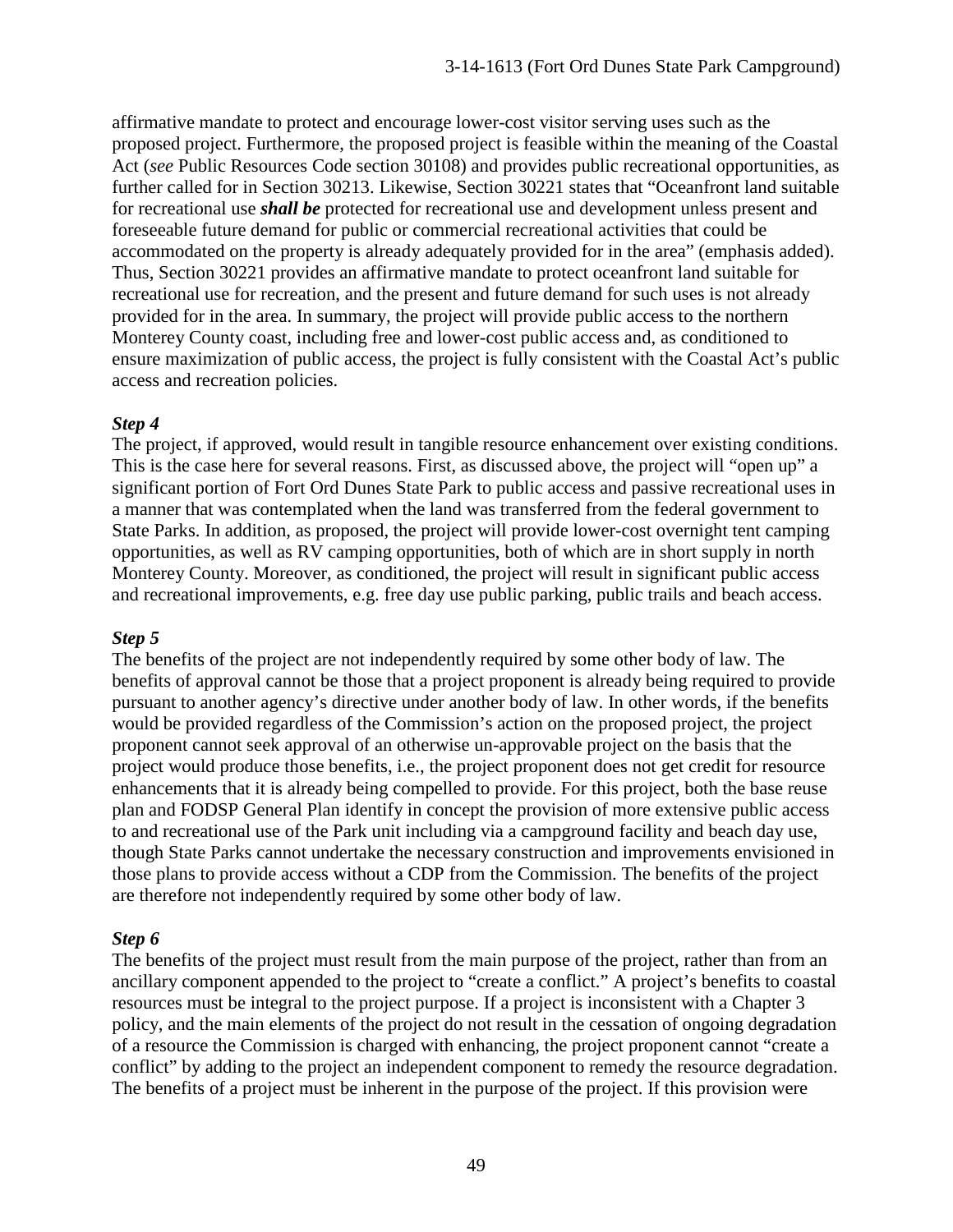otherwise, project proponents could regularly "create conflicts" and then request that the Commission use Section 30007.5 to approve otherwise un-approvable projects. The conflict resolution provisions of the Coastal Act were not intended to foster such an artificial and easily manipulated process, and were not designed to barter amenities in exchange for project approval. In this case, the public access benefits of the project result from its primary purpose, i.e. a new public campground and associated amenities and beach and dune access, including trails and a beach staircase.

## *Step 7*

There are no feasible alternatives that would achieve the objectives of the project without violating any Chapter 3 policies. The entire 990 acres of Fort Ord Dunes State Park is considered ESHA and there is no other location outside of the dunes upon which the campground and related development could be constructed to avoid adverse impacts to the ESHA. Ever since the decommissioning of this site by the Army, all involved and governing parties have envisioned reuse of Fort Ord as a State Park campground, as evidenced by the 1994 Federal Consistency upon transfer of the property from the Army to State Parks, notwithstanding the fact that the entirety of FODSP constitutes ESHA. The proposed campground is located primarily in the Storage Bunker Management Zone, an area that has been disturbed by past military uses. The campground project also includes native dune restoration and, as conditioned to include additional mitigation for project-related permanent dune impacts, the project will mitigate for the impacts to dune ESHA. Thus, there are no feasible alternatives that would achieve the objectives of the project without violating any Chapter 3 policies.

Based on the above, the Commission finds that the proposed project presents a conflict between Section 30240 on the one hand, and Sections 30213 and 30221 on the other hand, and that this conflict must be resolved through application of Section 30007.5.

## *Conflict Resolution Conclusion*

With the conflict among several Coastal Act policies established, the Commission must resolve the conflict in a manner which on balance is the most protective of significant coastal resources. In reaching this decision, the Commission evaluates the project's tangible, necessary resource enhancements over the current state and whether they are consistent with resource enhancements mandated in the Coastal Act. In the end, the Commission must determine whether its decision to either deny or approve a project is the decision that is most protective of significant coastal resources.

In this case, if the project is denied, the most threatened coastal resource in the project area is to public access along oceanfront property in an area of the coastal zone that does not have many similar opportunities, including lower-cost tent camping opportunities. Overall, the approved project is more protective of coastal resources than denial would be because it allows for new public access and recreational opportunities to and along the coast, including lower-cost public access and recreational opportunities. ESHA is also an important resource that will be impacted by the proposed project in a manner not consistent with Section 30240. However, as conditioned to implement grading, fencing/public access, and other necessary development in a manner most protective of ESHA, and as conditioned to require 56 acres of compensatory dune habitat mitigation in addition to the 33 acres of disturbed dune habitat to be restored, the project as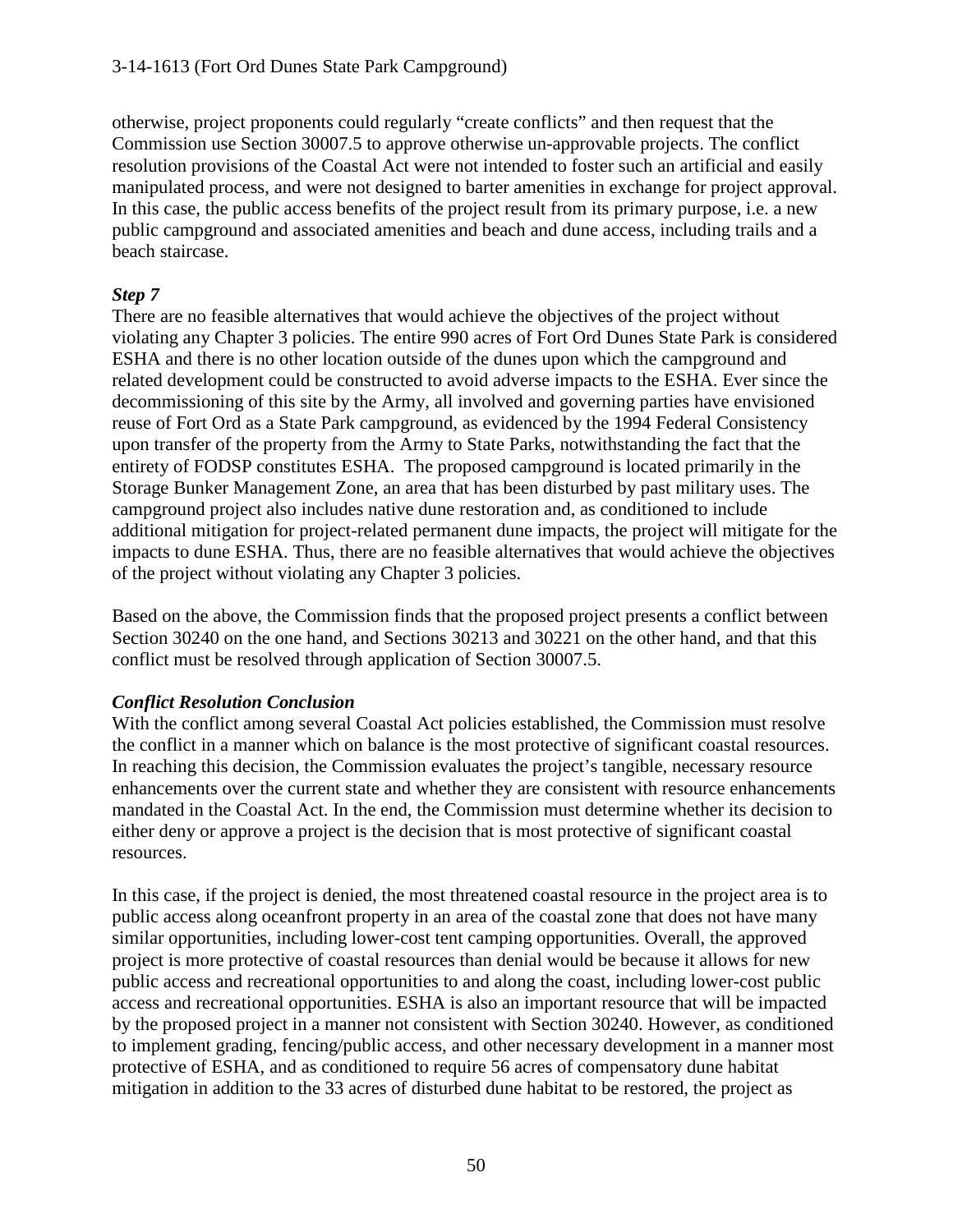recommended by staff for approval has been revised to minimize conflicts with the ESHA provisions of Coastal Act Section 30240. (*See* discussion in **Section E** above regarding the "Approvable Project.") In resolving the identified Coastal Act conflicts, the Commission finds that the impacts on coastal public access resources from not constructing the project will be more significant than the project's ESHA impacts if these impacts are minimized and mitigated as proposed and conditioned. Therefore, the Commission finds that approving the project, as conditioned, is, on balance, most protective of coastal resources.

# **K. CALIFORNIA ENVIRONMENTAL QUALITY ACT (CEQA)**

Section 13096 of the California Code of Regulations requires that a specific finding be made in conjunction with coastal development permit applications showing the application to be consistent with any applicable requirements of CEQA. Section 21080.5(d)(2)(A) of CEQA prohibits a proposed development from being approved if there are feasible alternatives or feasible mitigation measures available which would substantially lessen any significant adverse effect that the activity may have on the environment.

The California Department of State Parks, acting as the CEQA lead agency, adopted an Initial Study / Mitigated Negative Declaration for the proposed project on June 20, 2014. The Coastal Commission's review and analysis of land use proposals has been certified by the Secretary of Resources as being the functional equivalent of environmental review under CEQA. (14 CCR § 15251(c).) The preceding coastal development permit findings discuss the relevant coastal resource issues with the proposal, and the permit conditions identify appropriate modifications to avoid and/or lessen any potential for adverse impacts to said resources. All public comments received to date have been addressed in the findings above, which are incorporated herein in their entirety by reference. (One comment was received regarding lead on the project site. This comment has been addressed in the Section E of the report, which explains that the location of the campground was chosen because of the absence of hazardous materials (i.e. lead), and also explains that lead remediation has been performed in areas where other project components will be located, such as trails and the entrance station.)

As such, there are no additional feasible alternatives or feasible mitigation measures available which would substantially lessen any significant adverse environmental effects which approval of the proposed project, as conditioned, would have on the environment within the meaning of CEQA. Thus, if so conditioned, the proposed project will not result in any significant environmental effects for which feasible mitigation measures have not been employed consistent with CEQA Section 21080.5(d)(2)(A).